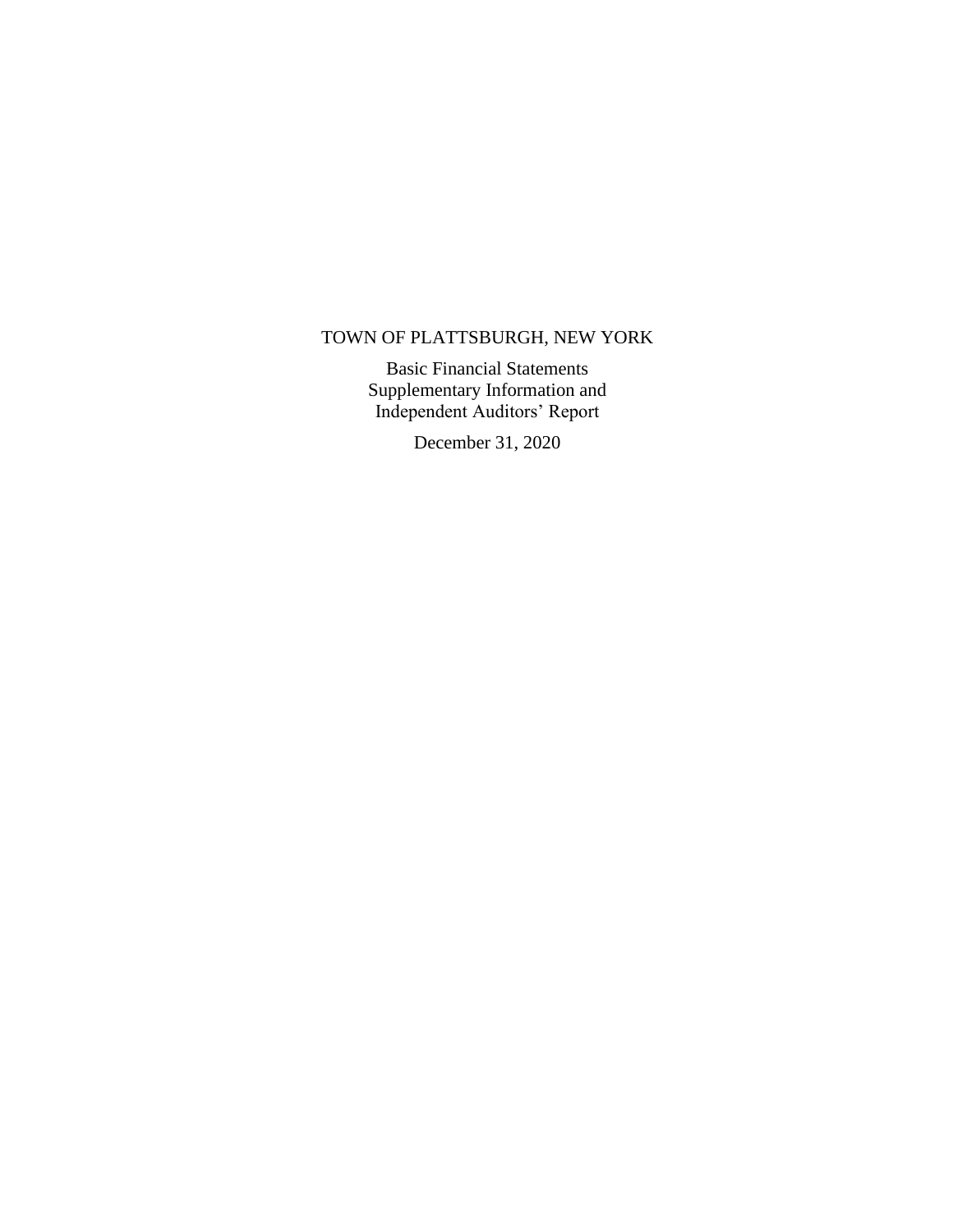# Table of Contents

|                                                                                                                      | Page      |
|----------------------------------------------------------------------------------------------------------------------|-----------|
| <b>Independent Auditors' Report</b>                                                                                  | $1 - 3$   |
| Management's Discussion and Analysis                                                                                 | $4 - 10$  |
| <b>Basic Financial Statements:</b>                                                                                   |           |
| <b>Statement of Net Position - Governmental Activities</b>                                                           | 11        |
| <b>Statement of Activities - Governmental Activities</b>                                                             | 12        |
| <b>Balance Sheet - Governmental Funds</b>                                                                            | 13        |
| Reconciliation of the Balance Sheet - Governmental Funds to<br>the Statement of Net Position                         | 14        |
| Statement of Revenue, Expenditures and Changes in Fund<br><b>Balances - Governmental Funds</b>                       | $15 - 16$ |
| Reconciliation of the Statement of Revenue, Expenditures and<br>Changes in Fund Balances - Governmental Funds to the |           |
| <b>Statement of Activities</b>                                                                                       | 17        |
| <b>Statement of Fiduciary Net Position - Fiduciary Funds</b>                                                         | 18        |
| Statement of Changes in Fiduciary Net Position - Fiduciary<br>Funds                                                  | 19        |
| <b>Notes to Financial Statements</b>                                                                                 | $20 - 42$ |
|                                                                                                                      |           |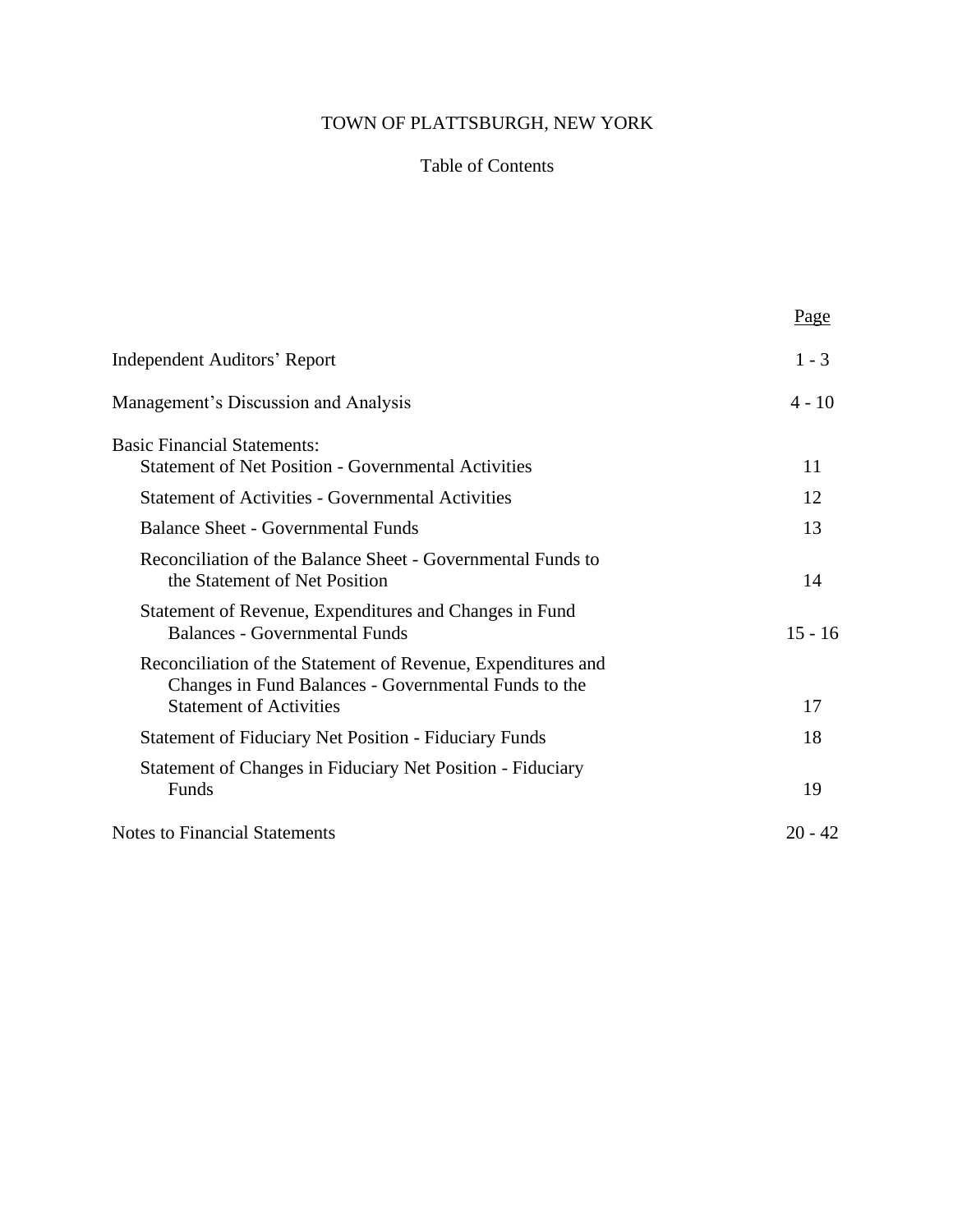# Table of Contents, Continued

|                                                                                                                                                                                            | Page      |
|--------------------------------------------------------------------------------------------------------------------------------------------------------------------------------------------|-----------|
| <b>Required Supplementary Information:</b><br>Schedule of Revenue, Expenditures and Changes in Fund<br>Balance - Budget and Actual - General Fund                                          | 43        |
| Schedule of Revenue, Expenditures and Changes in Fund<br>Balance - Budget and Actual - Highway Special Revenue<br>Fund                                                                     | 44        |
| Schedule of Revenue, Expenditures and Changes in Fund<br>Balance - Budget and Actual - Water/Sewer Administration<br>& Ambulance Special Revenue Fund                                      | 45        |
| Schedule of Revenue, Expenditures and Changes in Fund<br>Balance - Budget and Actual - Sewer Special Revenue<br>Fund                                                                       | 46        |
| Schedule of Revenue, Expenditures and Changes in Fund<br>Balance - Budget and Actual - Water Special Revenue<br>Fund                                                                       | 47        |
| Schedule of Changes in the Town's Total OPEB liability and<br><b>Related Ratios</b>                                                                                                        | 48        |
| Schedule of the Town's Proportionate Share of the Net Pension<br>Liability                                                                                                                 | 49        |
| Schedule of the Town's Pension Contributions                                                                                                                                               | 50        |
| Other Supplementary Information:<br>Combining Balance Sheet - Nonmajor Governmental Funds                                                                                                  | 51        |
| Combining Statement of Revenue, Expenditures and Changes<br>in Fund Balances - Nonmajor Governmental Funds                                                                                 | 52        |
| Independent Auditors' Report on Internal Control Over Financial<br>Reporting and on Compliance and Other Matters Based on an<br>Audit of Financial Statements Performed in Accordance with |           |
| <b>Government Auditing Standards</b>                                                                                                                                                       | $53 - 54$ |

\* \* \* \* \* \*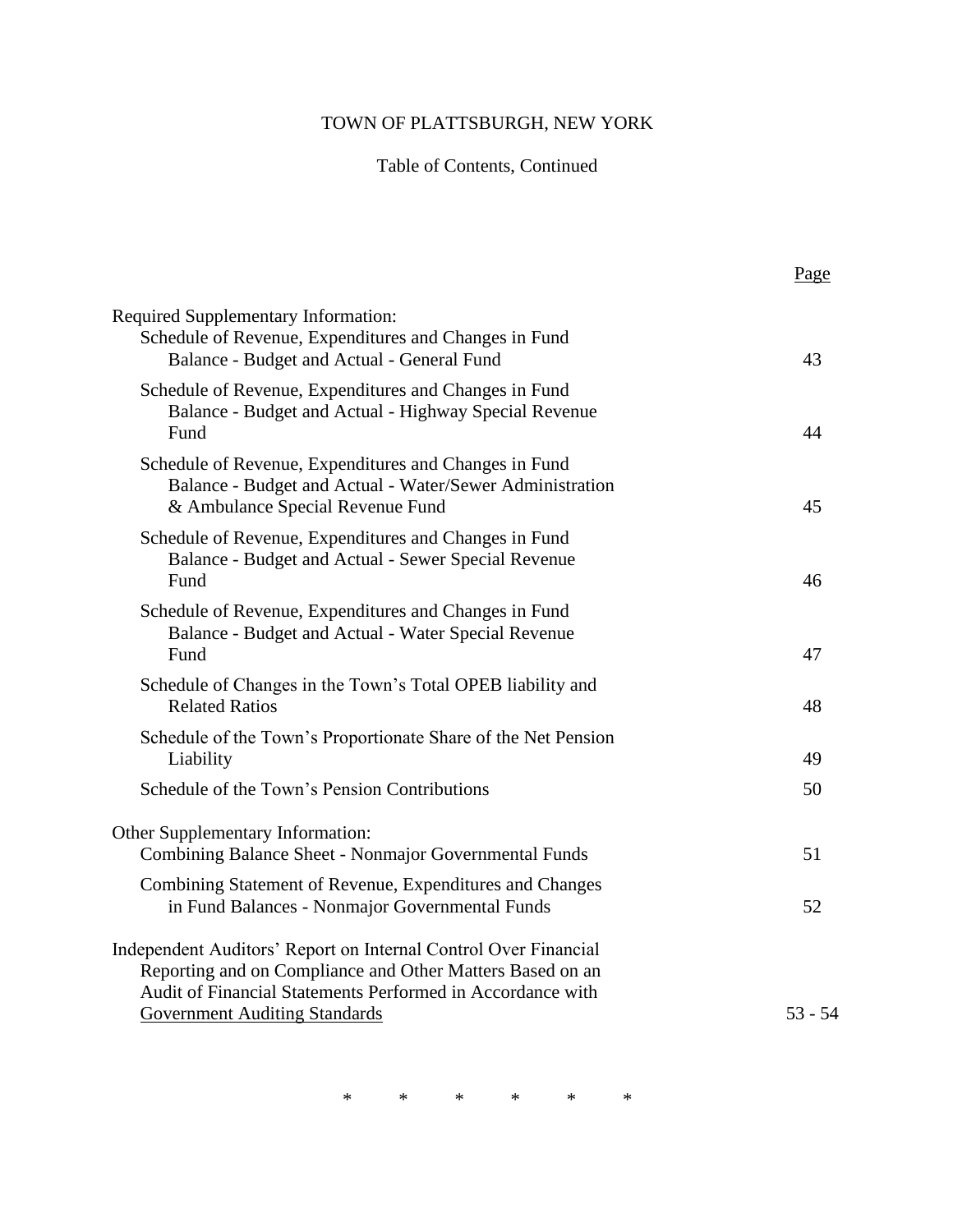

6390 Main Street, Suite 200 Williamsville, NY 14221

P 716.634.0700 TF 800.546.7556 F 716.634.0764 W EFPRgroup.com

# INDEPENDENT AUDITORS' REPORT

Town Board and Supervisor Town of Plattsburgh, New York:

We have audited the accompanying financial statements of the governmental activities, each major fund, and the aggregate remaining fund information of the Town of Plattsburgh, New York (the Town), as of and for the year ended December 31, 2020 and the related notes to financial statements, which collectively comprise the Town's basic financial statements as listed in the table of contents.

# Management's Responsibility for the Financial Statements

Management is responsible for the preparation and fair presentation of these financial statements in accordance with accounting principles generally accepted in the United States of America; this includes the design, implementation, and maintenance of internal control relevant to the preparation and fair presentation of financial statements that are free from material misstatement, whether due to fraud or error.

### Auditors' Responsibility

Our responsibility is to express opinions on these financial statements based on our audit. We conducted our audit in accordance with auditing standards generally accepted in the United States of America and the standards applicable to financial audits contained in Governmental Auditing Standards, issued by the Comptroller General of the United States. Those standards require that we plan and perform the audit to obtain reasonable assurance about whether the financial statements are free from material misstatement.

An audit involves performing procedures to obtain audit evidence about the amounts and disclosures in the financial statements. The procedures selected depend on the auditor's judgment, including the assessment of the risks of material misstatement of the financial statements, whether due to fraud or error. In making those risk assessments, the auditor considers internal control relevant to the Town's preparation and fair presentation of the financial statements in order to design audit procedures that are appropriate in the circumstances, but not for the purpose of expressing an opinion on the effectiveness of the Town's internal control. Accordingly, we express no such opinion. An audit also includes evaluating the appropriateness of accounting policies used and the reasonableness of significant accounting estimates made by management, as well as evaluating the overall presentation of the financial statements.

We believe that the audit evidence we have obtained is sufficient and appropriate to provide a basis for our audit opinions.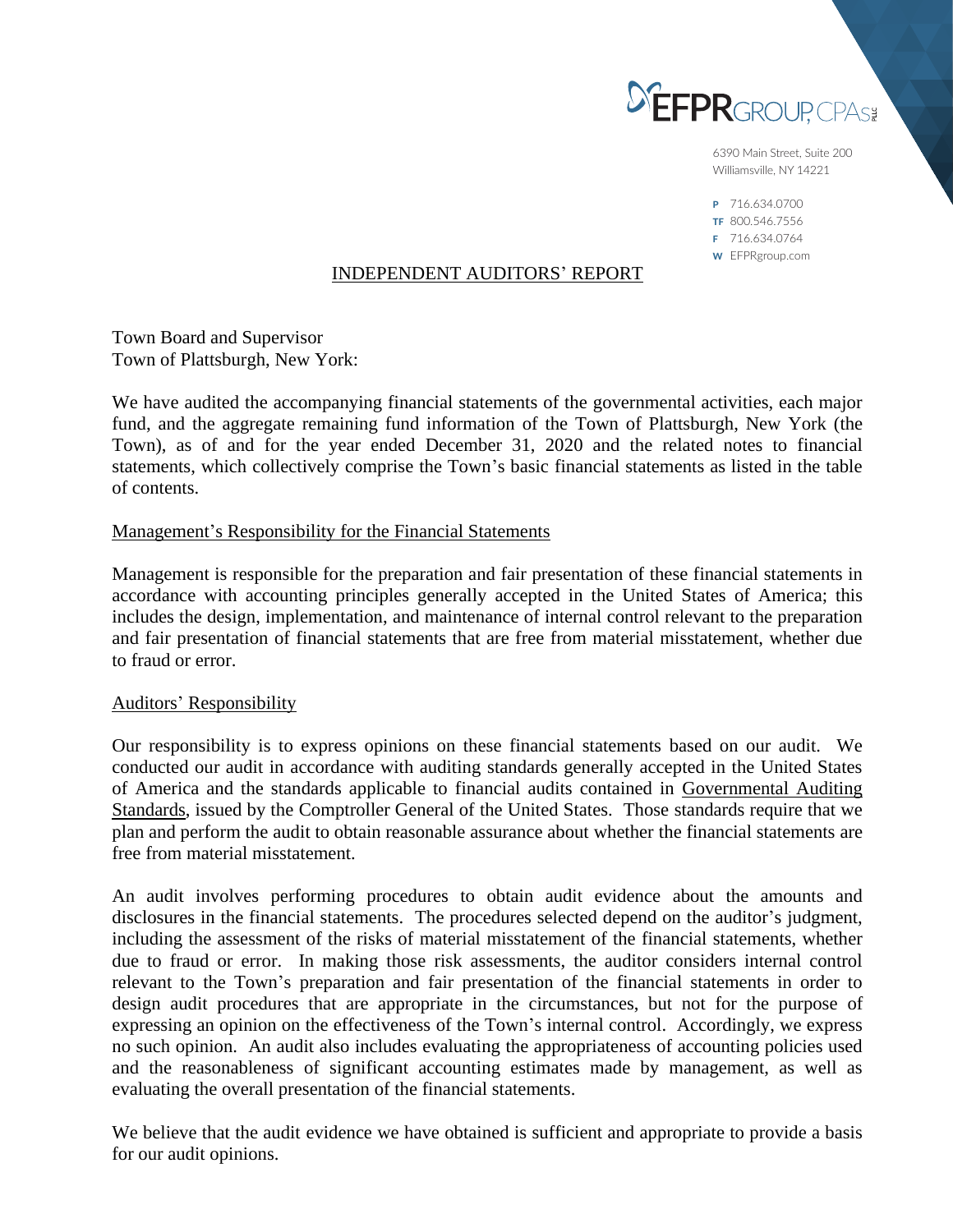# **Opinions**

In our opinion, the financial statements referred to above present fairly, in all material respects, the respective financial position of the governmental activities, each major fund and the aggregate remaining fund information for the Town of Plattsburgh, New York, as of December 31, 2020, and the respective changes in financial position for the year then ended in accordance with accounting principles generally accepted in the United States of America.

# Required Supplementary Information

Accounting principles generally accepted in the United States of America require that the management's discussion and analysis on pages 4 through 10 and additional information on pages 43 through 50 be presented to supplement the basic financial statements. Such information, although not a part of the basic financial statements, is required by the Governmental Accounting Standards Board, who considers it to be an essential part of financial reporting for placing the basic financial statements in an appropriate operational, economic, or historical context. We have applied certain limited procedures to the required supplementary information in accordance with auditing standards generally accepted in the United States of America, which consisted of inquiries of management about the methods of preparing the information and comparing the information for consistency with management's responses to our inquiries, the basic financial statements, and other knowledge we obtained during our audit of the basic financial statements. We do not express an opinion or provide any assurance on the information because the limited procedures do not provide us with sufficient evidence to express an opinion or provide any assurance.

# Other Information

Our audit was conducted for the purpose of forming opinions on the financial statements that collectively comprise the Town of Plattsburgh, New York's basic financial statements. The combining and individual nonmajor fund financial statements are presented for purposes of additional analysis and are not a required part of the basic financial statements.

The combining and individual nonmajor fund financial statements are the responsibility of management and were derived from and relate directly to the underlying accounting and other records used to prepare the basic financial statements. Such information has been subjected to the auditing procedures applied in the audit of the basic financial statements and certain additional procedures, including comparing and reconciling such information directly to the underlying accounting and other records used to prepare the basic financial statements or to the basic financial statements themselves, and other additional procedures in accordance with auditing standards generally accepted in the United States of America. In our opinion, the combining and individual nonmajor fund financial statements are fairly stated, in all material respects, in relation to the basic financial statements as a whole.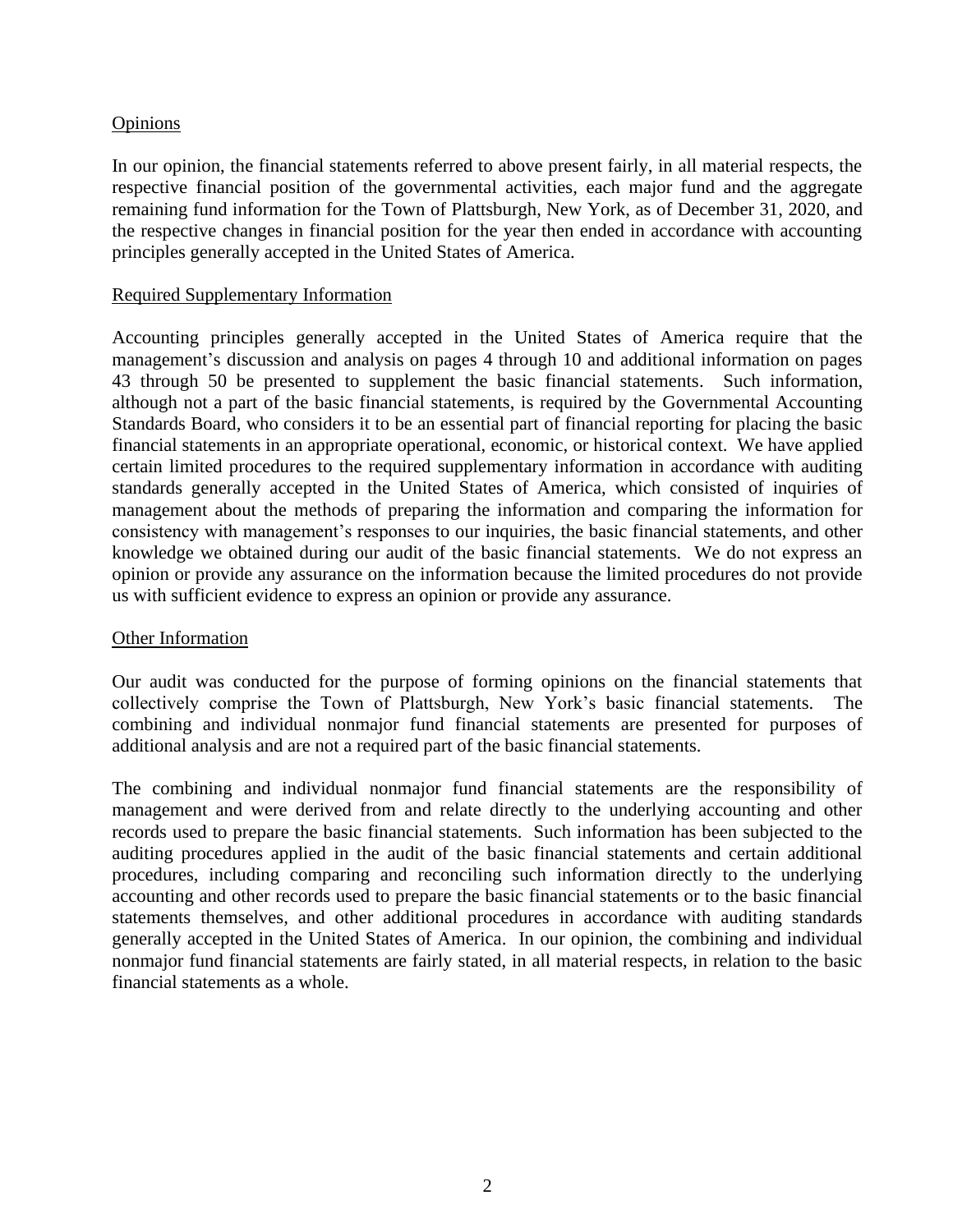# Other Reporting Required by Government Auditing Standards

In accordance with Government Auditing Standards, we have also issued our report dated May 14, 2021, on our consideration of the Town of Plattsburgh, New York's internal control over financial reporting and on our tests of its compliance with certain provisions of laws, regulations, contracts, and grant agreements and other matters. The purpose of that report is solely to describe the scope of our testing of internal control over financial reporting and compliance and the results of that testing, and not to provide an opinion on the effectiveness of internal control over financial reporting or on compliance. That report is an integral part of an audit performed in accordance with Government Auditing Standards in considering the Town's internal control over financial reporting and compliance.

EFPR Group, CPAS, PLLC

Williamsville, New York May 14, 2021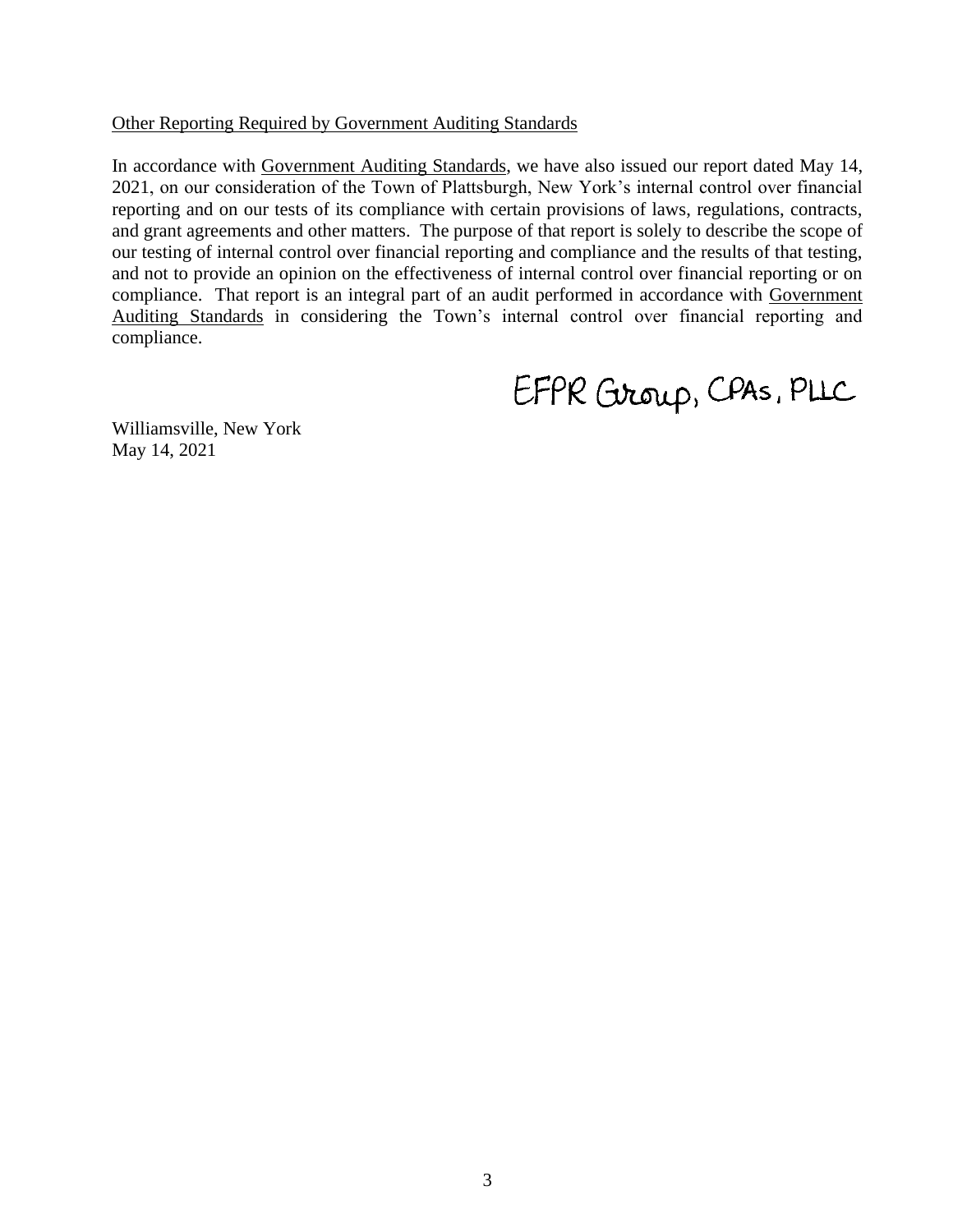Management's Discussion and Analysis

December 31, 2020

As management of the Town of Plattsburgh (the Town), this narrative is an overview and analysis of the financial activities of the Town for the year ended December 31, 2020. This material is presented here in conjunction with additional information that the Town has furnished in the financial statement that follows this narrative.

# **Financial Highlights**

- The assets and deferred outflows of resources of the Town exceeded its liabilities and deferred inflows of resources at the close of 2020 by \$44,948,288; an increase of \$3,354,146 from 2019.
- At the close of the current year, the Town's funds reported a total ending fund balance of \$19,504,352, an increase of \$9,571,848 from the previous year. Approximately 85.6% is available for spending at the government's discretion (assigned-unappropriated and unassigned fund balance).
- At the end of the current year, the unassigned fund balance for the General Fund was \$2,831,333 for 2020. This represents a \$65,475 increase from 2019.
- The Town's total long-term liabilities increased by \$12,328,982 during the current year which consists of other postemployment benefits, net pension liability - proportionate share, bonds payable - long-term portion and compensated absences. The Town issued a serial bond in the amount of \$10,000,000 which included \$429,465 of bond premiums.

# **Overview of the Financial Statements**

The Town's basic financial statements consist of three components; 1) government-wide financial statements, 2) fund financial statements and 3) notes to financial statements. The basic financial statements present two different views of the Town's fiscal positions through the use of government-wide statements and fund financial statements. In addition to the basic financial statements, this report contains other supplementary information that will enhance the understanding of the financial condition of the Town.

# **Basic Financial Statements**

The first two statements in the basic financial statements are the government-wide financial statements. They provide both short and long term information about the Town's financial status. The next statements are fund financial statements. These statements focus on the activities of the individual parts of the Town's government.

The next section of the basic financial statements are the notes. The notes to financial statements help explain the information contained in the statements.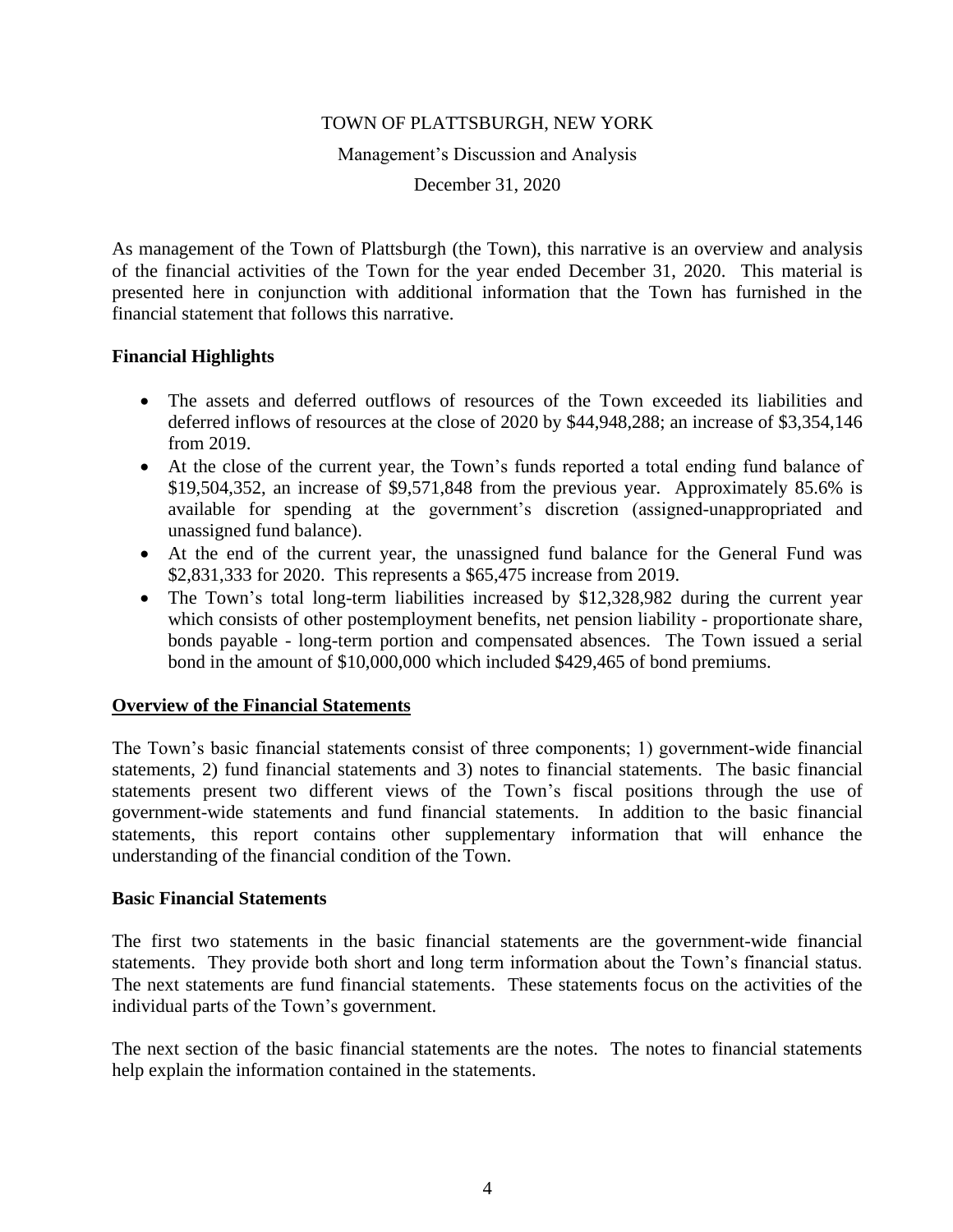# Management's Discussion and Analysis, Continued

# **Government-wide Financial Statements**

The government-wide financial statements are designed to provide a broad overview of the Town's finances, similar in format to a financial statement of a private-sector business. The governmentwide statements provide short and long-term information about the Town's financial status as a whole. The two government-wide statements report the Town's net position and how it has changed from the previous year. Net position is the difference between the total assets, deferred outflows of resources, liabilities and deferred inflows of resources. Measuring net position is one way to gauge the financial condition of the Town.

The government-wide financial statements are on pages 11 and 12 of this report.

# **Fund Financial Statements**

The fund financial statements provide a more detailed look at the Town's most significant activities. A fund is a grouping of related accounts that is used to maintain control over resources that have been segregated for specific activities. The Town uses fund accounting to ensure and reflect compliance with finance related legal requirements such as General Statutes or Laws. All funds of the Town can be divided into two categories: governmental funds or fiduciary funds.

Governmental funds are used to account for those functions reported as governmental activities in the government-wide financial statements. All of the Town's basic services are accounted for in governmental funds. These funds focus on how assets can readily be converted into cash flow in and out, and what monies are left at year-end that will be available for spending in the next year. Governmental funds are reported using the modified accrual method of accounting that provides a short term spending focus. As a result, the governmental fund financial statements give a detailed short term view that helps determine if there are more or less financial resources available to finance the Town's programs. The relationship between governmental activities reported in the government-wide financial statements and the fund financial statements is described in two reconciliations that are part of the basic financial statements.

The Town adopts an annual budget for its General Fund as required by General Statutes. The budget is a legally adopted document that incorporates input from the citizens, the management of the Town and the decisions of the Town Board about which services to provide and how to pay for them. It also authorizes the Town to obtain funds from identified sources to finance these current period activities. The budgetary statement provided for the General Fund on page 43 demonstrates how well the Town complied with the budget ordinance and whether or not the Town succeeded in providing the services as planned when the budget was adopted. The budgetary comparison statement uses the budgetary basis of accounting in the same format and classifications as the legal budget document.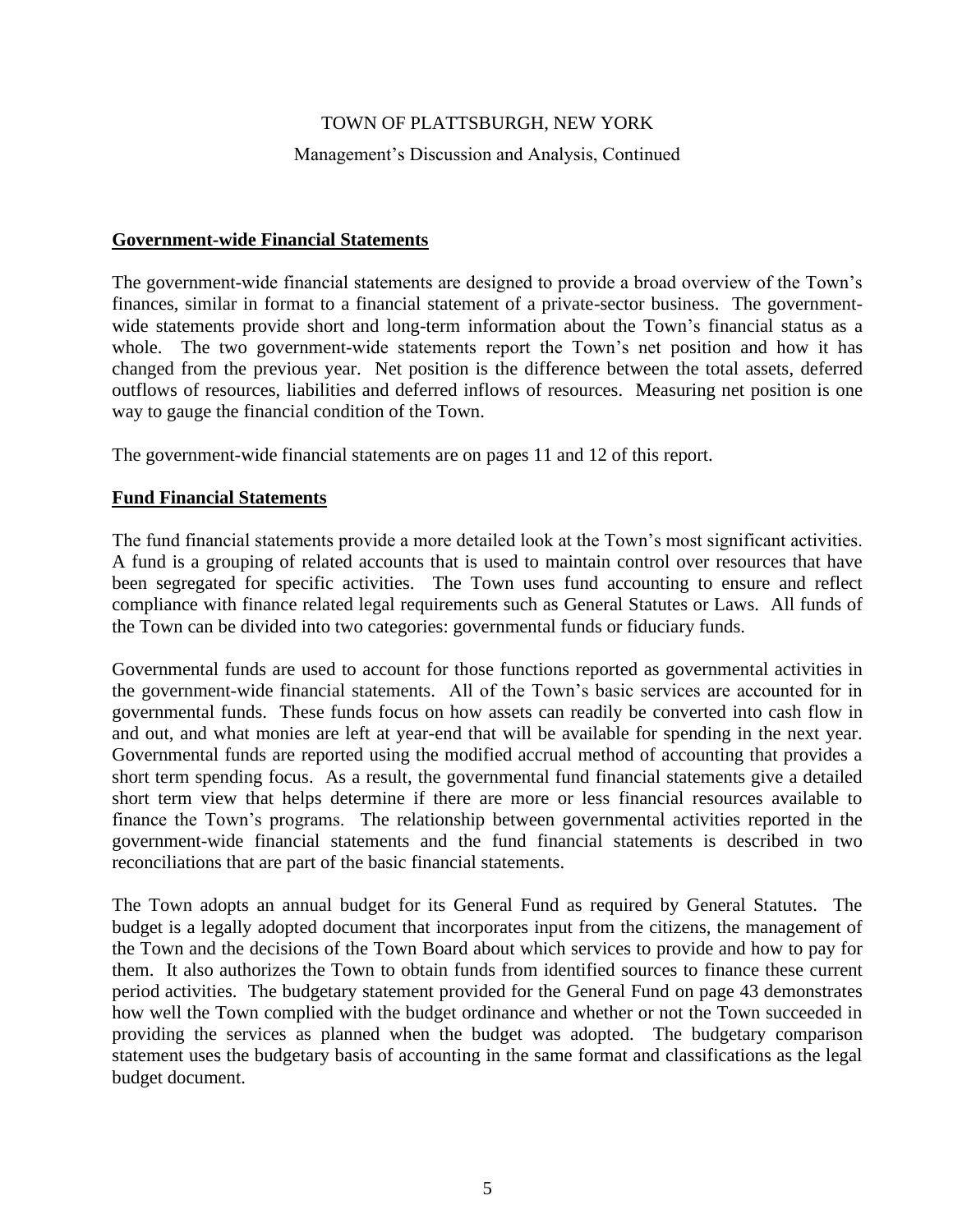#### Management's Discussion and Analysis, Continued

The statement shows four columns: 1) the original budget as adopted by the Board; 2) the final budget as amended by the Board; 3) the actual revenue, expenditures and the ending fund balances; and 4) the difference between the final budget and the actual revenue or expenditures.

The notes to the financial statements provide additional information that is essential to a full understanding of the data provided in the government-wide and fund financial statements. The notes to the financial statements are found on pages 20 through 42 of this report.

#### **Government-wide Financial Analysis**

| <b>Statements of Net Position</b>                                               | 2020                                  | 2019                                  |
|---------------------------------------------------------------------------------|---------------------------------------|---------------------------------------|
| Current assets<br>Capital assets, net                                           | \$28,712,251<br>46,112,471            | 27, 193, 465<br>41,547,824            |
| <b>Total assets</b>                                                             | 74,824,722                            | 68,741,289                            |
| Deferred outflows of resources                                                  | 3,163,489                             | 1,163,773                             |
| Total assets and deferred outflows of resources                                 | \$77,988,211                          | 69,905,062                            |
| <b>Current liabilities</b><br>Long-term liabilities                             | 10,063,812<br>20,993,605              | 17,689,049<br>8,664,623               |
| <b>Total liabilities</b>                                                        | 31,057,417                            | 26,353,672                            |
| Deferred inflows of resources                                                   | 1,982,506                             | 1,957,248                             |
| Net position:<br>Net investment in capital assets<br>Restricted<br>Unrestricted | 27,728,935<br>13,786,237<br>3,433,116 | 24,474,617<br>11,130,009<br>5,989,516 |
| Total net position                                                              | 44,948,288                            | 41,594,142                            |
| Total liabilities, deferred inflows of resources<br>and net position            | \$77,988,211                          | 69,905,062                            |

As noted earlier, net position may serve over time as one useful indicator of a government's financial condition. The assets and deferred outflows of resources of the Town exceeded liabilities and deferred inflows of resources by \$44,948,288 as of December 31, 2020. The Town's net position increased by \$3,354,146 for the year ended December 31, 2020. However, the largest portion (61.7%) of net position reflects the Town's net investment in capital assets (e.g. land, buildings, machinery and equipment); less any related debt still outstanding that was issued to acquire those items. The Town uses these capital assets to provide services to citizens; consequently, these assets are not available for future spending. Although the Town's net investment in capital assets is reported net of the outstanding debt, the resources needed to repay that debt must be provided by other sources since the capital assets cannot be used to liquidate these liabilities.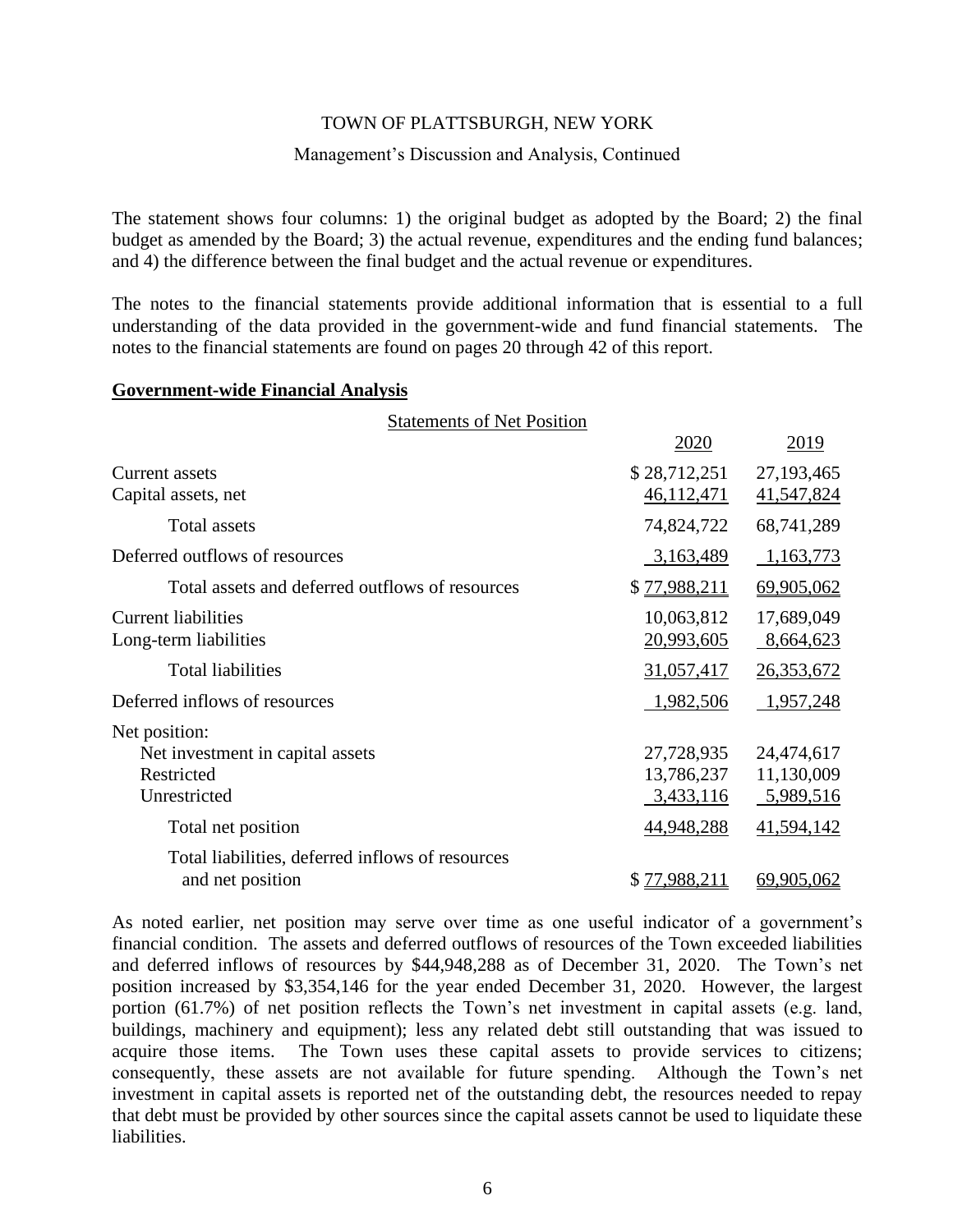# Management's Discussion and Analysis, Continued

Several aspects of the Town's financial operations that positively influenced the total unrestricted governmental net position are:

- Sales tax revenues continue to remain steady despite the COVID-19 pandemic.
- Continued low cost of debt due to the current interest rate structure.
- Review by the Town Board of all expenditures to control unnecessary spending, including financial analysis of the town funds.

Below are comparative statements of activities for the Town's years ended December 2020 and 2019.

| <b>Statements of Activities</b>            |              |               |
|--------------------------------------------|--------------|---------------|
|                                            | 2020         | 2019          |
| Functions and programs:                    |              |               |
| Program revenue:                           |              |               |
| Charges for services                       | \$3,730,922  | 3,644,359     |
| Operating grants and contributions         | 474,813      | 503,532       |
| Capital grants and contributions           |              | 34,492        |
|                                            | 4,205,735    | 4,182,383     |
| Program expenses:                          |              |               |
| General government support                 | 4,527,828    | 4,002,911     |
| Public safety                              | 33,708       | 26,810        |
| Health                                     | 478,307      | 463,769       |
| Transportation                             | 2,940,526    | 3,099,301     |
| Economic assistance and development        | 41,801       | 55,630        |
| Culture and recreation                     | 262,338      | 276,032       |
| Home and community services                | 3,209,774    | 3,109,528     |
| Interest                                   | 375,261      | 304,792       |
| Total expenses                             | 11,869,543   | 11,338,773    |
| Total functions and programs,              |              |               |
| net of program revenue                     | (7,663,808)  | (7, 156, 390) |
| General revenue:                           |              |               |
| Real property taxes and related tax items  | 4,445,748    | 4,312,664     |
| Non-property tax items                     | 4,042,661    | 4,233,750     |
| Mausoleum converted to Town                | 1,785,000    |               |
| Use of money and property                  | 215,830      | 400,854       |
| Sale of property and compensation for loss | 56,197       | 34,121        |
| Miscellaneous                              | 472,518      | 271,880       |
| Total general revenue                      | 11,017,954   | 9,253,269     |
| Change in net position                     | 3,354,146    | 2,096,879     |
| Net position at beginning of year          | 41,594,142   | 39,497,263    |
| Net position at end of year                | \$44,948,288 | 41,594,142    |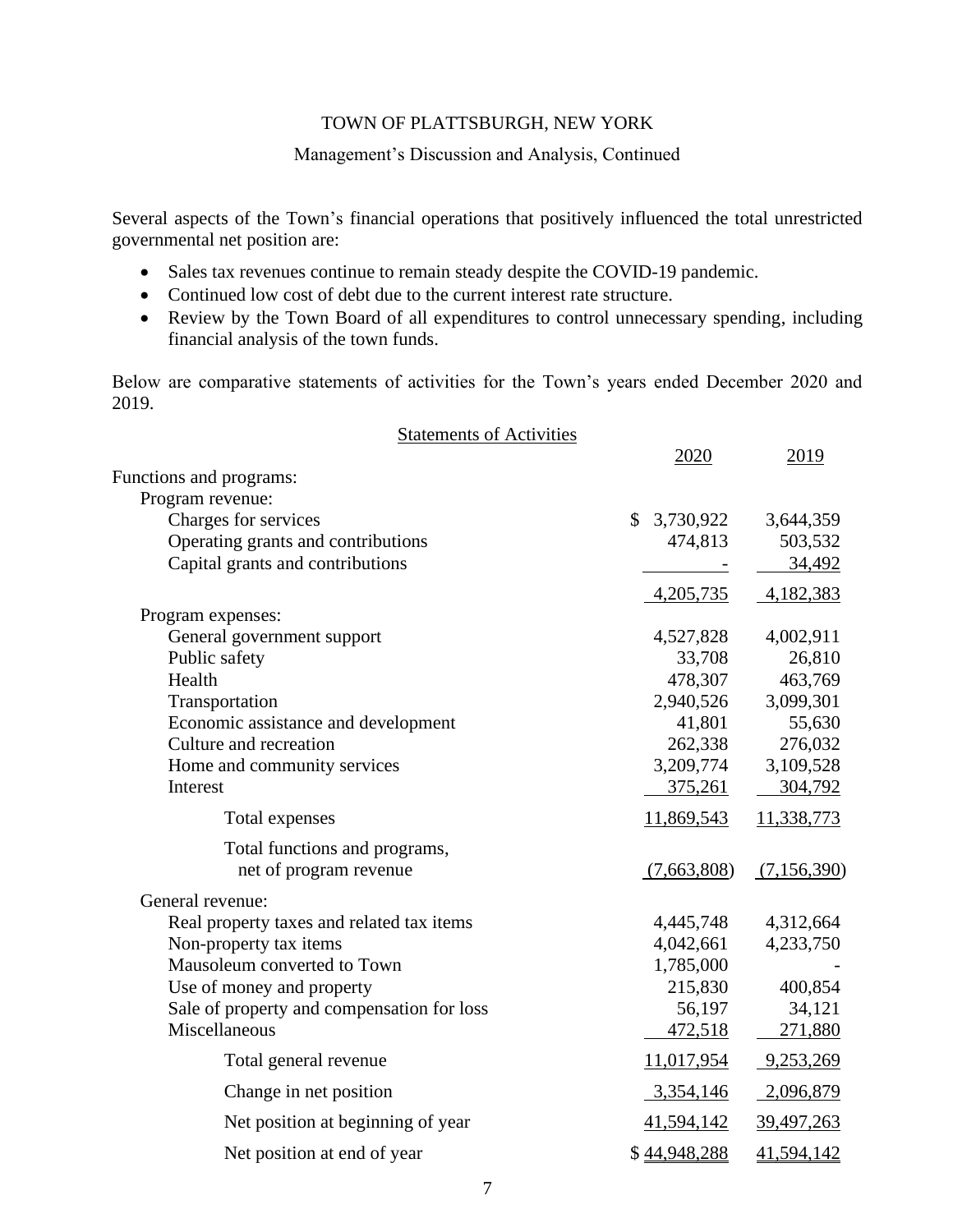# Management's Discussion and Analysis, Continued

As noted earlier, the Town uses fund accounting to ensure and demonstrate compliance with finance related legal requirements.

Governmental funds focus is to provide information on near term inflows, outflows, and balances of usable resources. Such information is useful in assessing the Town's financing requirements in the upcoming years. Specifically, unassigned fund balance can be useful measure of a government's net resources available for spending at the end of the fiscal year.

The General Fund is the main operating fund of the Town. At the end of the current year, the unassigned fund balance of the General Fund was \$2,831,333. As a measure of the General Fund's liquidity, it may be useful to compare unassigned fund balance to total fund expenditures. Unassigned fund balance represents 80.7% of the total General Fund expenditures.

At December 31, 2020, the governmental funds of the Town reported a combined fund balance of \$19,504,352; a (96.4%) increase over 2019. The change in fund balance is primarily due to issuance of long-term debt in the capital projects fund of \$10,000,000.

General Fund budgetary highlights: During the year, the Town revised the budget on several occasions. Generally, budget amendments fall into one of three categories: 1) amendments made to adjust the estimates that are used to prepare the original budget once exact information is available; 2) amendments made to recognize new funding amounts; and 3) increases in appropriations that become necessary to maintain services.

### **Capital Assets and Debt Administration**

The Town's net investment in capital assets for its governmental activities as of December 31, 2020 total \$46,112,471. In 2020, the Town took possession of a mausoleum recorded at estimated fair value of \$1,785,000. These assets include buildings, roads, land, machinery, equipment, park facilities and vehicles. Major transactions during the year include improvements in the Water and Sewer Districts and continuing road paving projects.

| Capital Assets, Net         |              |            |
|-----------------------------|--------------|------------|
|                             | 2020         | 2019       |
| Land                        | 1,019,224    | 1,019,224  |
| Construction in progress    | 3,931,249    | 6,384,405  |
| Building and infrastructure | 39, 312, 804 | 31,974,540 |
| Furniture and equipment     | 1,849,194    | 2,169,655  |
| Total capital assets, net   | \$46,112,471 | 41,547,824 |

As of December 31, 2020 the Town had total bonded debt outstanding of \$13,058,536, an increase of \$9,985,329 in debt when compared to the end of 2019 of \$3,073,207. The general statutes limit the amount of general obligation debt that the Town can issue up to seven percent of the five-year average total assessed value taxable property located within that government's boundaries. The legal debt limit for the Town in 2020 was approximately \$81,257,821.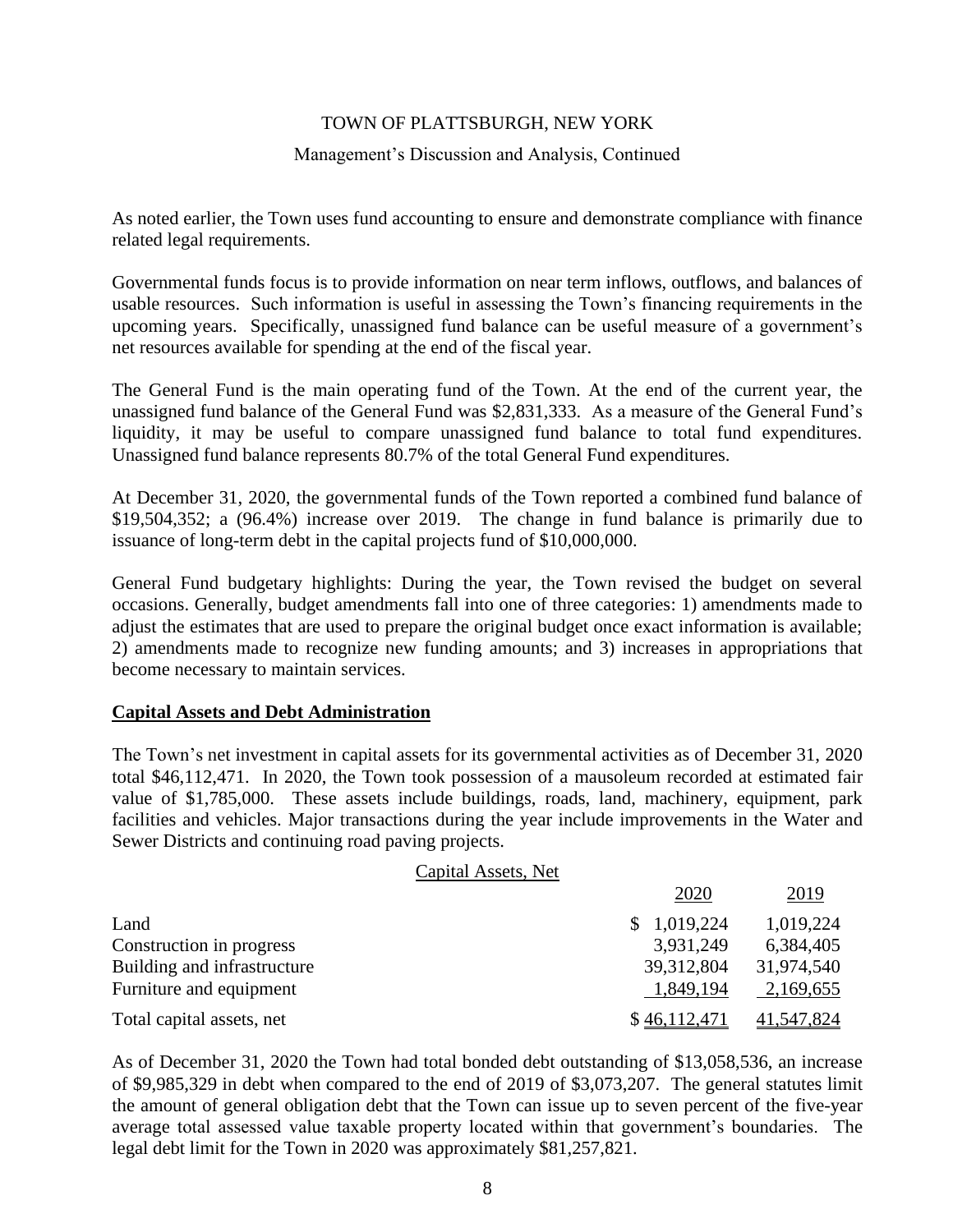# Management's Discussion and Analysis, Continued

| <b>Outstanding Debt</b>                                               |                           |                         |
|-----------------------------------------------------------------------|---------------------------|-------------------------|
|                                                                       | 2020                      | 2019                    |
| Serial bonds outstanding including premium<br><b>BANs</b> outstanding | \$13,058,536<br>5,325,000 | 3,073,207<br>14,000,000 |
| Total outstanding debt                                                | \$18,383,536              | 17,073,207              |

# **Economic Factors and Next Year's Budget and Rates**

Budget highlights for the year ended December 31, 2020:

- Actual revenue in the general fund was \$329,033 more than budgeted mainly due to nonproperty tax items resulting from increases in sales tax revenue and \$240,000 from the dissolution of the Whispering Maples Mausoleum.
- General government support expenditures in the general fund were \$173,328 less than budgeted due to strong budgetary controls.
- Employee benefits in the general fund were \$89,908 less than budgeted due to retirement and health insurance costs being less than anticipated.
- Home and community services were \$229,987 less than budgeted.

Governmental Activities: Economic development in the Town continues to expand providing for economic growth in the Town. The Town is experiencing growth in both the residential and commercial sectors which will have a positive change in the Town's assessed property values. Sales tax revenues which make up a significant portion of the general fund revenues and a moderate portion of the highway revenues are expected to increase slightly due to the current economic trend. State Aid is expected to remain constant. Property taxes in the special districts continue to be supplemented with PILOT payments from Saranac Power Partners. The Highway Fund will continue to fund expenditures with a highway Town-wide real property tax and sales tax revenues. The Town will use these revenues to keep programs currently in place running.

Health insurance rates, NYS Retirement System employer contributions, fuel costs, road salt and the improvement and maintenance of infrastructure will be the major factors in any increases in the budget.

The United States is presently in the midst of a national health emergency related to the COVID-19 virus. The overall consequences of the COVID-19 virus on a national, regional and local level are unknown, but has the potential to result in a significant economic impact. The impact of this situation on the Town and its future results and financial position is not presently determinable.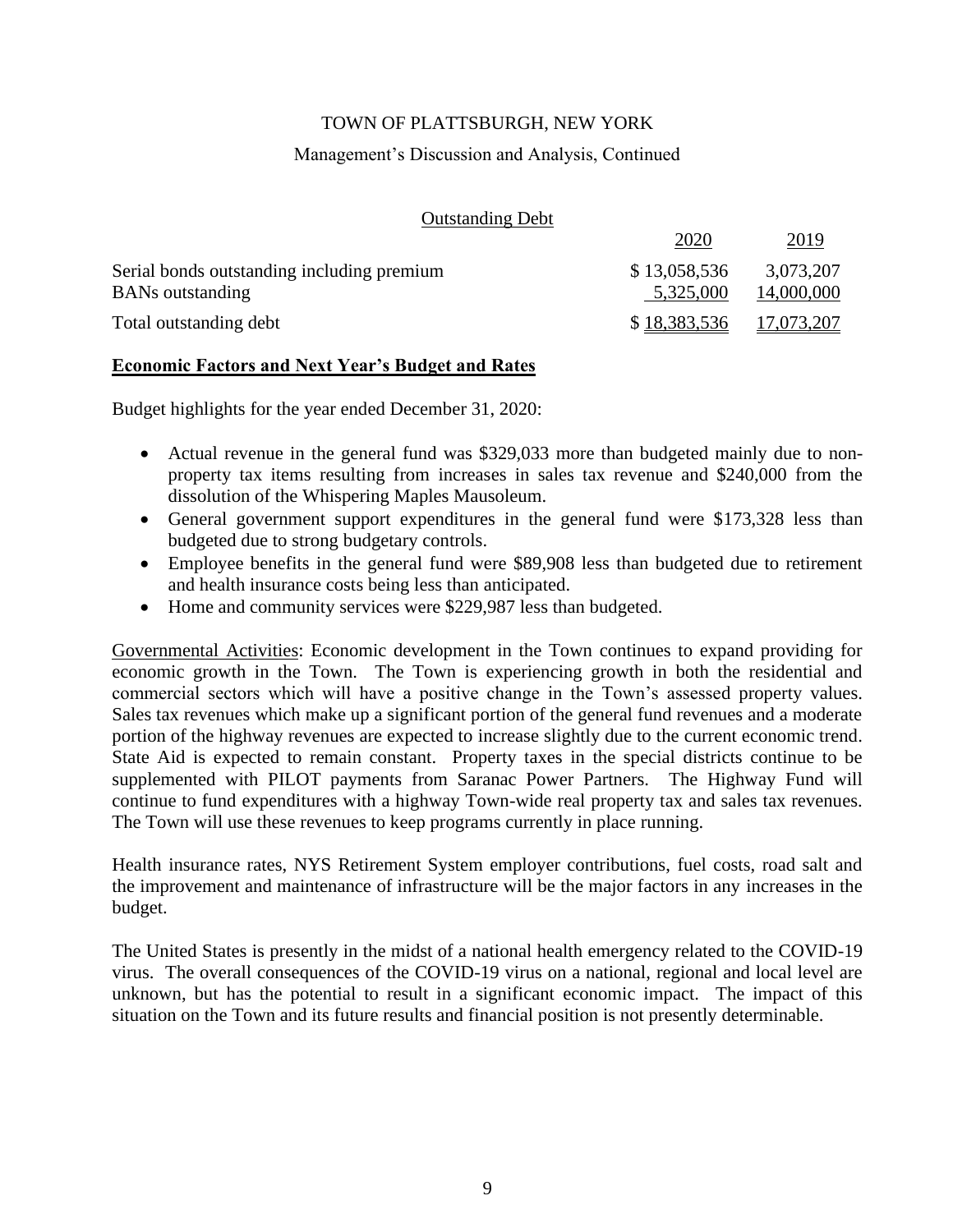## Management's Discussion and Analysis, Continued

After five years working with state representatives and consultants the Towns of Plattsburgh and Ellenburg have been assigned ownership of the former Whispering Maples Memorial Gardens, Inc. Under state law, abandoned cemeteries become the wards of the municipalities in which they are located. Whispering Maples had been declared abandoned by the state. Previous management's discussion and analysis' covers the history. We would like to express our deepest appreciation to Ms. Goedert for her service as the court appointed receiver during the transition. Thanks must also go to Senator Betty Little and Assemblywoman Billy Jones for securing critical funding for the project before the transition.

The Towns of Plattsburgh and Ellenburg have an intermunicipal contract for service. While administrative functions for the facility in our town (renamed: Plattsburgh Community Mausoleum) is the responsibility of the Office of Town Clerk.

The Town of Plattsburgh along with the City of Plattsburgh adopted the Plattsburgh Compact. The historic agreement was mutually beneficial. Resolving a number of items under litigation. The compact also includes a number of Memoranda of Agreements including topics of infrastructure, community development and planning. Adopted unanimously by the respective boards it will serve as model for communication, collaboration and compromise.

### **Requests for Information**

This report is designed to provide an overview of the Town of Plattsburgh's finances for those with an interest in this area. Questions concerning any of the information should be direct to Patrick Bowen, Finance Manager, 151 Banker Road, Plattsburgh, New York 12901 or call 518-562-6825.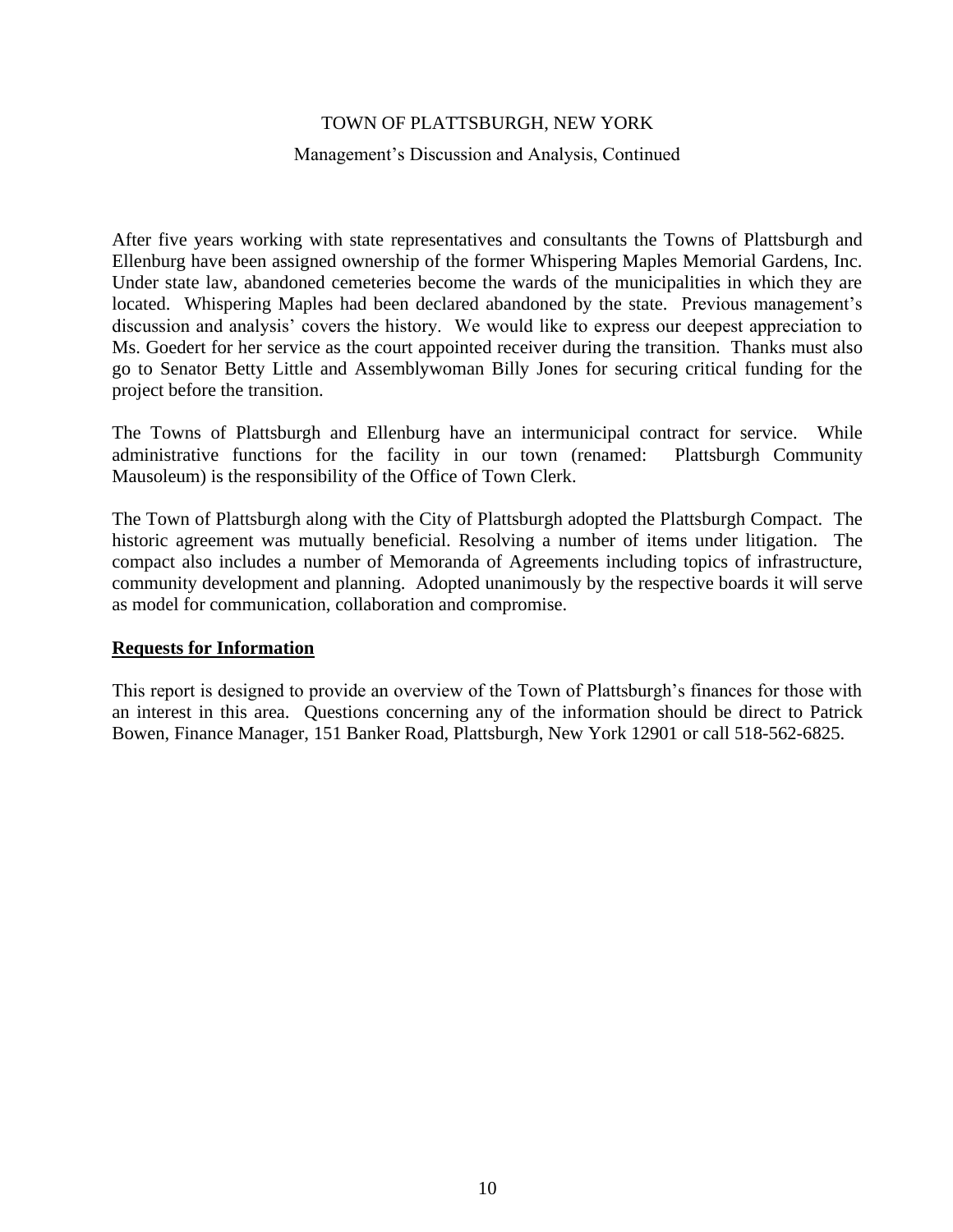#### Statement of Net Position - Governmental Activities

December 31, 2020

| Assets:                                                                           |                        |
|-----------------------------------------------------------------------------------|------------------------|
| Current assets:                                                                   |                        |
| Cash - unrestricted                                                               | \$25,579,638           |
| Cash - restricted                                                                 | 347,850                |
| Receivables:                                                                      |                        |
| Due from fiduciary fund<br>State and Federal aid                                  | 186,738                |
| Due from other governments                                                        | 99,577<br>1,594,913    |
| Other                                                                             | 604,103                |
| Prepaid expenses                                                                  | 299,432                |
| Total current assets                                                              | 28,712,251             |
|                                                                                   |                        |
| Capital assets:<br>Land                                                           |                        |
| Construction in progress                                                          | 1,019,224<br>3,931,249 |
| <b>Buildings</b>                                                                  | 17,379,400             |
| Infrastructure                                                                    | 70,318,214             |
| Furniture and equipment                                                           | 6,663,065              |
|                                                                                   | 99,311,152             |
| Less accumulated depreciation                                                     | (53, 198, 681)         |
|                                                                                   |                        |
| Capital assets, net                                                               | 46,112,471             |
| Total assets                                                                      | 74,824,722             |
| Deferred outflows of resources:                                                   |                        |
| Pension                                                                           | 2,205,693              |
| Other postemployment benefits                                                     | 957,796                |
| Total deferred outflows of resources                                              | 3,163,489              |
| Liabilities, deferred inflows of resources and net position:                      |                        |
| Current liabilities:                                                              |                        |
| Accounts payable                                                                  | 3,573,024              |
| <b>Accrued liabilities</b>                                                        | 203,249                |
| Due to other governments                                                          | 84,124                 |
| Bonds payable - current portion, including bond premium                           | 878,415                |
| Bond anticipation notes                                                           | 5,325,000              |
| Total current liabilities                                                         | 10,063,812             |
| Long-term liabilities:                                                            |                        |
| Other postemployment benefits                                                     | 4,829,973              |
| Net pension liability-proportionate share                                         | 3,129,659              |
| Bonds payable - long-term portion, including bond premium<br>Compensated absences | 12,180,121<br>853,852  |
| Total long-term liabilities                                                       | 20,993,605             |
| <b>Total liabilities</b>                                                          | 31,057,417             |
|                                                                                   |                        |
| Deferred inflows of resources:<br>Unearned revenue                                |                        |
| Pension                                                                           | 136,991<br>99,182      |
| Other postemployment benefits                                                     | 1,746,333              |
| Total deferred inflows of resources                                               | 1,982,506              |
|                                                                                   |                        |
| Net position:<br>Net investment in capital assets                                 | 27,728,935             |
| Restricted                                                                        | 13,786,237             |
| Unrestricted                                                                      | 3,433,116              |
|                                                                                   | \$44,948,288           |
| Total net position                                                                |                        |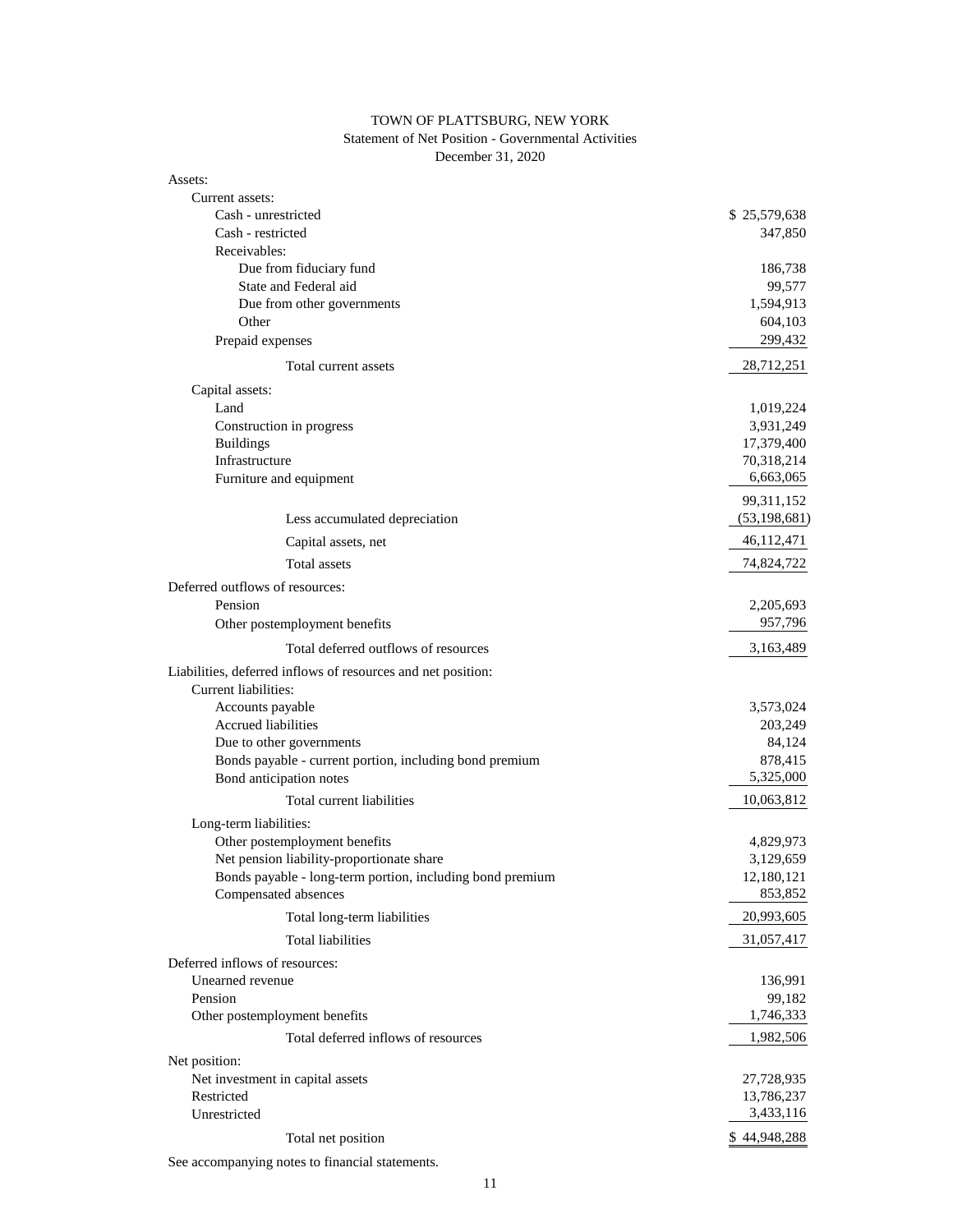# TOWN OF PLATTSBURG, NEW YORK Statement of Activities - Governmental Activities Year ended December 31, 2020

|                                     |                             | Program Revenue                            |               | Net Revenue         |
|-------------------------------------|-----------------------------|--------------------------------------------|---------------|---------------------|
|                                     |                             |                                            | Operating     | (Expense) and       |
|                                     |                             | Charges for                                | Grants and    | Changes in          |
| Functions/Programs                  | <b>Expenses</b>             | Services                                   | Contributions | <b>Net Position</b> |
| Governmental activities:            |                             |                                            |               |                     |
| General government support          | \$<br>4,527,828             | 179,451                                    | 297,015       | (4,051,362)         |
| Public safety                       | 33,708                      |                                            |               | (33,708)            |
| Health                              | 478,307                     |                                            |               | (478, 307)          |
| Transportation                      | 2,940,526                   | 77,498                                     | 177,798       | (2,685,230)         |
| Economic assistance and development | 41,801                      |                                            |               | (41, 801)           |
| Culture and recreation              | 262,338                     | 14,760                                     |               | (247,578)           |
| Home and community services         | 3,209,774                   | 3,459,213                                  |               | 249,439             |
| Interest                            | 375,261                     |                                            |               | (375,261)           |
| Total governmental activities       | 11,869,543                  | 3,730,922                                  | 474,813       | (7,663,808)         |
|                                     | General revenue:            |                                            |               |                     |
|                                     |                             | Real property tax and related tax items    |               | 4,445,748           |
|                                     | Non-property tax items      |                                            |               | 4,042,661           |
|                                     |                             | Mausoleum converted to Town                |               | 1,785,000           |
|                                     | Use of money and property   |                                            |               | 215,830             |
|                                     |                             | Sale of property and compensation for loss |               | 56,197              |
|                                     | Miscellaneous               |                                            |               | 472,518             |
|                                     | Total general revenue       |                                            |               | 11,017,954          |
|                                     | Change in net position      |                                            |               | 3,354,146           |
|                                     |                             | Net position at beginning of year          |               | 41,594,142          |
|                                     | Net position at end of year |                                            |               | 44,948,288<br>\$    |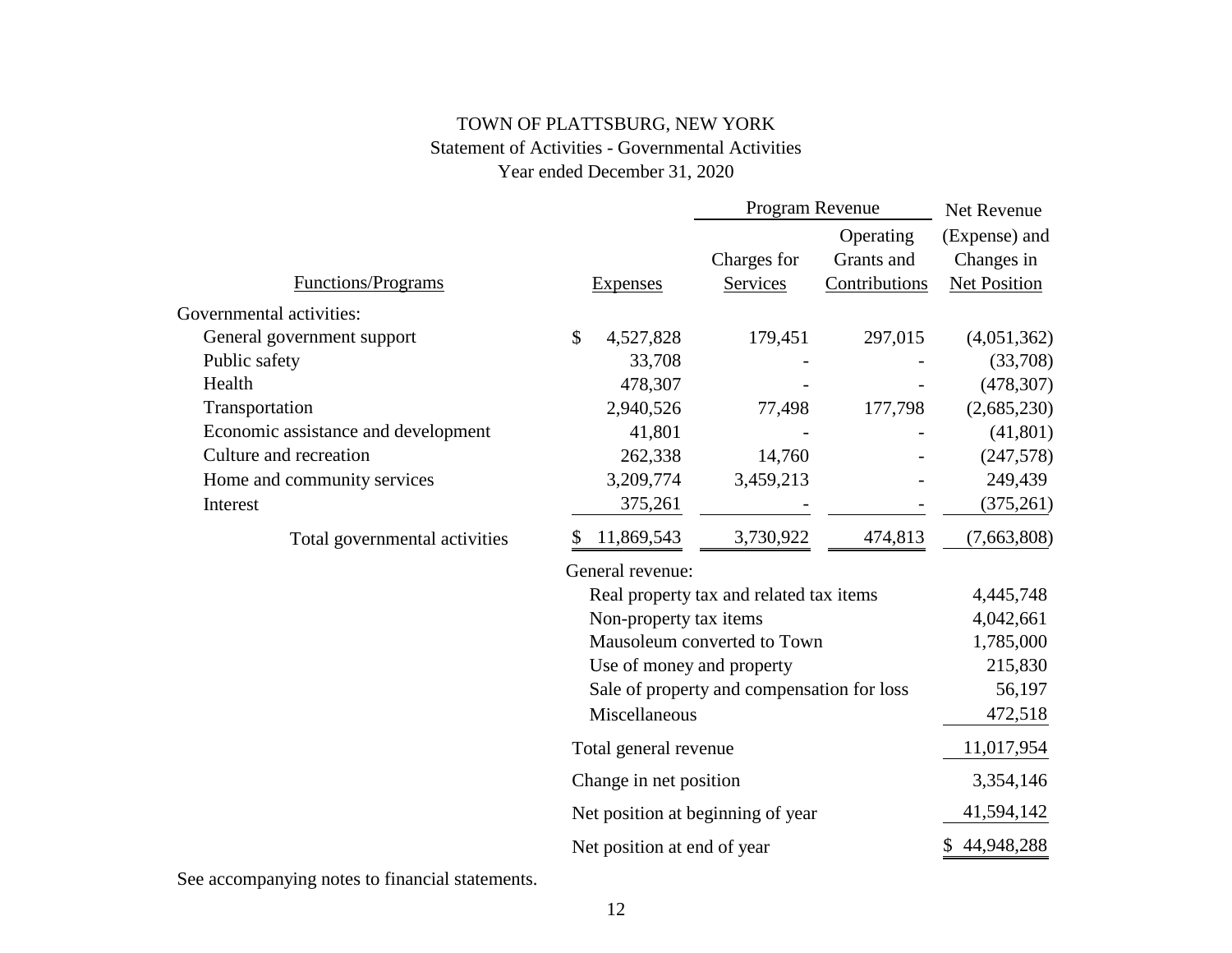#### TOWN OF PLATTSBURG, NEW YORK Balance Sheet - Governmental Funds

December 31, 2020

|                                                                               | Major Special Revenue    |                          |           |                                              |                          |           |                                |                                |
|-------------------------------------------------------------------------------|--------------------------|--------------------------|-----------|----------------------------------------------|--------------------------|-----------|--------------------------------|--------------------------------|
|                                                                               | General                  | Capital<br>Projects      | Highway   | Water/Sewer<br>Administration<br>& Ambulance | Sewer                    | Water     | Nonmajor<br>Special<br>Revenue | Total<br>Governmental<br>Funds |
| Assets:                                                                       |                          |                          |           |                                              |                          |           |                                |                                |
| Cash - unrestricted                                                           | \$<br>2,808,216          | 10,502,662               | 1,044,806 | 952,251                                      | 4,668,268                | 4,446,348 | 1,157,087                      | 25,579,638                     |
| Cash - restricted                                                             | 347,850                  |                          |           |                                              |                          |           |                                | 347,850                        |
| Receivables:                                                                  |                          |                          |           |                                              |                          |           |                                |                                |
| Due from other funds                                                          | 8,940                    |                          | 177,798   |                                              |                          |           |                                | 186,738                        |
| State and Federal aid                                                         |                          | 99,577                   |           |                                              |                          |           |                                | 99,577                         |
| Due from other governments                                                    | 840,370                  | $\overline{\phantom{a}}$ | 478,658   | 5,197                                        | 150,793                  | 119,895   |                                | 1,594,913                      |
| Other                                                                         | 156,160                  |                          | 6,450     | 54,450                                       | 199,424                  | 180,000   | 7,619                          | 604,103                        |
| Prepaid expenses                                                              | 99,219                   |                          | 119,243   | 77,538                                       | $\overline{\phantom{a}}$ |           | 3,432                          | 299,432                        |
| Total assets                                                                  | 4,260,755                | 10,602,239               | 1,826,955 | 1,089,436                                    | 5,018,485                | 4,746,243 | 1,168,138                      | 28,712,251                     |
| Liabilities, deferred inflows of resources and fund balances:<br>Liabilities: |                          |                          |           |                                              |                          |           |                                |                                |
| Accounts payable                                                              | 142,043                  | 3,211,334                | 21,070    | 8,738                                        | 151,165                  | 29,058    | 9,616                          | 3,573,024                      |
| Accrued liabilities                                                           | 25,848                   |                          | 31,472    | 24,764                                       |                          |           | 1,371                          | 83,455                         |
| Due to other governments                                                      | 84,124                   |                          |           |                                              |                          |           |                                | 84,124                         |
| Bond anticipation notes payable                                               |                          | 5,325,000                |           |                                              |                          |           |                                | 5,325,000                      |
| <b>Total liabilities</b>                                                      | 252,015                  | 8,536,334                | 52,542    | 33,502                                       | 151,165                  | 29,058    | 10,987                         | 9,065,603                      |
| Deferred inflows of resources                                                 |                          |                          |           |                                              |                          |           |                                |                                |
| Unearned revenue                                                              | 3,375                    | $\overline{a}$           | 16,616    | 16,250                                       | 12,220                   | 88,530    |                                | 136,991                        |
| Unavailable revenue                                                           | 5,305                    |                          |           |                                              |                          |           |                                | 5,305                          |
| Total deferred inflows of resources                                           | 8,680                    |                          | 16,616    | 16,250                                       | 12,220                   | 88,530    |                                | 142,296                        |
| Fund balances:                                                                |                          |                          |           |                                              |                          |           |                                |                                |
| Nonspendable                                                                  | 99,219                   |                          | 119,243   | 77,538                                       |                          |           | 3,432                          | 299,432                        |
| Restricted                                                                    | 347,850                  |                          |           |                                              |                          |           | $\overline{a}$                 | 347,850                        |
| Committed                                                                     | $\overline{\phantom{a}}$ |                          |           | $\overline{\phantom{a}}$                     | 125,000                  | 125,000   | $\overline{a}$                 | 250,000                        |
| Assigned - appropriated                                                       | 721,658                  | 583,459                  | 560,443   | 419                                          | $\overline{\phantom{a}}$ | 36,797    | 2,829                          | 1,905,605                      |
| Assigned - unappropriated                                                     | $\overline{\phantom{a}}$ | 1,482,446                | 1,078,111 | 961,727                                      | 4,730,100                | 4,466,858 | 1,150,890                      | 13,870,132                     |
| Unassigned                                                                    | 2,831,333                |                          |           |                                              |                          |           |                                | 2,831,333                      |
| Total fund balances                                                           | 4,000,060                | 2,065,905                | 1,757,797 | 1,039,684                                    | 4,855,100                | 4,628,655 | 1,157,151                      | 19,504,352                     |
| Total liabilities, deferred inflows<br>and fund balances                      | 4,260,755<br>\$          | 10,602,239               | 1,826,955 | 1,089,436                                    | 5,018,485                | 4,746,243 | 1,168,138                      | 28,712,251                     |
|                                                                               |                          |                          |           |                                              |                          |           |                                |                                |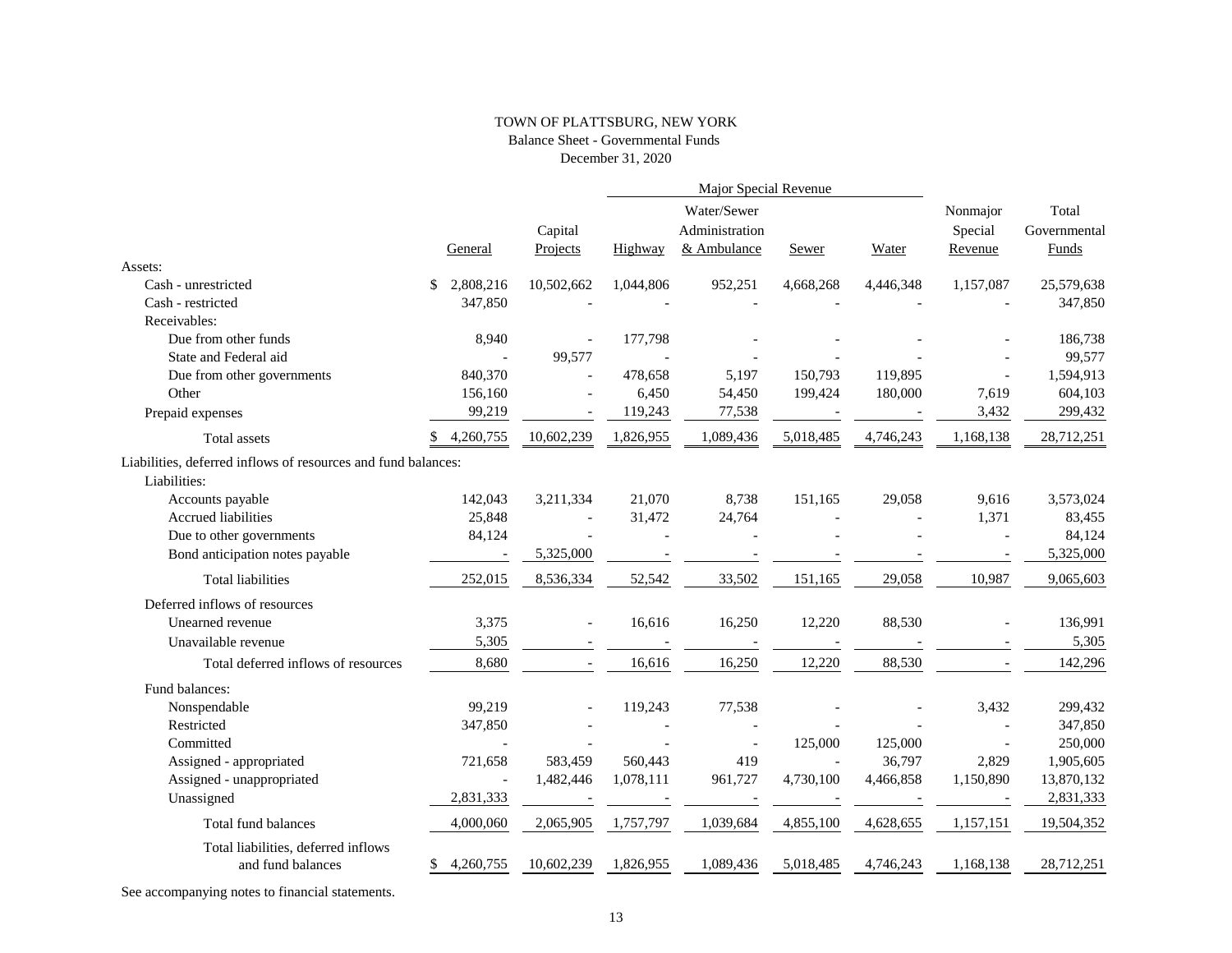# Reconciliation of the Balance Sheet - Governmental Funds to the Statement of Net Position December 31, 2020 TOWN OF PLATTSBURG, NEW YORK

| Total governmental fund balance                                                                                                              | \$19,504,352 |
|----------------------------------------------------------------------------------------------------------------------------------------------|--------------|
| Amounts reported for governmental activities in the statement<br>of net position are different because:                                      |              |
| Capital assets are included as assets in the government-wide<br>financial statements, net of accumulated depreciation.                       | 46,112,471   |
| Deferred outflows and inflows of resources related to the net pension<br>liability are included in the government-wide financial statements. | 2,106,511    |
| Deferred outflows and inflows of resources related to OPEB<br>are included in the government-wide financial statements.                      | (788, 537)   |
| Deferred revenue from receivables not available to pay for<br>current period expenditures and is therefore deferred in the funds             | 5,305        |
| Long-term liabilities for bonded debt, including bond premiums, are<br>included in the government-wide financial statements as liabilities.  | (13,058,536) |
| Current liabilities for interest payable on long-term debt are<br>included in the government-wide financial statements as                    |              |
| liabilities.                                                                                                                                 | (119,794)    |
| Long-term liabilities for compensated absences are included in<br>the government-wide financial statements as liabilities.                   | (853, 852)   |
| Long-term liabilities for other postemployment benefits are<br>included in the government-wide financial statements as                       |              |
| liabilities.                                                                                                                                 | (4,829,973)  |
| Long-term liabilities for the proportionate share of net pension<br>liability are included in the government-wide financial statements       |              |
| as liabilities.                                                                                                                              | (3,129,659)  |
| Total net position - end of year                                                                                                             | \$44,948,288 |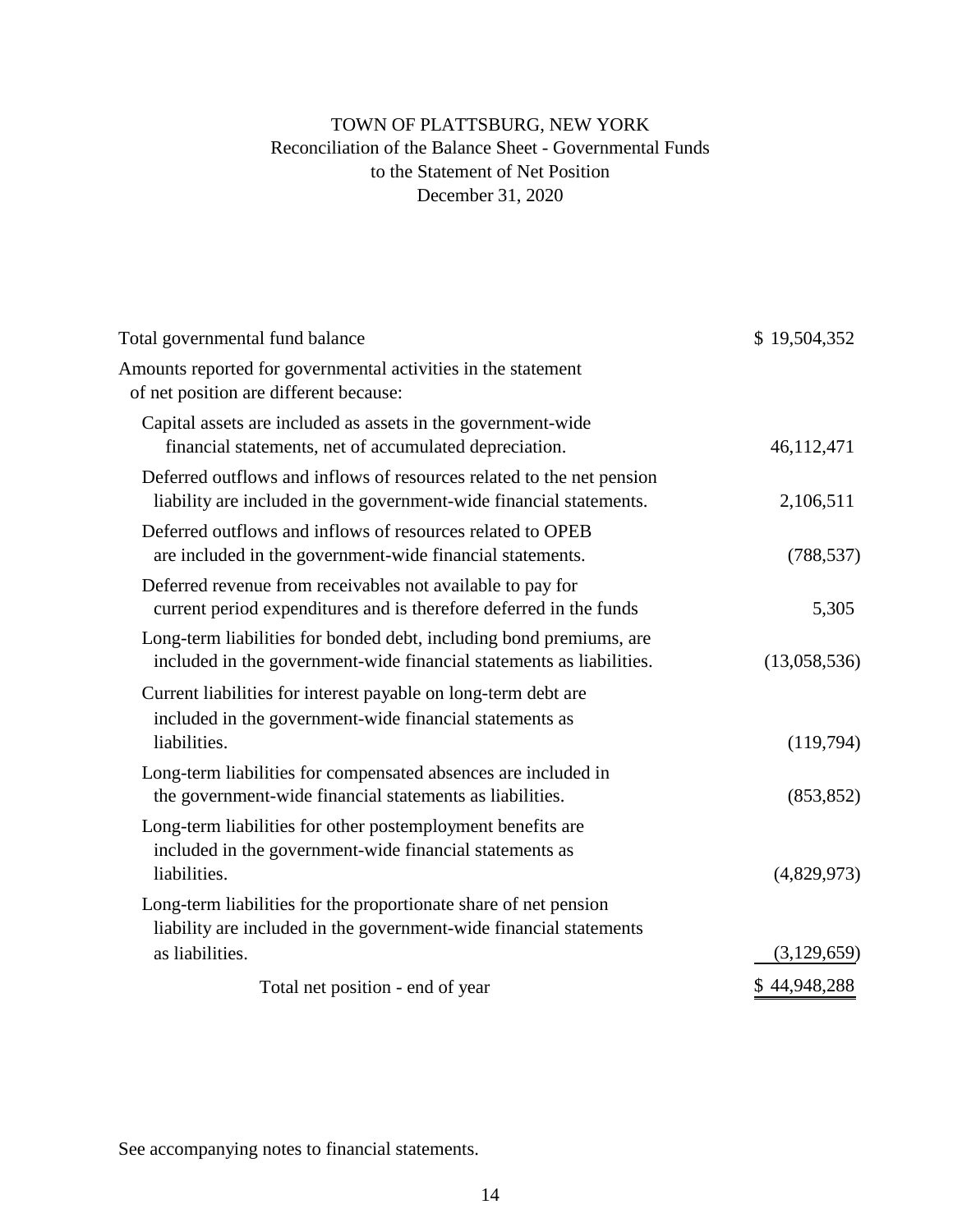### TOWN OF PLATTSBURG, NEW YORK Statement of Revenue, Expenditures and Changes in Fund Balances Governmental Funds Year ended December 31, 2020

Water/Sewer Nonmajor Total Capital Administration Special Governmental General Projects Highway & Ambulance Sewer Water Revenue Funds Revenue: Real property taxes  $\begin{array}{cccc} 8 & 42,358 & -1,068,959 & 451,930 & 700,004 & 1,914,677 & 267,820 & 4,445,748 \end{array}$ Non-property tax items 2,941,326 - 1,101,335 - - - - 4,042,661 Departmental income 48,394 - 91,332 1,569,153 1,327,120 - 3,035,999 Charges for services and the services of the services of the services of the services of the services of the services of the services of the services of the services of the services of the services of the services of the s Use of money and property  $27,004$   $59,580$   $4,947$   $6,086$   $17,819$   $98,328$   $2,066$   $215,830$ Licenses and permits **170,267** - - - - - - - - - - - - 170,267 Fines and forfeitures 218.715 - - - - - - - - - 218.715 Sale of property and compensation for loss  $\qquad \qquad -17,120 \qquad \qquad 50,147$ State aid **297,015** - 177,798 - - - - - - - 474,813 Miscellaneous 354,045 - 1,362 61,771 54,331 4,241 475,750 Total revenue 4,099,124 59,580 2,447,657 829,300 2,348,747 3,394,456 274,127 13,452,991 Expenditures: General government support and the support and the 1,593,953 degree of the support of the 1,086,484 of the support of the 2,680,437 Public safety 23,084 - - - - - - - - - - - - 23,084 Health 600 - - 477,250 - - 477,850 - 477,850 Transportation 1.578,811 - 1,378,811 - 1,378,811 - 1,42,002 1,618,121 Economic opportunity and development 32,998 - - - - - - - - - - - - - - - 32,998 Culture and recreation **145,948** - - - - - - - - - - - - - 145,948 Home and community services 680,143 - - - 916,956 335,284 - 1,932,383 Employee benefits 850,028 - 484,738 474,314 - 28,445 1,837,525 Debt service: Principal 190,131 929,005 - 1,119,136 Interest - - - - 108,237 279,223 - 387,460 Capital outlay 682,761 4,229,586 393,262 3,510 3,557 13,337 4,653 4,730,666 Total expenditures 3,506,823 4,229,586 2,256,811 2,041,558 1,218,881 1,556,849 175,100 14,985,608 Excess (deficiency) revenue over expenditures 592,301 (4,170,006) 190,846 (1,212,258) 1,129,866 1,837,607 99,027 (1,532,617) Major Special Revenue

(Continued)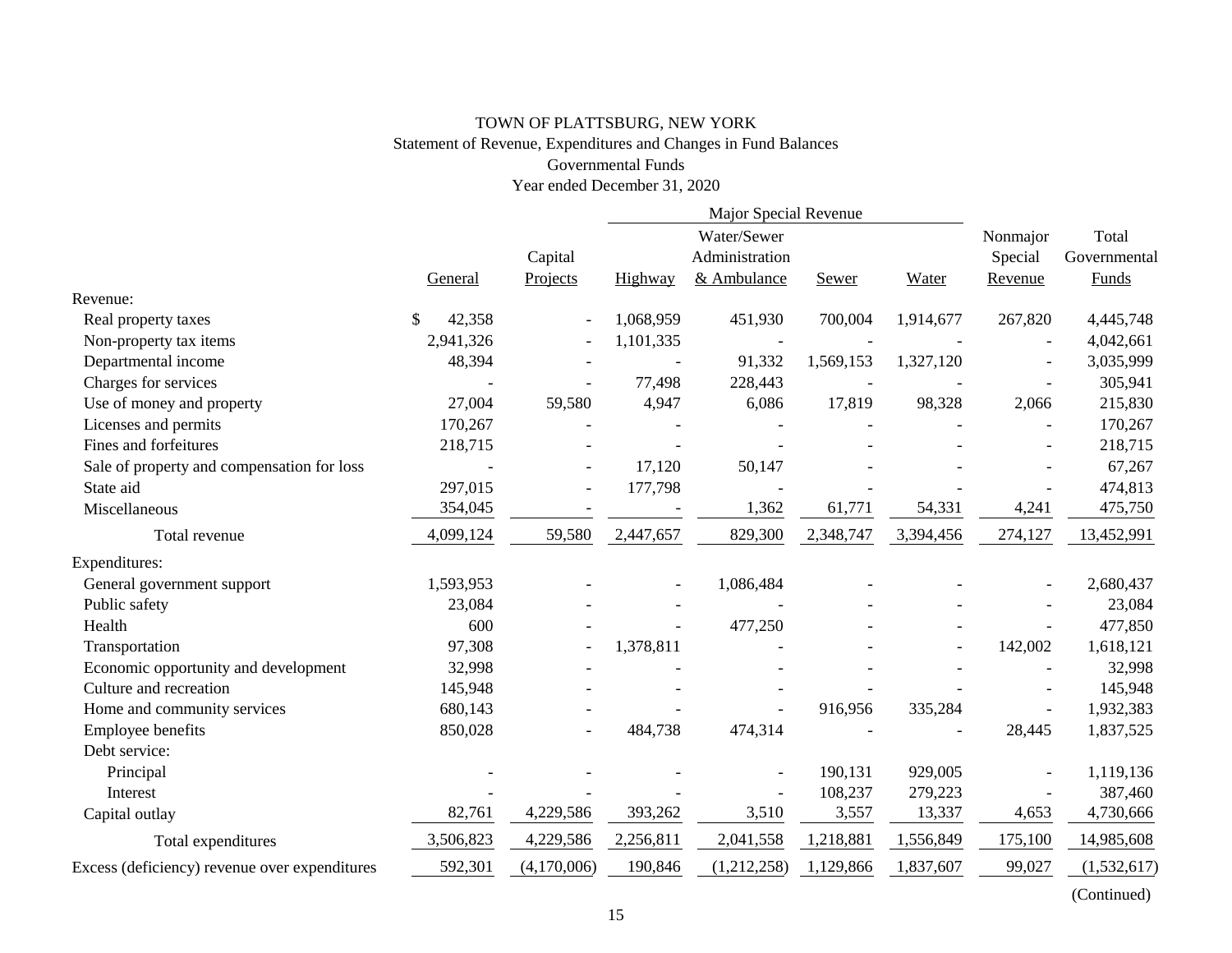# TOWN OF PLATTSBURG, NEW YORK Statement of Revenue, Expenditures and Changes in Fund Balances Governmental Funds, Continued

|                                              |                          |                          |                          | <b>Major Special Revenue</b>                 |            |            |                                |                                |
|----------------------------------------------|--------------------------|--------------------------|--------------------------|----------------------------------------------|------------|------------|--------------------------------|--------------------------------|
|                                              | General                  | Capital<br>Projects      | Highway                  | Water/Sewer<br>Administration<br>& Ambulance | Sewer      | Water      | Nonmajor<br>Special<br>Revenue | Total<br>Governmental<br>Funds |
| Other financing sources (uses):              |                          |                          |                          |                                              |            |            |                                |                                |
| Issuance of long-term debt                   | $\overline{\phantom{0}}$ | 10,000,000               |                          |                                              |            |            | $\overline{\phantom{0}}$       | 10,000,000                     |
| Premiums from long-term debt                 |                          | $\overline{\phantom{0}}$ |                          |                                              | 60,662     | 368,803    | $\overline{\phantom{0}}$       | 429,465                        |
| BANS redeemed from appropriations            |                          | 675,000                  |                          |                                              |            |            |                                | 675,000                        |
| Transfers in                                 | 15,000                   | $\overline{\phantom{0}}$ | $\overline{\phantom{0}}$ | 1,306,048                                    |            |            |                                | 1,321,048                      |
| Transfers out                                |                          |                          |                          | (15,000)                                     | (406, 051) | (899, 997) |                                | (1,321,048)                    |
| Total other financing sources (uses)         | 15,000                   | 10,675,000               |                          | 1,291,048                                    | (345, 389) | (531, 194) |                                | 11,104,465                     |
| Net change in fund balances                  | 607,301                  | 6,504,994                | 190,846                  | 78,790                                       | 784,477    | 1,306,413  | 99,027                         | 9,571,848                      |
| Fund balances (deficit) at beginning of year | 3,392,759                | (4,439,089)              | 1,566,951                | 960,894                                      | 4,070,623  | 3,322,242  | 1,058,124                      | 9,932,504                      |
| Fund balances at end of year                 | \$4,000,060              | 2,065,905                | 1,757,797                | 1,039,684                                    | 4,855,100  | 4,628,655  | 1,157,151                      | 19,504,352                     |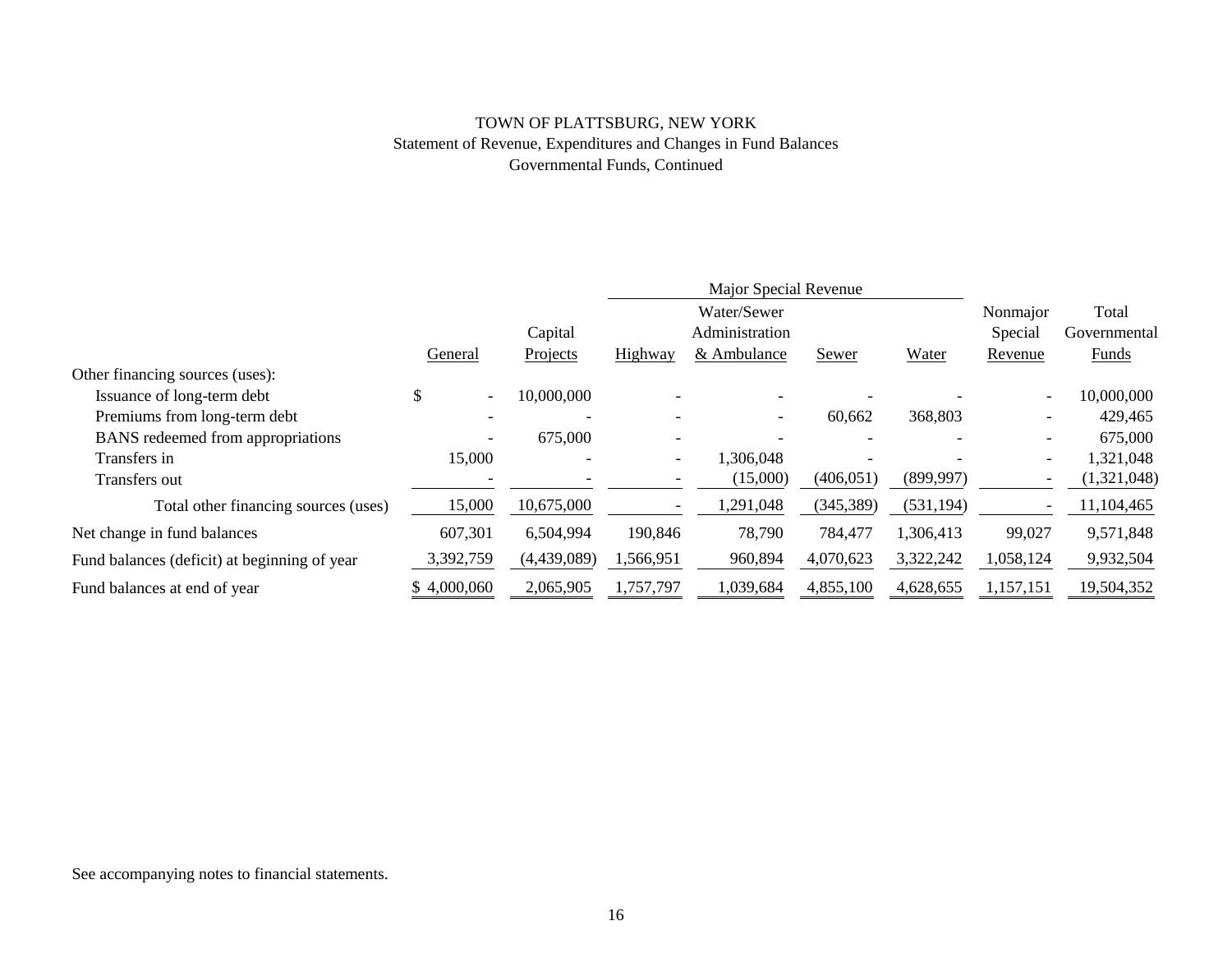# Reconciliation of the Statement of Revenue, Expenditures, and Changes in Fund Balances - Governmental Funds to the Statement of Activities Year ended December 31, 2020

| Net change in fund balance                                                                                                                                                                                                                                                                                                                                                     | \$9,571,848  |
|--------------------------------------------------------------------------------------------------------------------------------------------------------------------------------------------------------------------------------------------------------------------------------------------------------------------------------------------------------------------------------|--------------|
| Amounts reported for governmental activities in the statement of activities are<br>different because:                                                                                                                                                                                                                                                                          |              |
| Current year capital outlays reported as expenditures in the governmental fund<br>financial statements are shown as increases in capital assets in the government-<br>wide financial statements.                                                                                                                                                                               | 4,653,432    |
| The Town took possession of a mausoleum in 2020                                                                                                                                                                                                                                                                                                                                | 1,785,000    |
| Bond proceeds provide current financial resources to governmental funds,<br>but issuing debt increases long-term liabilities in the statement of net position.                                                                                                                                                                                                                 | (10,000,000) |
| Bond premiums provide current financial resources to governmental funds,<br>however these are amortized over the life of the bond in the statement of net position.                                                                                                                                                                                                            | (429, 465)   |
| Current year debt principal payments reported as expenditures in the governmental<br>fund financial statements are shown as a reduction in debt in the government-wide<br>financial statements.                                                                                                                                                                                | 444,136      |
| Interest is accrued on outstanding debt in the government-wide financial statements,<br>whereas in the governmental fund financial statements, an interest expenditure is<br>reported when due.                                                                                                                                                                                | 12,199       |
| Compensated absences are expensed on the government-wide financial statements<br>when earned, whereas in the governmental fund financial statements, an expenditure<br>is reported when compensated absences time is used.                                                                                                                                                     | (91,680)     |
| Other postemployment benefits are expensed on the government-wide financial<br>statements when earned, whereas in the governmental fund financial statements,<br>an expenditure is reported when benefits are paid.                                                                                                                                                            | (127, 194)   |
| Current year change in proportionate share of net pension liability and the<br>related deferred inflows and deferred outflows of resources on the<br>government-wide financial statements is not recognized in governmental funds<br>since it does not provide for current financial resources.                                                                                | (587, 113)   |
| Some revenues are reported in the statement of activities that do not result<br>in current financial resources and therefore are not reported as revenue in<br>the governmental funds.                                                                                                                                                                                         | (3,232)      |
| Current year loss on sale of capital assets is reported as an decrease in revenue on<br>the government-wide financial statements and is not recorded on the governmental<br>fund financial statements and the related proceeds are reported as a revenue<br>on the governmental fund financial statements and are not reported on the<br>government-wide financial statements. | (11,070)     |
| Depreciation is not recognized as an expenditure in governmental funds since it<br>does not require the use of current financial resources. The effect of the                                                                                                                                                                                                                  |              |
| current year's depreciation is to decrease net position.                                                                                                                                                                                                                                                                                                                       | (1,862,715)  |
| Change in net position of governmental activities                                                                                                                                                                                                                                                                                                                              | \$3,354,146  |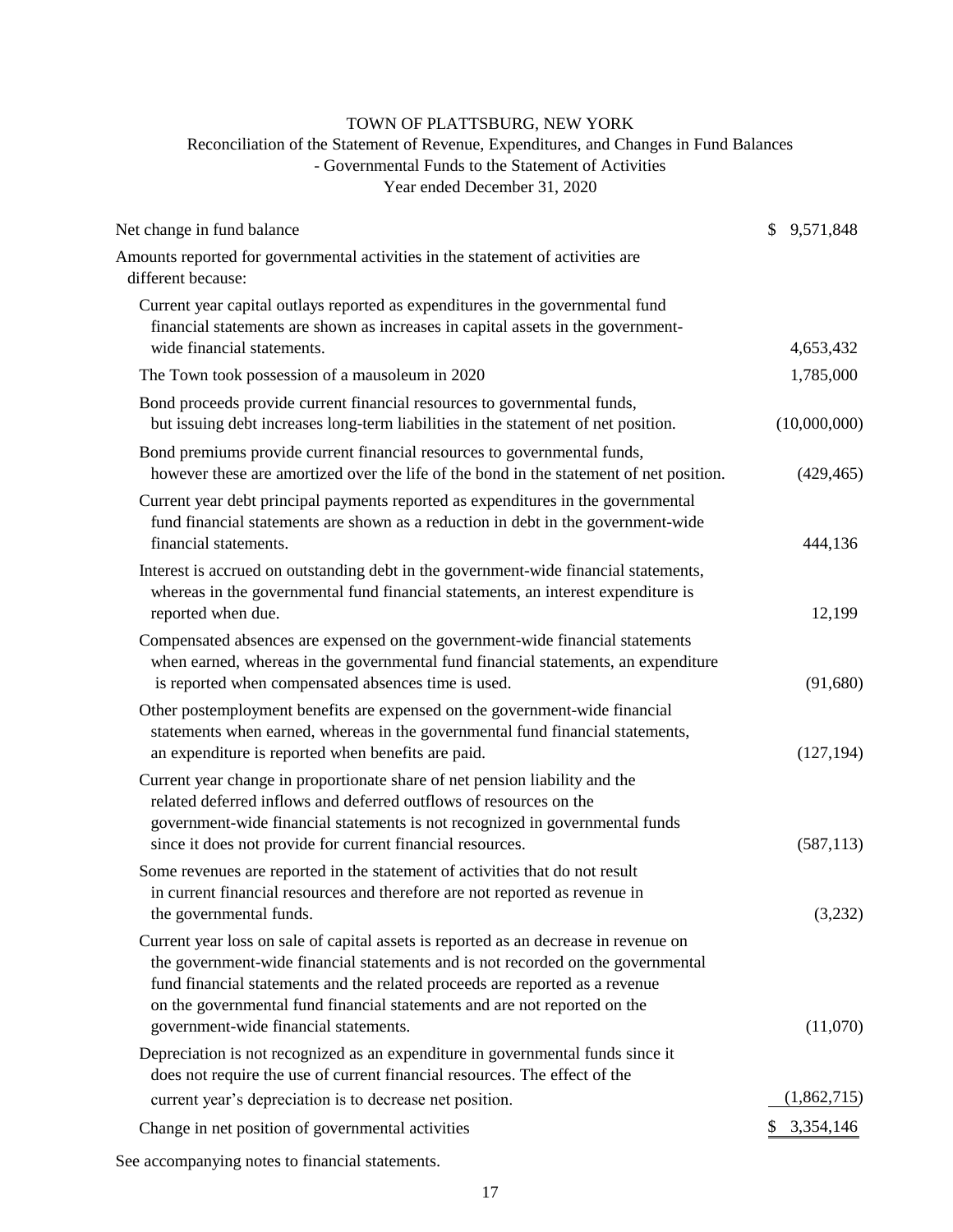# TOWN OF PLATTSBURG, NEW YORK Statement of Fiduciary Net Position - Fiduciary Funds December 31, 2020

|                                  | Custodial<br>Funds |
|----------------------------------|--------------------|
| Assets:                          |                    |
| Cash                             | \$282,142          |
| Cash - escrow accounts           | 60,119             |
| Total assets                     | 342,261            |
| Liabilities - due to other funds | 186,738            |
| Net position - restricted        | \$155,523          |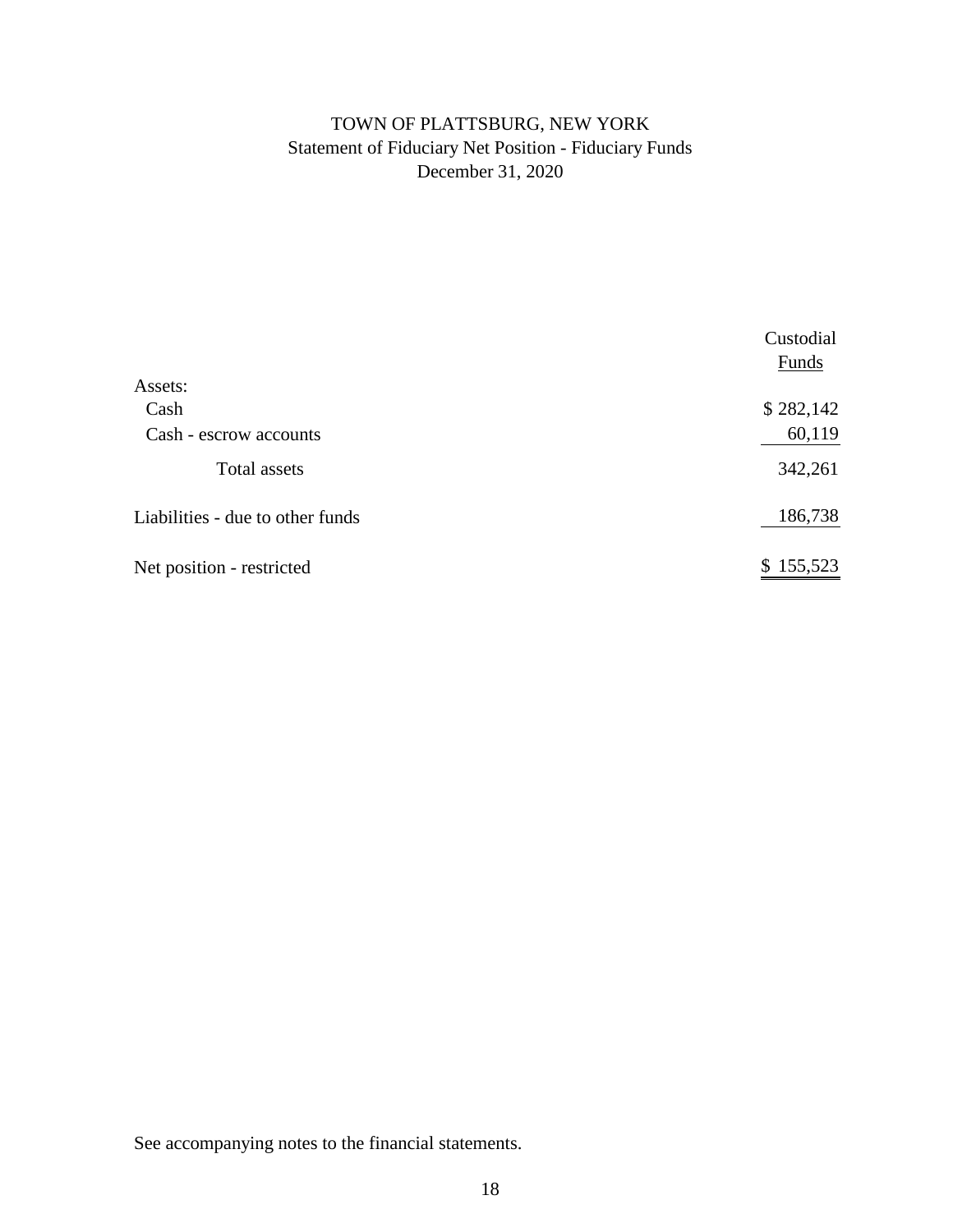# Year ended December 31, 2020 Fiduciary Funds Statement of Changes in Fiduciary Net Position TOWN OF PLATTSBURGH, NEW YORK

|                                             | Custodial     |
|---------------------------------------------|---------------|
|                                             | <b>Funds</b>  |
| Additions:                                  |               |
| Property taxes collected:                   |               |
| County                                      | \$7,736,624   |
| Fire districts                              | 1,965,585     |
| Total property taxes collected              | 9,702,209     |
| Health insurance premiums                   | 10,254        |
| <b>Escrow collections</b>                   | 32,433        |
| Parkland collections                        | 2,528         |
| Total additions                             | 9,747,424     |
| Deductions:                                 |               |
| Payment of property taxes                   | 9,702,209     |
| Health insurance premiums                   | 7,947         |
| <b>Escrow</b> payments                      | 124,529       |
| Total deductions                            | 9,834,685     |
| Change in fiduciary net position            | (87,261)      |
| Fiduciary net position at beginning of year | 242,784       |
| Fiduciary net position at end of year       | 155,523<br>\$ |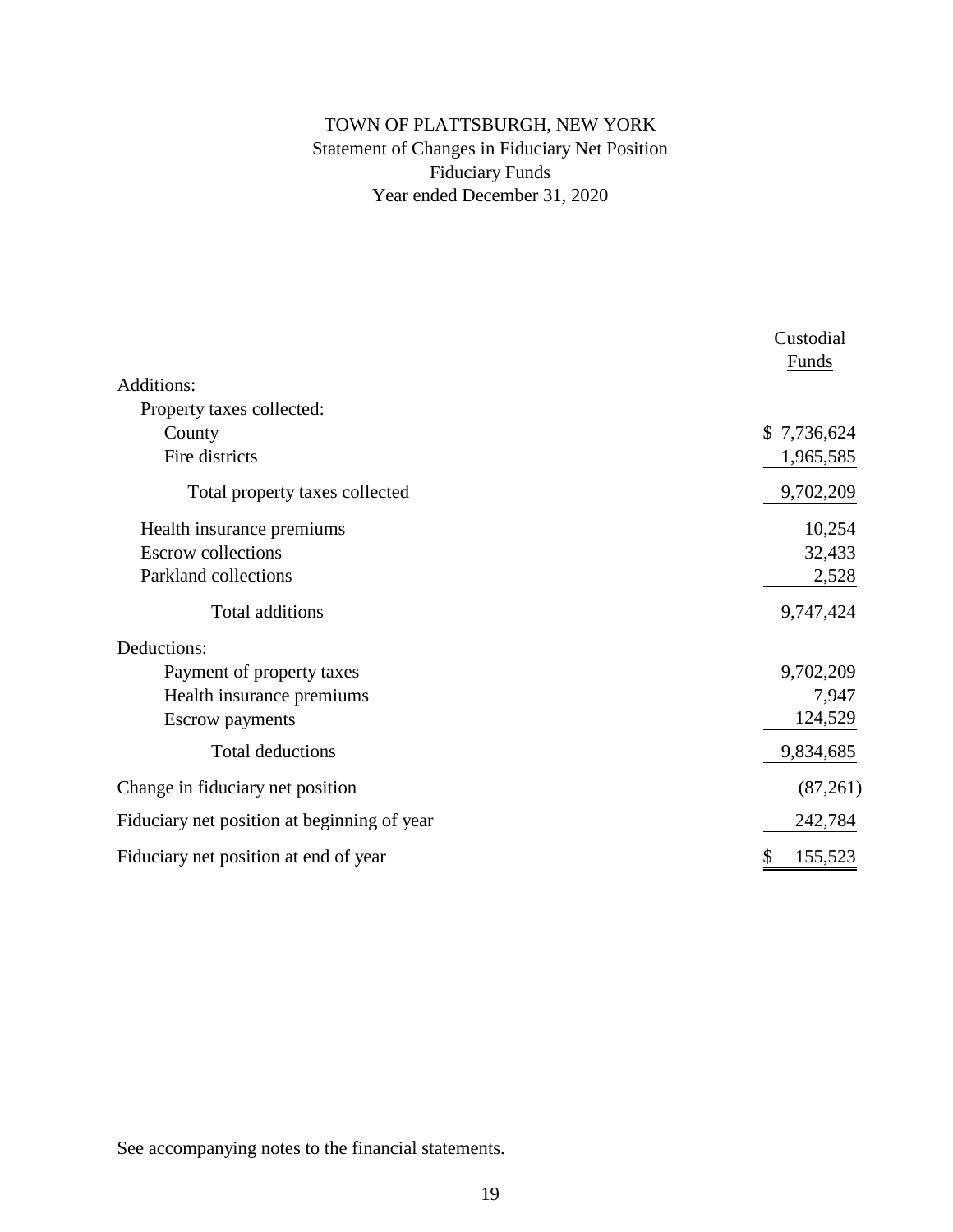## Notes to Financial Statements

December 31, 2020

# (1) Summary of Significant Accounting Policies

The financial statements of the Town of Plattsburgh, New York (the Town) have been prepared in accordance with generally accepted accounting principles (GAAP) for governments as prescribed by the Governmental Accounting Standards Board (GASB) which is the standard setting body for establishing governmental accounting and financial reporting principles. Certain significant accounting principles and policies utilized by the Town are described below.

## (a) Financial Reporting Entity

The Town was incorporated in 1785, is governed by the town law and other general laws of the State of New York and various local laws and ordinances. The Town Board, which is the legislative body responsible for the overall operation of the Town, consists of the supervisor and five councilors. The supervisor serves as chief executive officer and the chief fiscal officer of the Town.

The following basic services are provided:

Highways and streets Water and sewage Street lighting Culture and recreation Planning and zoning General administrative services

- The reporting entity of the Town is based upon criteria set forth by GASB Statement No. 14 - "The Financial Reporting Entity." The financial reporting entity consists of the primary government, organizations for which the primary government is financially accountable, and other organizations for which the nature and significance of their relationship with the primary government are such that exclusion would cause the reporting entity's financial statements to be misleading or incomplete.
- The accompanying financial statements present the activities of the Town and any component unit or other organizational entity determined to be includable in the Town's financial reporting entity. The decision to include a potential component unit or other organizational entity in the Town's reporting entity is based on several criteria including legal standing, fiscal dependency, and financial accountability. The Town does not have any reportable component units or other organizational entities for the year ended December 31, 2020. The Town is not a component unit of another reporting entity.

#### (b) Basis of Presentation

## (i) Government-wide Statements

The Statement of Net Position and the Statement of Activities present financial information about the Town's governmental activities. These statements include the financial activities of the overall government in its entirety, except those that are fiduciary. Eliminations have been made to minimize the double counting of internal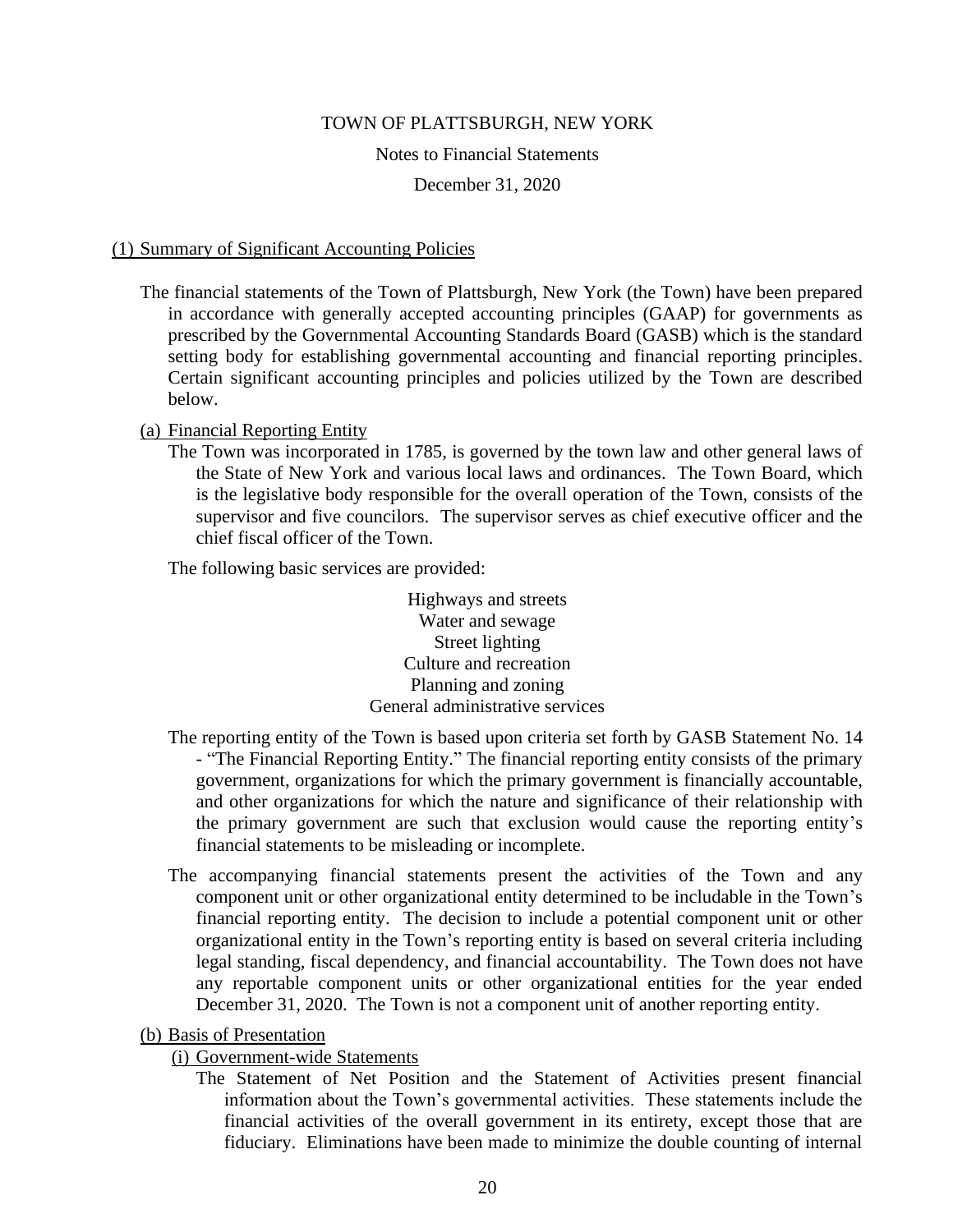### Notes to Financial Statements, Continued

#### (1) Summary of Significant Accounting Policies, Continued

- (b) Basis of Presentation, Continued
	- (i) Government-wide Statements, Continued

transactions. Governmental activities generally are financed through taxes, intergovernmental revenues, and other exchange and non-exchange transactions. Business-type activities are financed in whole or in part by fees charged to external parties. Operating grants include operating-specific and discretionary (either operating or capital) grants, while the capital grants column reflects capital-specific grants.

- The Statement of Activities presents a comparison between direct expenses and program revenues for the different business-type activities of the Town and for each function of the Town's governmental activities. Direct expenses are those that are specifically associated with a program or function, and, therefore are clearly identifiable to a particular function. Indirect expense allocations that have been made in the funds have been reversed for the Statement of Activities. Program revenues include fees and charges paid by the recipients of goods or services offered by the programs, and grants and contributions that are restricted to meeting the operational or capital requirements of a particular program. Revenues that are not classified as program revenues, including all taxes, are presented as general revenues.
- Proprietary fund operating revenues, such as charges for services, result from exchange transactions associated with the principal activity of the fund. Exchange transactions are those in which each party receives and gives up essentially equal values. Nonoperating revenues, such as subsidies, result from non-exchange transactions. Other non-operating revenues are ancillary activities such as investment earnings. The Town had no proprietary funds for the year ended December 31, 2020.
- (ii) Fund Financial Statements
	- The fund statements provide information about the Town's funds, including fiduciary funds. Separate statements for each fund category (governmental, proprietary, and fiduciary) are presented. The emphasis of fund financial statements is on major governmental and enterprise funds, each displayed in a separate column. All remaining governmental and enterprise funds are aggregated and reported as nonmajor funds.
	- The Town reports the following major governmental funds:
	- General Fund This is the Town's primary operating fund. It accounts for all financial transactions that are not required to be accounted for in another fund.
	- Capital Projects Funds These funds are used to account for the financial resources used for acquisition, construction, or major repair of capital facilities.
	- Highway Special Revenue This fund is used to account for revenues and expenditures for highway purposes in accordance with Section 141 of the Highway Law.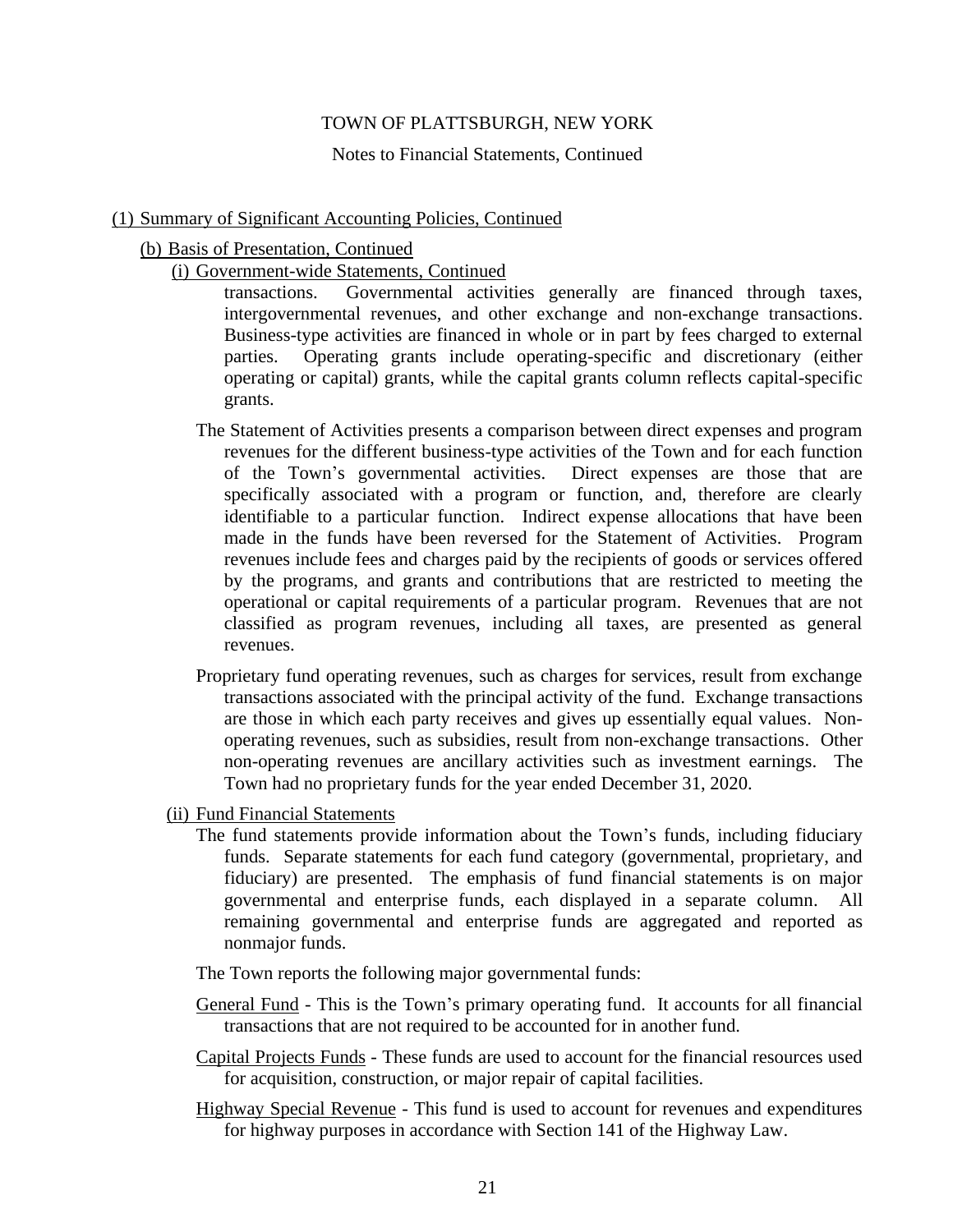### Notes to Financial Statements, Continued

#### (1) Summary of Significant Accounting Policies, Continued

- (b) Basis of Presentation, Continued
	- (ii) Fund Financial Statements, Continued
		- Water/Sewer Administration & Ambulance Special Revenue Fund This fund is used to account for revenues and expenditures for the administration of the Town's water and sewer departments as well as the Town's ambulance district.
		- Sewer Special Revenue This fund is used to account for taxes or other revenues, which are raised or received to provide sewage disposal services to the Town's residents and businesses.
		- Water Special Revenue This fund is used to account for taxes or other revenues, which are raised or received to provide water distribution services to the Town's residents and businesses.
		- The other funds, which do not meet the major fund criteria, are aggregated and reported as nonmajor Governmental Funds. The following are reported as nonmajor Governmental Funds:
		- Storm Drainage This fund is used to account for revenues and expenditures for drainage purposes.
		- Street Lighting This fund is used to account for revenues and expenditures for lighting purposes.
		- Fiduciary Funds Fiduciary funds are used to account for assets held by the local government in a trustee or custodial capacity. The following are the Town's fiduciary funds.
			- Custodial Funds Used to account for all other funds held by the Town in a custodial capacity.

# (c) Measurement Focus and Basis of Accounting

(i) Government-wide Financial Statements

The Government-wide and proprietary fund financial statements are reported using the economic resources measurement focus and the accrual basis of accounting. Revenues are recorded when earned and expenses are recorded at the time liabilities are incurred, regardless of when the related cash transaction takes place. Nonexchange transactions, in which the Town gives or receives value without directly receiving or giving equal value in exchange, include property taxes, grants and donations. On an accrual basis, revenue from property taxes is recognized in the fiscal year for which the taxes are levied. Revenue from grants and donations is recognized in the fiscal year in which all eligibility requirements have been satisfied.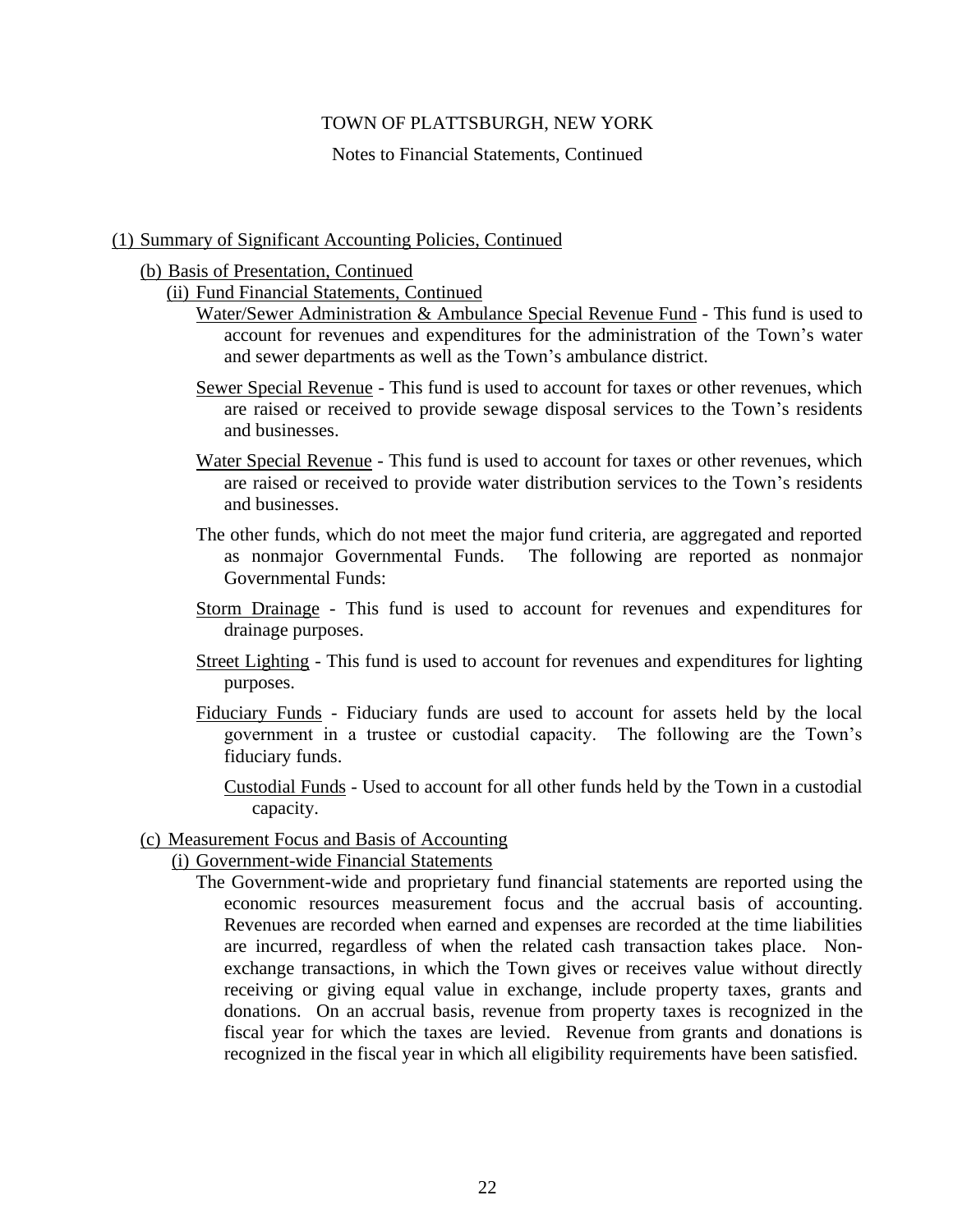### Notes to Financial Statements, Continued

### (1) Summary of Significant Accounting Policies, Continued

- (c) Measurement Focus and Basis of Accounting, Continued
	- (ii) Governmental Fund Financial Statements
		- The governmental fund financial statements are reported using the current financial resources measurement focus and the modified accrual basis of accounting. Under this method, revenues are recognized when measurable and available. "Measurable" means the amount of the transaction can be determined and "available" means collectible within the current period or soon enough thereafter to be used to pay liabilities of the current period. The Town considers property taxes as available if they are collected within 60 days after year-end. A 90 day availability period is used for recognition of all other governmental fund revenues.
		- The revenues susceptible to accrual are property taxes, franchise taxes, special assessments, licenses, charges for service, interest income and intergovernmental revenues. Sales taxes collected and held by the state at year-end on behalf of the government are accrued based on anticipated sales tax revenue due to the Town.
		- In applying the susceptible-to-accrual concept to state and federal aid, the legal and contractual requirements of the numerous individual programs are used as guidance. There are, however, essentially two types of these revenues. In one, monies must be expended on the specific purpose or project before any amounts will be paid to the Town; therefore, revenues are recognized based upon the expenditures recorded. In the other, monies are virtually unrestricted as to purpose of expenditure and are usually revocable only for failure to comply with prescribed compliance requirements. These resources are generally reflected as revenues at the time of receipt.
		- Expenditures are recorded when the related liability is incurred, except for principal and interest on general long-term debt and compensated absences, which are recognized as expenditures to the extent they have matured. General capital asset acquisitions are reported as expenditures in governmental funds. Proceeds of general long-term debt and acquisitions under capital leases are reported as other financing sources.
- (d) Cash and Investments
	- The Town's investment policies are governed by State statutes. In addition, the Town has its own written investment policy. Town monies must be deposited in FDIC-insured commercial banks or trust companies located within the State. The Town is authorized to use demand accounts, time deposit accounts and certificates of deposit.
	- Collateral is required for demand and time deposits and certificates of deposits not covered by Federal Deposit Insurance. Obligations that may be pledged as collateral are obligations of the United States and its agencies and obligations of New York State and its municipalities and school districts.
	- At December 31, 2020, the carrying amount of the Town's demand and savings deposits was \$26,269,749 and the bank balance was \$26,269,928. Of the bank balance, \$750,000 was covered by Federal depository insurance and \$25,519,928 was covered by collateral held by the pledging bank in the Town's name. There were no uninsured deposits.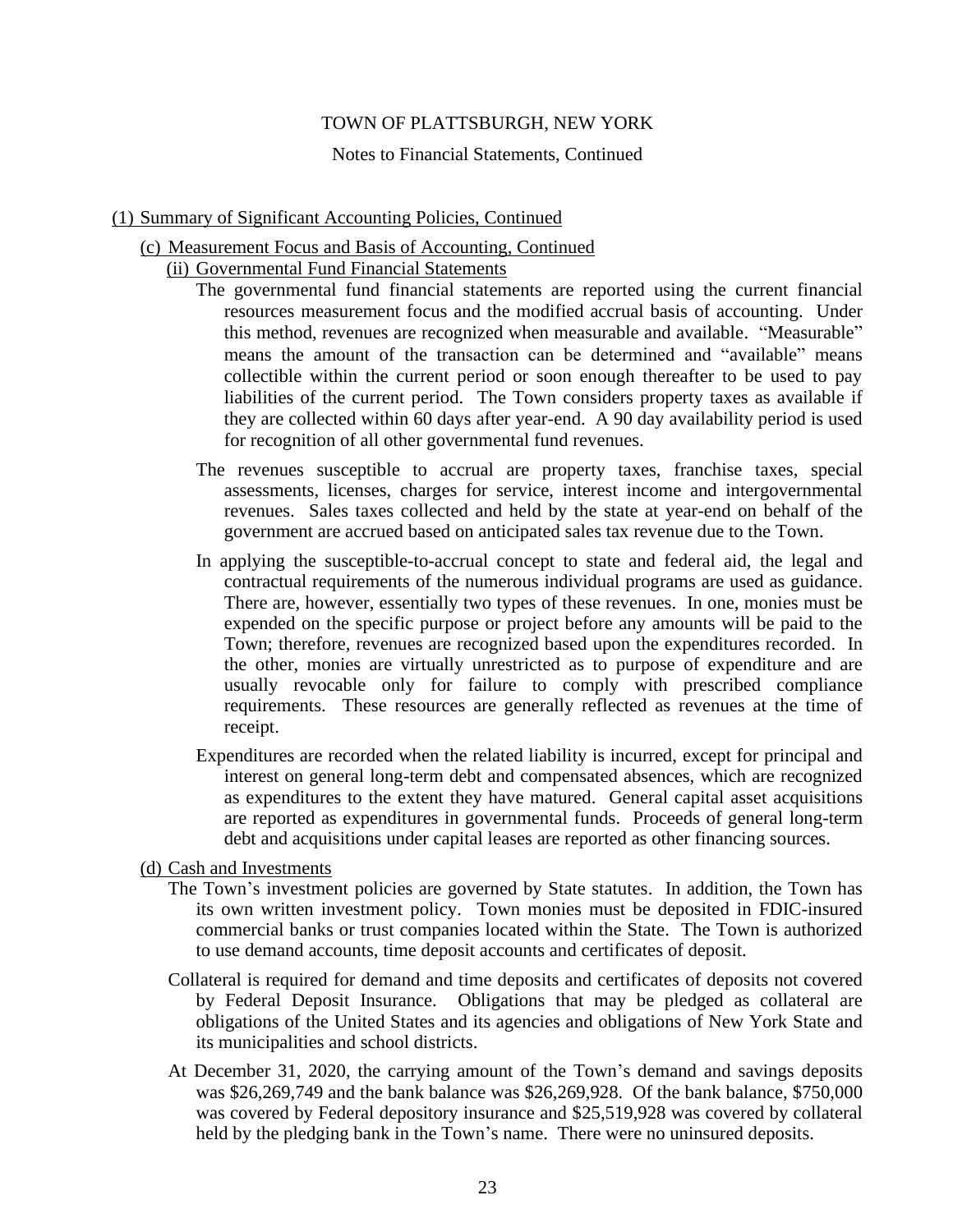### Notes to Financial Statements, Continued

#### (1) Summary of Significant Accounting Policies, Continued

- (d) Cash and Investments, Continued
	- Cash and cash equivalents include cash on hand, demand deposits and short-term investments. The Town considers all highly liquid investments with an original maturity of three months or less to be cash equivalents.
- (e) Receivables
	- Receivables are shown gross, with uncollectible amounts written off under the direct writeoff method. No allowance for uncollectible accounts has been provided since it is believed that such allowance would not be material.
- (f) Inventories and Prepaid Items
	- Purchases of inventorial items are recorded as expenditures at the time of purchase and are considered immaterial in amount. Certain payments to vendors reflect costs applicable to future accounting periods and are recorded as prepaid items in both government-wide and fund financial statements and expensed as the items are used.
- (g) Capital Assets
	- Capital assets, which include property, buildings, equipment and infrastructure assets (e.g. roads, bridges, sidewalks and similar items), are reported in the government-wide financial statements. Capital assets are defined by the Town as assets with an initial individual cost of more than the capitalization thresholds below and an estimated useful life of two years or more. Such assets are recorded at historical cost if purchased or estimated historical cost if constructed. Donated assets are recorded at estimated fair market value at the date of donation.
	- Capital assets are depreciated using the straight-line method over the following estimated useful lives:

|                           | Capitalization |             | Depreciation  | Estimated       |
|---------------------------|----------------|-------------|---------------|-----------------|
|                           |                | Threshold   | Method        | Useful Life     |
| Infrastructure            | S.             | 1,000       | Straight-line | $20 - 50$ years |
| Building and improvements |                | 1,000       | Straight-line | $20 - 40$ years |
| Furniture and equipment   |                | $250 - 500$ | Straight-line | $5 - 25$ years  |

## (h) Compensated Absences

- The Town employees are granted vacation in varying amounts, based primarily on length of service and service position. Some earned benefits may be forfeited if not taken within varying time periods.
- Sick leave eligibility and accumulation is specified in negotiated labor contracts and Town policy.
- Upon retirement, resignation or death, employees may receive a payment based on unused accumulated sick leave, based on contractual provisions.
- Consistent with GASB Statement No. 16 "Accounting for Compensated Absences," an accrual for accumulated sick leave calculated using the vesting method is included in the compensated absences liability at year-end. The compensated absences liability is calculated based on the pay rates in effect at year-end.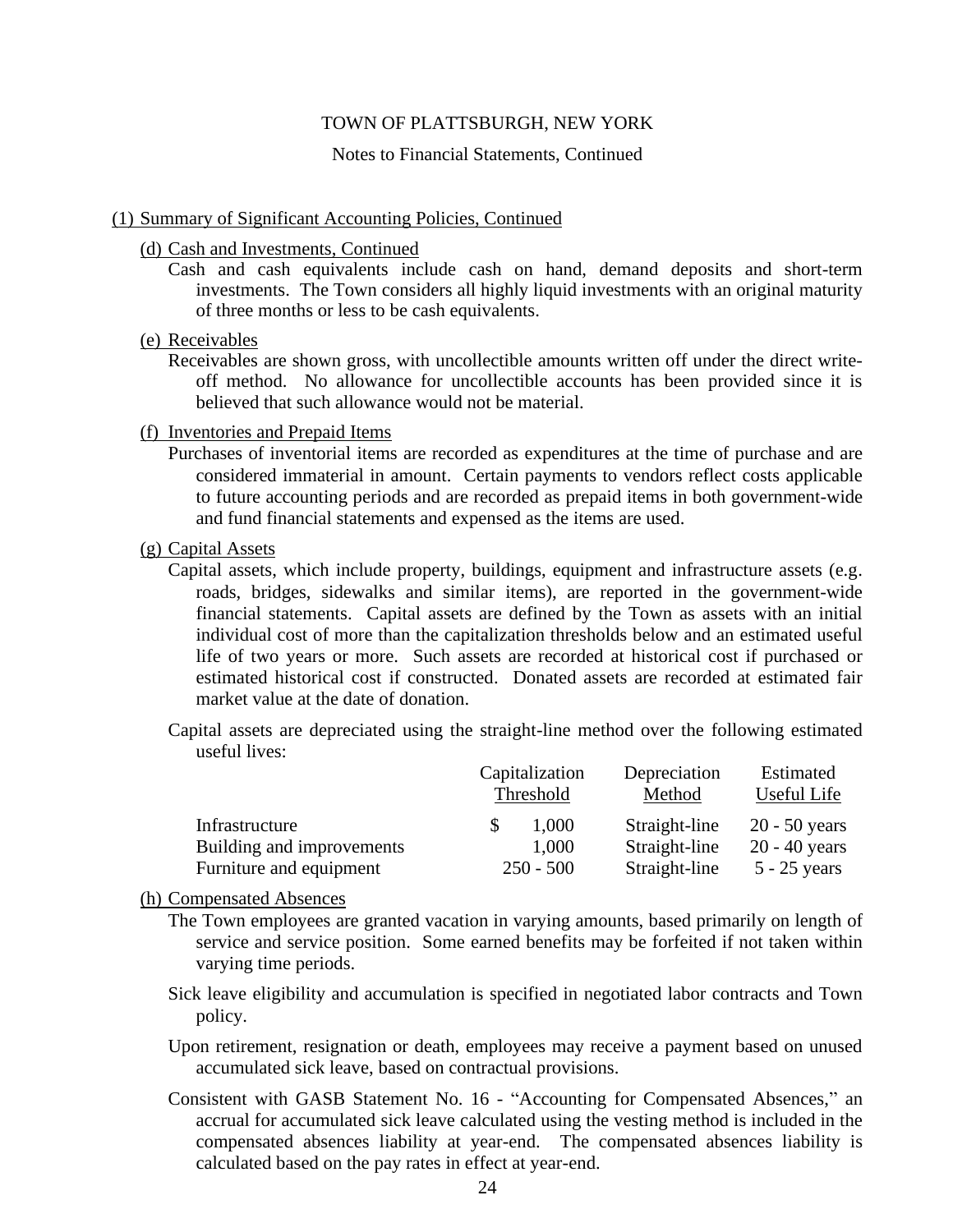### Notes to Financial Statements, Continued

### (1) Summary of Significant Accounting Policies, Continued

### (i) Long-Term Obligations

- In the government-wide financial statements, long-term debt and other long-term obligations are reported as liabilities in the Statement of Net Position. Bond premiums and discounts are deferred and amortized over the life of the bonds using the straight-line method that approximates the effective interest method. Bonds payable are reported net of the applicable bond premiums or discount.
- In fund financial statements, governmental fund types recognize bond premiums and discounts, as well as bond issuance costs during the current period. The face amount of debt issued is reported as other financing sources. Premiums received on debt issuances are reported as other financing sources while discounts on debt issuances are reported as other financing uses. Issuance costs, whether or not withheld from the actual debt proceeds received, are reported as debt service expenditures.
- (j) Unearned Revenue
	- Unearned revenues arise when potential revenues do not meet both the measurable and available criteria for recognition in the current period. Unearned revenues also arise when resources are received by the Town before it has a legal claim to them, as when grant monies are received prior to the incurrence of qualifying expenditures. In subsequent periods, when both recognition criteria are met, or when the Town has legal claim to the resources, the liability for unearned revenues is removed and revenues are recognized.

#### (k) Deferred Compensation

Employees of the Town may elect to participate in the New York State Deferred Compensation Plan created in accordance with Internal Revenue Code Section 457. The plan, available to all employees, permits them to defer a portion of their salary until future years, usually after retirement.

- (l) Postemployment Benefits
	- In addition to providing pension benefits, the Town provides health insurance coverage for retired employees and their dependents. Substantially all of the Town's employees may become eligible for these benefits if they reach normal retirement age and retire under the New York State Employees Retirement System while working for the Town. The cost of providing postretirement benefits is shared between the Town and the retired employee. The Town recognizes the cost of providing health insurance by recording its share of insurance premiums for retirees and their dependents, as an expenditure in the year paid.

# (m) Property Taxes

Real property taxes are collected solely through the Highway Fund and the Special Districts (ambulance, sewer, lighting, water and drainage). Other property tax items, such as penalties, are collected in the general fund. The tax rates are determined by dividing each district levy amount by its assessment value. Revenues for the Highway Fund are received from all Town residents and revenues for special districts are received from Town residents based on whether a particular service is available in their district. The taxes collected are used strictly to extinguish debt attributable to each district.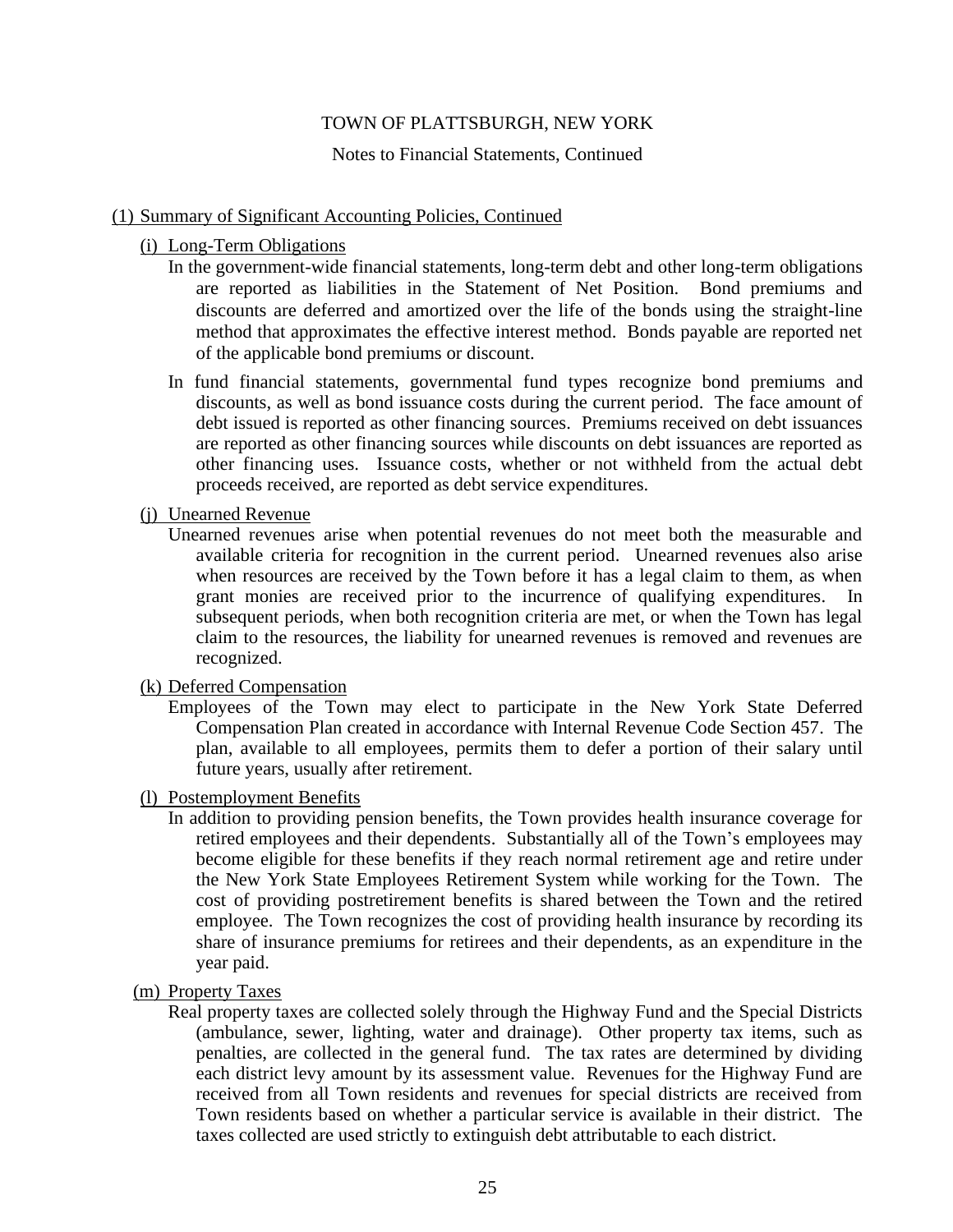# Notes to Financial Statements, Continued

# (1) Summary of Significant Accounting Policies, Continued

## (m) Property Taxes, Continued

Real property taxes are levied annually by the Town no later than January 1. Taxes are collected during the period January 1 to April 30.

Uncollected real property taxes are subsequently enforced by the County of Clinton (the County) in which the Town is located. The County pays an amount representing uncollected real property taxes, transmitted to the County for enforcement, to the Town no later than the following April 1.

(n) Net Position/Fund Balances

- Net position in government-wide financial statements are classified as net investment in capital assets; restricted; and unrestricted. Restricted net position represents constraints on resources that are either externally imposed by creditors, grantors, contributors, or laws or regulations of other governments or imposed by law through state statute. Special revenue funds fund balance is included in restricted net position on the government-wide financial statements.
- In the governmental fund financial statements, fund balances, as required by GASB Statement No. 54, are classified as follows:
	- Nonspendable Amounts that cannot be spent either because they are in a nonspendable form or because they are legally or contractually required to be maintained intact.
	- Restricted Amounts that can be spent only for specific purposes because of Town law, state or federal laws, or externally imposed conditions by grantors or creditors.
	- Committed Amounts that can be used only for specific purposes determined by formal action by Town ordinance or resolution.
	- Assigned Amounts that are designated by the Town for a particular purpose but do not meet the criteria to be classified as restricted or committed.
	- Unassigned -All amounts not included in other spendable classifications.
- For the year ended December 31, 2020, the Town committed fund balance of \$125,000 each from the sewer fund and the water fund through Town Board resolution for infrastructure at the Old County Airport.
- The purpose of GASB Statement No. 54 is to improve the usefulness, including the understandability, of governmental fund balance information by establishing criteria for classifying fund balances into specifically defined classifications and clarifies definitions for governmental fund types.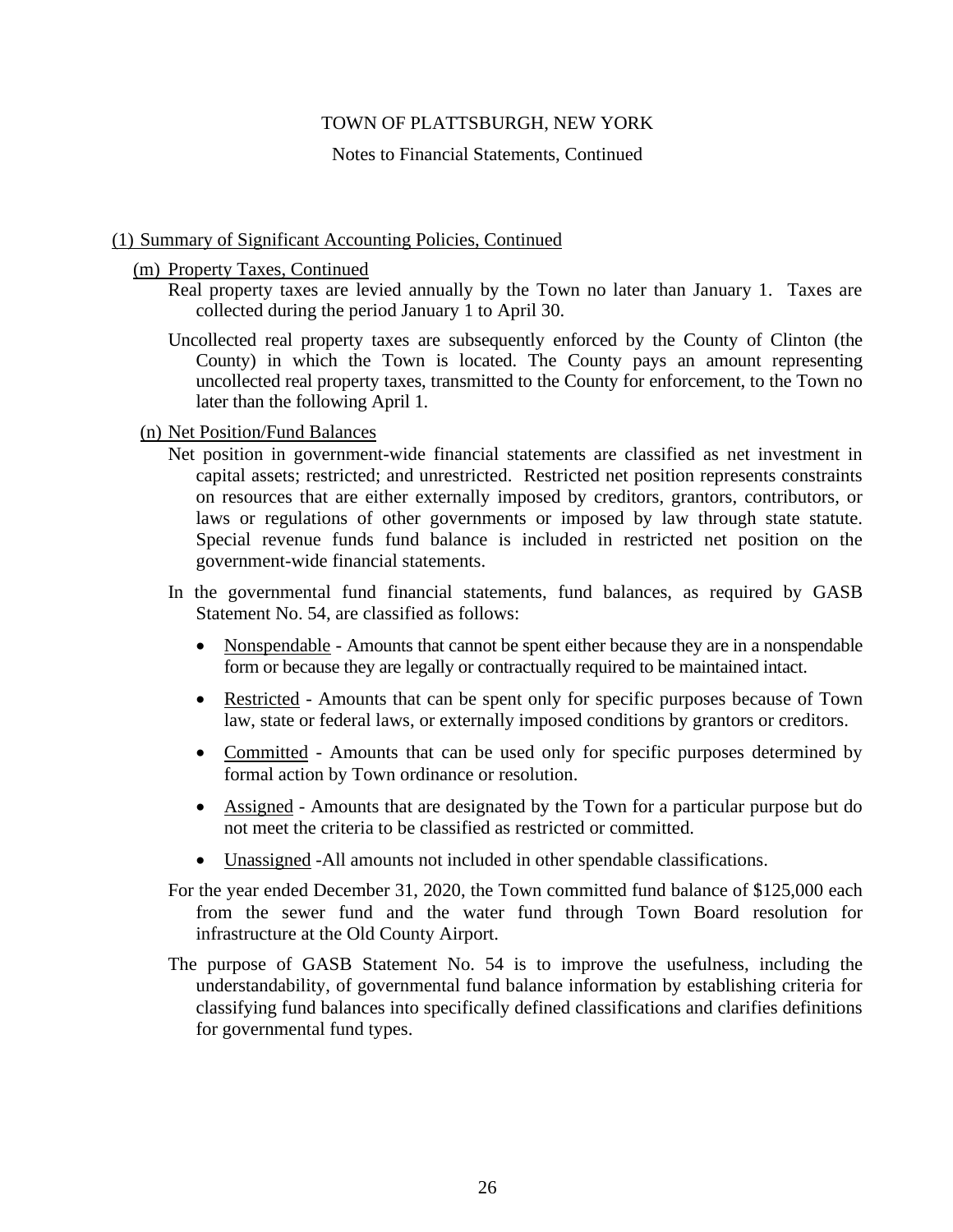### Notes to Financial Statements, Continued

### (1) Summary of Significant Accounting Policies, Continued

- (o) Budgetary Procedures and Accounting
	- (i) General Budget Policies No later than September 30, the budget officer submits a tentative budget to the Town Clerk for the fiscal year commencing the following January 1. The tentative budget includes proposed expenditures and the proposed means of financing for the general and special revenue funds. After public hearings are conducted to obtain taxpayer comments, but no later than November 20, the Town Board adopts the Town budget. Any revisions that alter total appropriations of any department or fund must be approved by the Town Board. Budgetary controls are established for the capital projects fund through resolutions authorizing individual projects, which remain in effect for the life of the project.
	- (ii) Budget Basis of Accounting Budgets are adopted annually on a basis consistent with accounting principles generally accepted in the United States of America. Appropriations authorized for the current year are increased by the amount of encumbrances carried forward from the prior year.
	- (iii) Encumbrances Encumbrances represent commitments related to unperformed contracts for goods or services. Encumbrance accounting, under which purchase orders, contracts and other commitments for the expenditure of resources are recorded to reserve that portion of the applicable appropriation, is utilized in the governmental fund types. For budgetary purposes, appropriations lapse at fiscal year-end except for that portion related to encumbered amounts. Open encumbrances at year-end are reported as assigned fund balances and do not constitute expenditures or liabilities because the commitments will be honored during the subsequent year.
- (p) Deferred Outflows and Inflows of Resources
	- The financial statements reports a separate section for deferred outflows of resources. This separate financial statement element, deferred outflows of resources, represents a consumption of net position that applies to a future period and so will not be recognized as an outflow of resources (expense/expenditure) until then. The Town has four items that qualify for reporting in this category. The first item is related to pensions reported in the Statement of Net Position. This represents the effect of the net change in the Town's proportion of the collective net pension liability and difference during the measurement period between the Town's contributions and its proportion share of total contributions to the pension system not included in pension expense. The second item relates to the Town's contributions to the pension systems subsequent to the measurement date. The third item is related to other postemployment benefits reported in the Statement of Net Position. This represents changes of assumptions in the calculation of the liability. The fourth item relates to the Town's contributions of other postemployment benefits subsequent to the measurement date.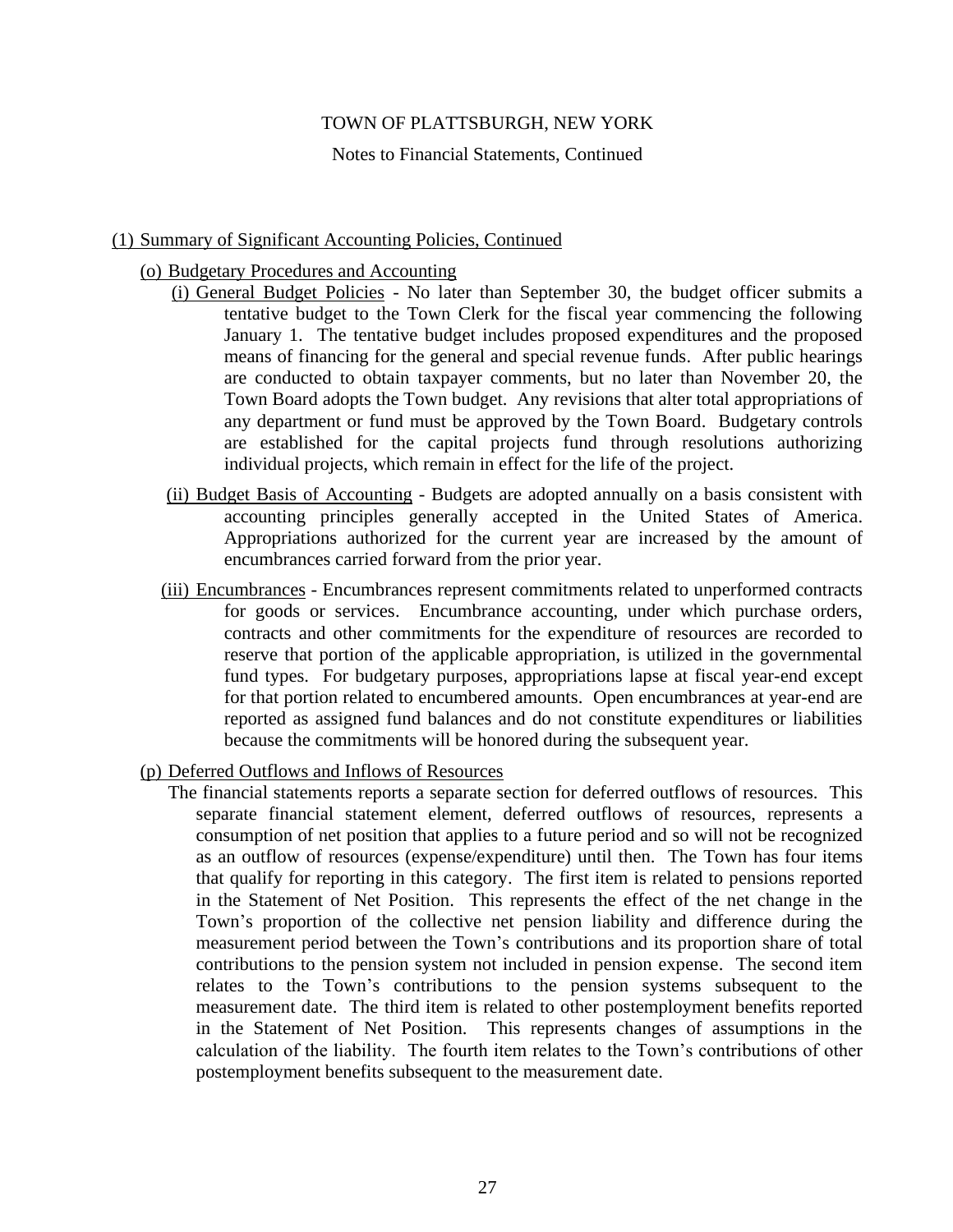### Notes to Financial Statements, Continued

### (1) Summary of Significant Accounting Policies, Continued

# (p) Deferred Outflows and Inflows of Resources, Continued

- The financial statements reports a separate section for deferred inflows of resources. This separate financial statement element, deferred inflows of resources, represents an acquisition of net position that applies to a future period(s) and so will not be recognized as an inflow of resources (revenue) until that time. The Town has four items that qualify for reporting in this category. The first is related to pensions reported in the Statement of Net Position. This represents the effect of the net change in the Town's proportion of the collective net pension liability and difference during the measurement periods between the Town's contributions and its proportional share of total contributions to the pension systems not included in the pension expense. The second item represents differences between expected and actual experience related to the other postemployment liability. The third is reported in the Statement of Net Position and the Balance Sheet - Governmental Funds and relates to unearned revenue. The fourth item is reported on the Balance Sheet - Governmental Funds and relates to unavailable revenue for receivables not collected within 90 days of year end.
- (q) Use of Estimates
	- The preparation of financial statements in accordance with accounting principles generally accepted in the United States of America requires management to make estimates and assumptions that affect the reported amount of assets and liabilities and disclosure of contingent assets and liabilities at the date of the financial statements and the reported revenues and expenses during the reporting period. Accordingly, actual results could differ from those estimates. Estimates and assumptions are made in a variety of areas, including compensated absences, other postemployment benefits, potential contingent liabilities and useful lives of long-lived assets.
- (r) Impact of Recently Issued Accounting Pronouncements
	- Statement No. 87 Leases. Effective for fiscal years beginning after June 15, 2021.
		- Statement No. 89 Accounting for Interest Cost Incurred before the End of a Construction Period. Effective for fiscal years beginning after December 15, 2020.
		- Statement No. 91 Conduit Debt Obligations. Effective for fiscal years beginning after December 15, 2021.
		- Statement No. 92 Omnibus 2020. Effective for fiscal years beginning after June 15, 2021.
	- Statement No. 93 Replacement of Interbank Offered Rates. Effective for fiscal years beginning after June 15, 2021.
	- Statement No. 94 Public-Private and Public-Public Partnerships and Availability Payment Arrangements. Effective for fiscal years beginning after June 15, 2022.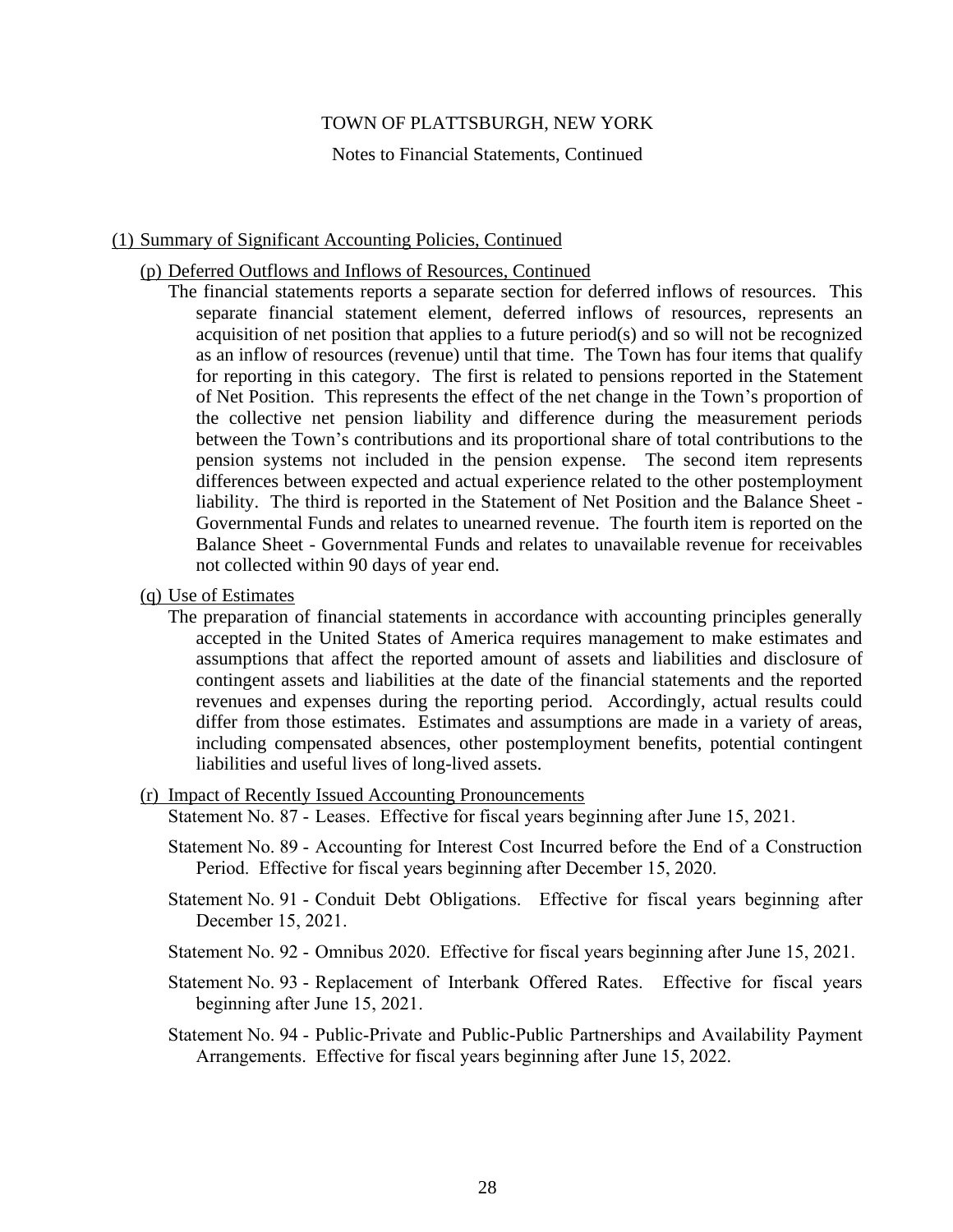## Notes to Financial Statements, Continued

## (1) Summary of Significant Accounting Policies, Continued

- (r) Impact of Recently Issued Accounting Pronouncements, Continued
	- Statement No. 96 Subscription-Based Information Technology Arrangements. Effective for fiscal years beginning after June 15, 2022.
	- Statement No. 97 Certain Component Unit Criteria, and Accounting and Financial Reporting for Internal Revenue Code Section 457 Deferred Compensation Plans. Effective for fiscal years beginning after June 15, 2021.

(2) Explanation of Certain Differences Between Governmental Fund Statements and Government-wide Statements

- Due to the differences in the measurement focus and basis of accounting used in the governmental fund statements and the government-wide statements, certain financial transactions are treated differently. The basic financial statements contain a full reconciliation of these items. The differences result primarily from the economic focus of the Statement of Activities, compared with the current financial resources focus of the governmental funds.
- (a) Total Fund Balance of Governmental Funds [vs. Net](http://vs.net/) Position of Governmental Activities
	- Total fund balances of governmental funds vs. net position of governmental activities: Total fund balances of the Town's governmental funds differ from net position of governmental activities reported in the Statement of Net Position. This difference primarily results from the additional long-term economic focus of the Statement of Net Position versus the solely current financial resources focus of the governmental fund Balance Sheet.
- (b) Statement of Revenue, Expenditures and Changes in Fund Balances vs. Statement of Activities
	- Differences between governmental funds Statement of Revenue, Expenditures and Changes in Fund Balances and the Statement of Activities fall into one of three broad categories:
		- (i) Long-term revenue differences
			- Long-term revenue differences arise because governmental funds report revenues only when they are considered "available", whereas the Statement of Activities reports revenues when earned. Differences in long-term expenses arise because governmental funds report on a modified accrual basis, whereas the accrual basis of accounting is used on the Statement of Activities.
		- (ii) Capital related differences
			- Capital related differences include the difference between proceeds for the sale of capital assets reported on governmental fund statements and the gain or loss on the sale of assets as reported on the Statement of Activities, and the difference between recording an expenditure for the purchase of capital items in the governmental fund statements and depreciation expense on those items as recorded in the Statement of Activities.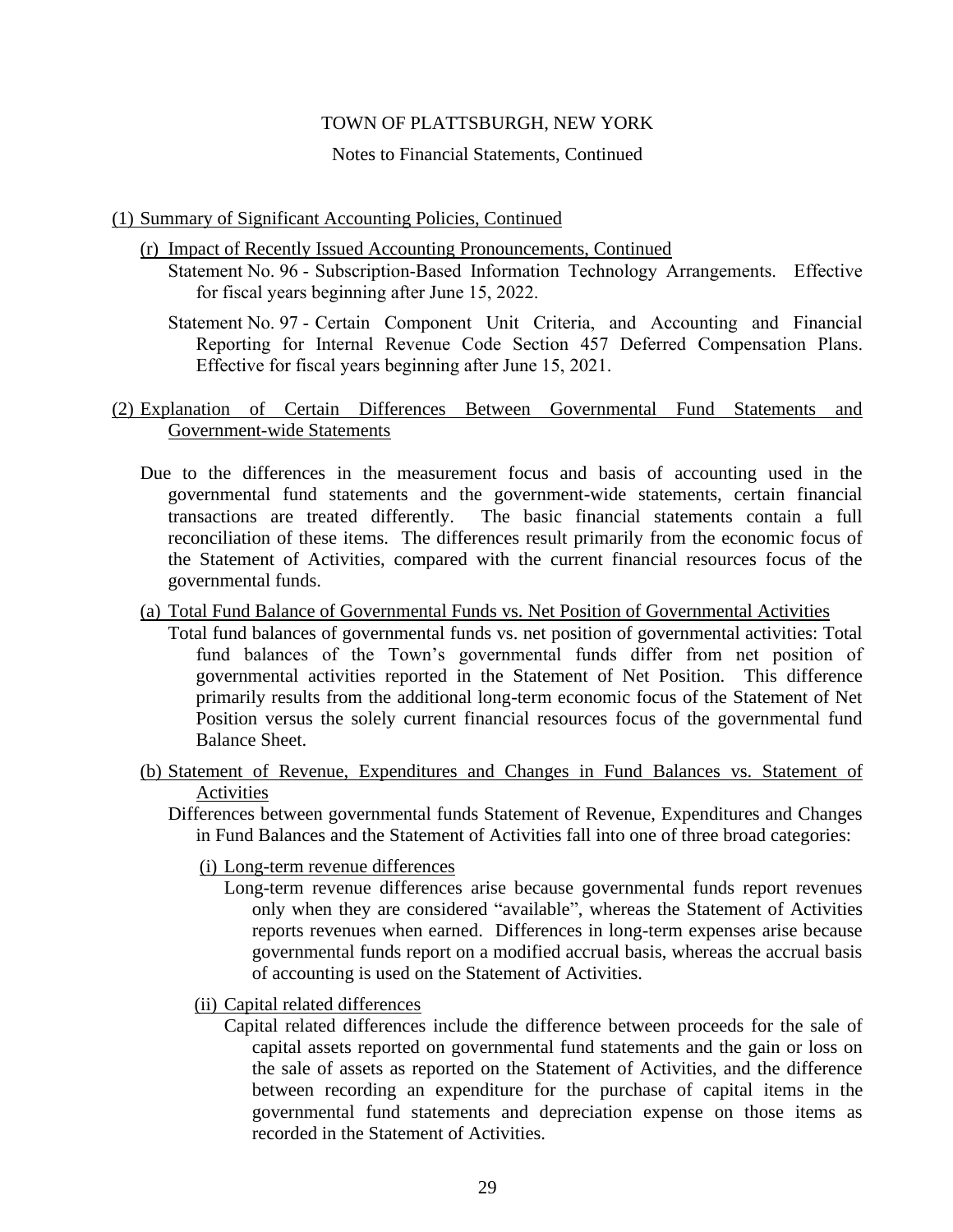# Notes to Financial Statements, Continued

(2) Explanation of Certain Differences Between Governmental Fund Statements and Government-wide Statements, Continued

# (b) Statement of Revenue, Expenditures and Changes in Fund Balances vs. Statement of Activities, Continued

(iii) Long-term debt transaction differences

Long-term debt transaction differences occur because both interest and principal payments are recorded as expenditures in the governmental fund statements, whereas interest payments are recorded in the Statement of Activities as incurred, and principal payments are recorded as a reduction of liabilities in the Statement of Net Position. Also, additions to long-term debt are recorded as revenue in the governmental fund statements and increases in liabilities in the Statement of Net Position.

# (3) Capital Assets

A summary of capital asset balances and activity for the year ended December 31, 2020 is as follows:

|                                        | <b>Balance</b>          |                     |             | <b>Balance</b> |
|----------------------------------------|-------------------------|---------------------|-------------|----------------|
|                                        | January 1,              |                     |             | December 31,   |
|                                        | 2020                    | <b>Additions</b>    | Deletions   | 2020           |
| Governmental activities:               |                         |                     |             |                |
| Capital assets, not being depreciated: |                         |                     |             |                |
| Land                                   | 1,019,224<br>\$         |                     |             | 1,019,224      |
| Construction in progress               | 6,384,405               | 4,578,162           | (7,031,318) | 3,931,249      |
| Total nondepreciable,                  |                         |                     |             |                |
| historical cost                        |                         | 7,403,629 4,578,162 | (7,031,318) | 4,950,473      |
| Capital assets, being depreciated:     |                         |                     |             |                |
| Buildings and improvements             | 8,871,121               | 8,508,279           |             | 17,379,400     |
| Infrastructure                         | 70,010,175              | 308,039             |             | 70,318,214     |
| Furniture and equipment                | 7,005,242               | 75,270              | (417, 447)  | 6,663,065      |
| Total depreciable                      |                         |                     |             |                |
| historical cost                        | 85,886,538              | 8,891,588           | (417, 447)  | 94,360,679     |
| Less accumulated depreciation:         |                         |                     |             |                |
| Buildings, infrastructure and          |                         |                     |             |                |
| improvements                           | 46,906,756              | 1,478,054           |             | 48,384,810     |
| Furniture and equipment                | 4,835,587               | 384,661             | (406, 377)  | 4,813,871      |
| Total accumulated depreciation         | 51,742,343              | 1,862,715           | (406, 377)  | 53,198,681     |
| Net depreciable historical cost        | <u>34,144,195</u>       | 7,028,873           | (11,070)    | 41,161,998     |
| Governmental activities                |                         |                     |             |                |
| capital assets, net                    | \$41,547,824 11,607,035 |                     | (7,042,388) | 46,112,471     |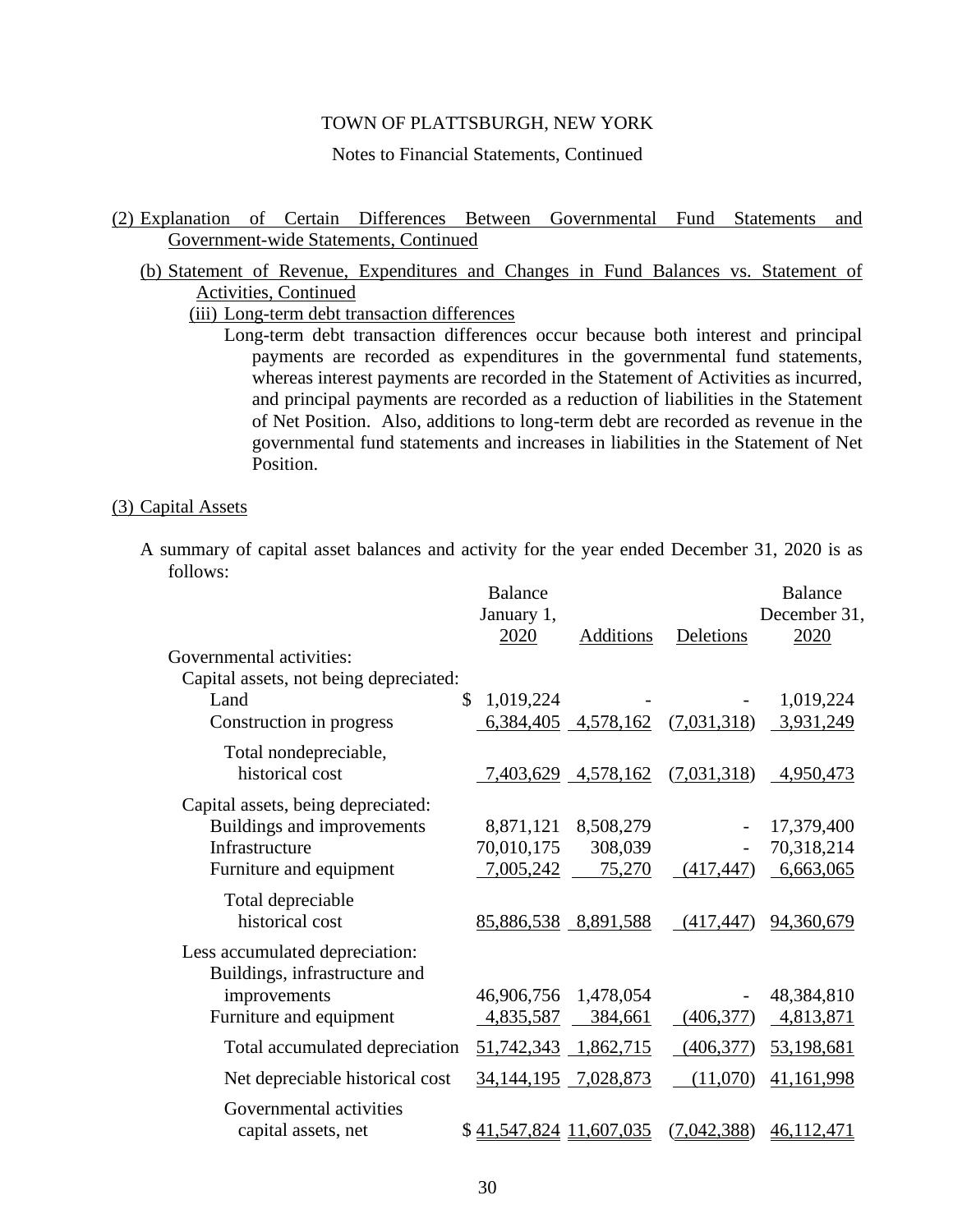# Notes to Financial Statements, Continued

#### (3) Capital Assets, Continued

Included as an addition is a mausoleum recorded at estimated fair value of \$1,785,000 in 2020.

Depreciation expense was charged to governmental functions as follows:

| General government support  | 249,856     |
|-----------------------------|-------------|
| Transportation              | 632,301     |
| Culture and recreation      | 22,326      |
| Home and community services | 958,232     |
| Total                       | \$1,862,715 |

#### (4) Indebtedness

#### (a) Long-Term Debt

The following is a summary of changes in long-term debt:

|                               | Balance at<br>December 31,<br>2019 | <b>Additions</b>      | Deletions | Balance at<br>December 31,<br>2020 | <b>Amounts</b><br>due<br>within<br>one year |
|-------------------------------|------------------------------------|-----------------------|-----------|------------------------------------|---------------------------------------------|
| Serial bonds<br>Bond premium  | \$3,073,207                        | 10,000,000<br>429,465 | 444,136   | 12,629,071<br>429,465              | 856,942<br>21,473                           |
| Compensated absences<br>Total | 762,172<br>3,835,379               | 91,680<br>10,521,145  | 444,136   | 853,852<br>13,912,388              | 878,415                                     |

Additions and deletions to compensated absences are shown net since it is impracticable to determine these amounts separately.

In 2020 the Town issued \$10,000,000 of serial bonds which will mature in 2040 with a stated interest rate of 2.000%. The Town also received a premium of \$429,465.

Bonds are comprised of the following:

#### Serial Bonds

| Description of Issue                 | Issue<br>Date | Final<br>Maturity | Interest<br>Rate | Outstanding<br>12/31/20 |
|--------------------------------------|---------------|-------------------|------------------|-------------------------|
| Cadyville WD Construction            | 10/1986       | 10/2025           | 6.000%           | 25,000<br>-S            |
| Treadwell Mills WD Improvements      | 9/1988        | 9/2027            | 6.375%           | 54,000                  |
| Wallace Hill WD #1                   | 1/1997        | 9/2021            | 5.750%           | 9,600                   |
| Morrisonville WD #1                  | 1/1997        | 9/2021            | 5.750%           | 10,400                  |
| Wallace Hill WD #2 Phase II - NYSEFC | 7/2001        | 5/2031            | 0.000%           | 170,269                 |
| Wallace Hill SD #3 - NYSEFC          | 7/2003        | 7/2033            | 0.000%           | 239,381                 |
| Cumberland Head WD - NYSEFC          | 7/2003        | 7/2022            | 0.000%           | 630,421                 |
| Champlain Park Sewer Closure -       |               |                   |                  |                         |
| <b>NYSEFC</b>                        | 10/2010       | 10/2039           | 2.132%           | 1,490,000               |
| <b>Public Improvement Bonds</b>      | 8/2020        | 8/2040            | 2.000%           | 10,000,000              |
| Total serial bonds                   |               |                   |                  | \$12,629,071            |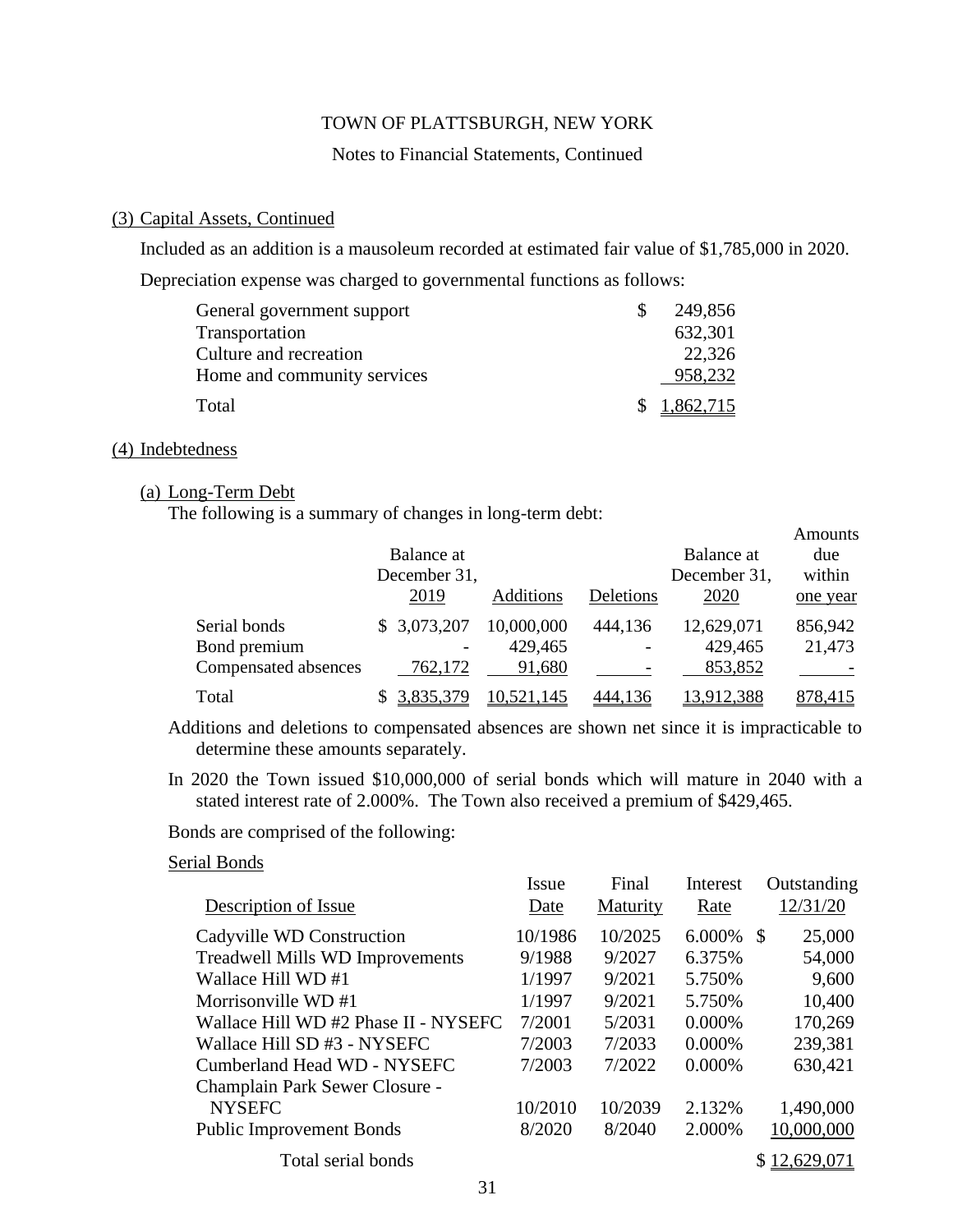# Notes to Financial Statements, Continued

# (4) Indebtedness, Continued

#### (a) Long-Term Debt, Continued

The following is a summary of maturing debt service requirements for serial bonds:

| <b>Year Ending</b> | Principal     | Interest  | Total      |
|--------------------|---------------|-----------|------------|
| 2021               | \$<br>856,942 | 225,117   | 1,082,059  |
| 2022               | 847,748       | 215,752   | 1,063,500  |
| 2023               | 540,975       | 205,554   | 746,529    |
| 2024               | 551,203       | 194,924   | 746,127    |
| 2025               | 561,430       | 184,358   | 745,788    |
| 2026-2030          | 2,921,558     | 755,863   | 3,677,421  |
| 2031-2035          | 3,094,215     | 466,532   | 3,560,747  |
| 2036-2039          | 3,255,000     | 156,523   | 3,411,523  |
|                    | 12,629,071    | 2,404,623 | 15,033,694 |

# (b) Bond Anticipation Notes

Liabilities for the bond anticipation notes (BANs) are accounted for in the capital projects fund. BANs must be renewed annually. Generally, BANs issued for assessable improvements may be renewed for periods equivalent to the maximum life of the permanent financing, provided that stipulated annual reductions of principal are made. General capital purpose BANs must be converted to long-term obligations within five years after the original issue date. The following is an analysis of BANs outstanding at December 31, 2020:

|                      |          | Balance at   |                  |               | Balance at   |
|----------------------|----------|--------------|------------------|---------------|--------------|
|                      | Interest | December 31, |                  |               | December 31, |
| Description of Issue | Rate     | 2019         | <b>Additions</b> | Deletions     | 2020         |
| Sewer and Water      |          |              |                  |               |              |
| Improvements, due    |          |              |                  |               |              |
| August 21, 2020      | 2.25%    | \$14,000,000 |                  | $-14,000,000$ |              |
| Sewer and Water      |          |              |                  |               |              |
| Improvements, due    |          |              |                  |               |              |
| August 20, 2021      | 2.00%    |              | 5,325,000        |               | 5,325,000    |
|                      |          | 14,000,000   | 5,325,000        | 14,000,000    | 5,325,000    |

Debt service expenditures are recorded in the fund that benefited from the capital project financed by the bonds or notes, i.e. the general fund or the appropriate special revenue fund.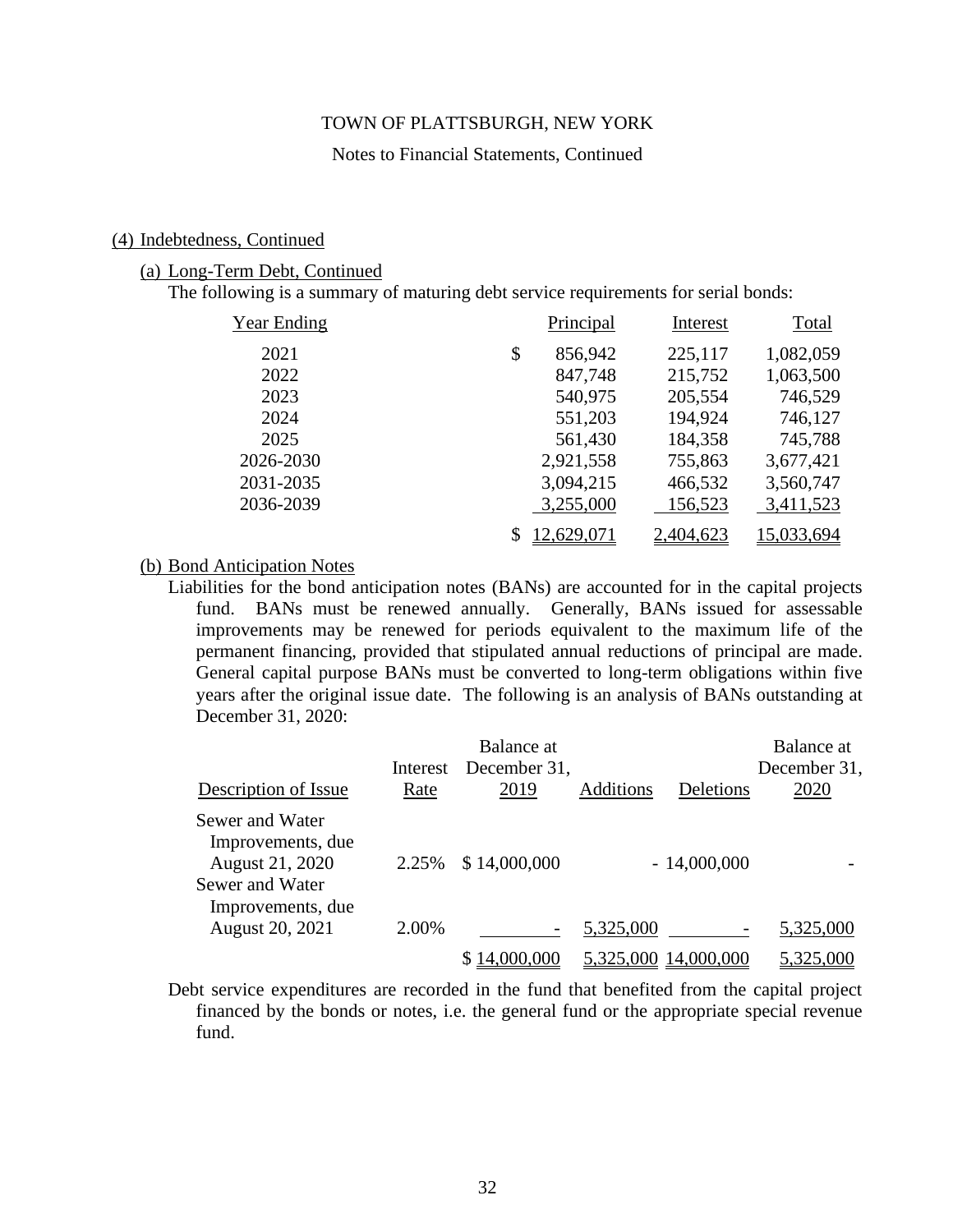### Notes to Financial Statements, Continued

# (4) Indebtedness, Continued

#### (c) Interest Expense

Interest expense incurred on serial bonds and BAN's for the year ended December 31, 2020 is as follows:

| Interest paid                             | \$387,460 |
|-------------------------------------------|-----------|
| Less interest accrued in the prior year   | (131,993) |
| Plus interest accrued in the current year | 119,794   |
| Total expense                             | \$375,261 |

#### (5) Pension Plans

#### (a) Plan Descriptions and Benefits Provided

# Employees' Retirement System

- The Town participates in the New York State and Local Retirement System (the System). This is a cost-sharing multiple-employer retirement system. The System provides retirement benefits as well as death and disability benefits. The net position of the System is held in the New York State Common Retirement Fund (the Fund), which was established to hold all net position and record changes in plan net position allocated to the System. The Comptroller of the State of New York serves as the trustee of the Fund and is the administrative head of the System. System benefits are established under the provision of the New York State Retirement and Social Security Law (RSSL). Once a public employer elects to participate in the System, the election is irrevocable. The New York State Constitution provides that pension membership is a contractual relationship and plan benefits cannot be diminished or impaired. Benefits can be changed for future members only by enactment of a State statute. The Town also participates in the Public Employees Group Life Insurance Plan (GLIP), which provides death benefits in the form of life insurance. The GLIP is included in the State's financial report as a pension trust fund. That report, including information with regard to benefits provided, may be found at [www.osc.state.ny.us/retire/publications/index.php](http://www.osc.state.ny.us/retire/publications/index.php) or obtained by writing to the New York State and Local Retirement System, 110 State Street, Albany, New York 12244.
- The System is noncontributory except for employees who joined after July 27, 1976, who contribute 3.0 percent of their salary for the first ten years of membership, and employees who joined on or after January 1, 2010 who generally contribute 3.0 to 6.0 percent of their salary for their entire length of service. The Comptroller annually certifies the actuarially determined rates expressly used in computing the employers' contributions based on salaries paid during the Systems' fiscal year ending March 31.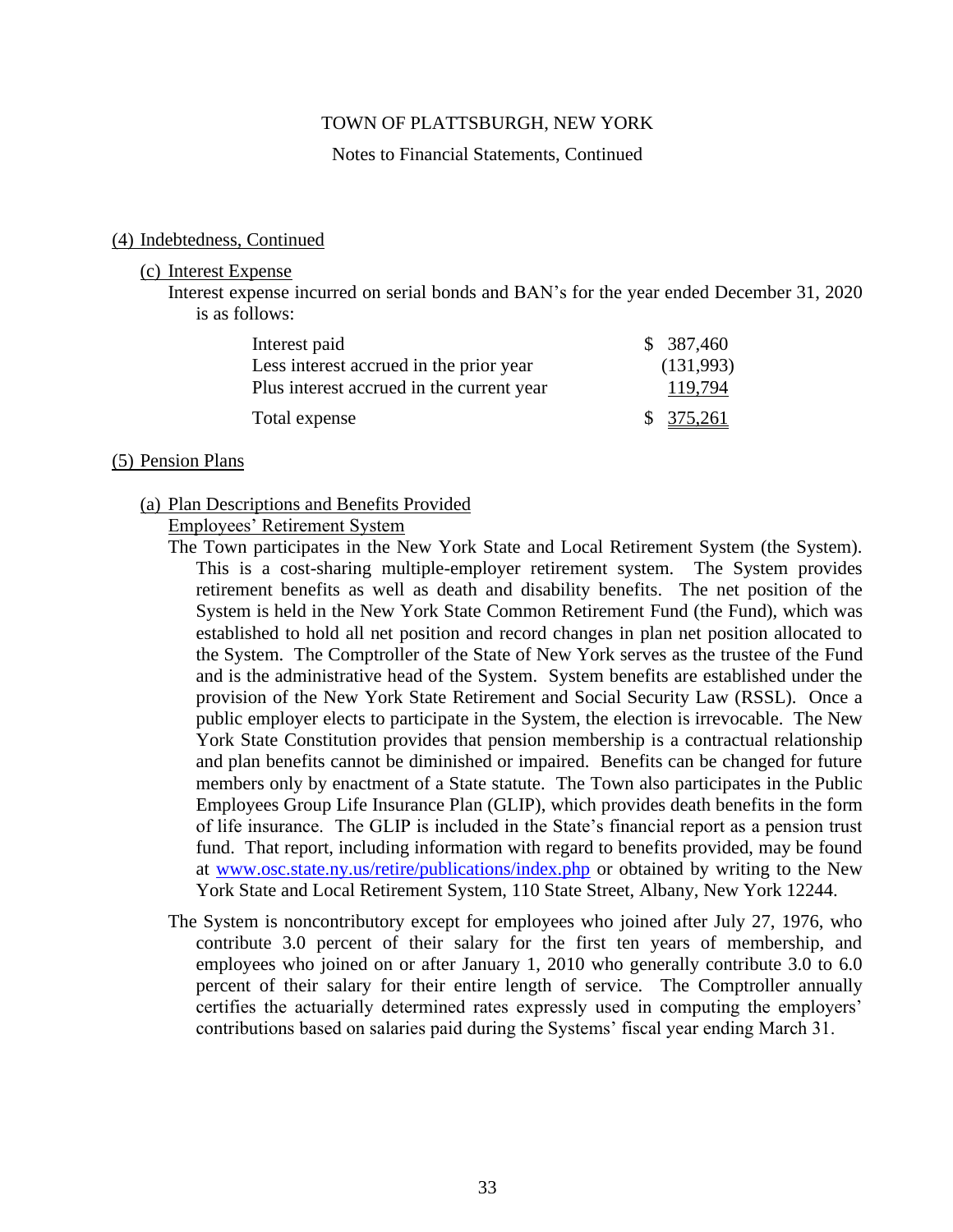### Notes to Financial Statements, Continued

# (5) Pension Plans, Continued

- (b) Pension Liabilities, Pension Expense, and Deferred Outflows of Resources and Deferred Inflows of Resources Related to Pensions
	- At December 31, 2020, the Town reported the following liability for its proportionate share of the net pension liability for the System. The net pension liability was measured as of March 31, 2020. The total pension liability used to calculate the net pension liability was determined by an actuarial valuation. The Town's proportionate share of the net pension liability was based on a projection of the Town's long-term share of contributions to the System relative to the projected contributions of all participating members, actuarially determined. This information was provided by the System in reports provided to the Town.

| Measurement date<br>Valuation date<br>Net pension liability | March 31, 2020<br>April 1, 2019<br>\$3,129,659 |
|-------------------------------------------------------------|------------------------------------------------|
| Town's proportion of the Plan's net<br>pension liability    | 0.0118187%                                     |
| Change in proportionate share from<br>prior year            | (0.0002017)                                    |

For the year ended December 31, 2020, the Town's recognized pension expense of \$1,033,774 in the statement of activities. At December 31, 2020, the Town's reported deferred outflows of resources and deferred inflows of resources related to pensions from the following sources:

|                                                                                                                                                     |    | Deferred<br>Outflows of<br>Resources | Deferred<br>Inflows of<br>Resources |
|-----------------------------------------------------------------------------------------------------------------------------------------------------|----|--------------------------------------|-------------------------------------|
| Differences between expected and actual experience                                                                                                  | \$ | 184,193                              |                                     |
| Changes of assumptions                                                                                                                              |    | 63,017                               | 54,414                              |
| Net difference between projected and actual<br>investment earnings on pension plan investments<br>Changes in proportion and differences between the |    | 1,604,416                            |                                     |
| Town's contributions and proportionate share of<br>contributions                                                                                    |    | 18,325                               | 44,768                              |
| Town's contributions subsequent to the measurement<br>date                                                                                          |    | 335,742                              |                                     |
| Total                                                                                                                                               |    | 2,205,693                            | 99,182                              |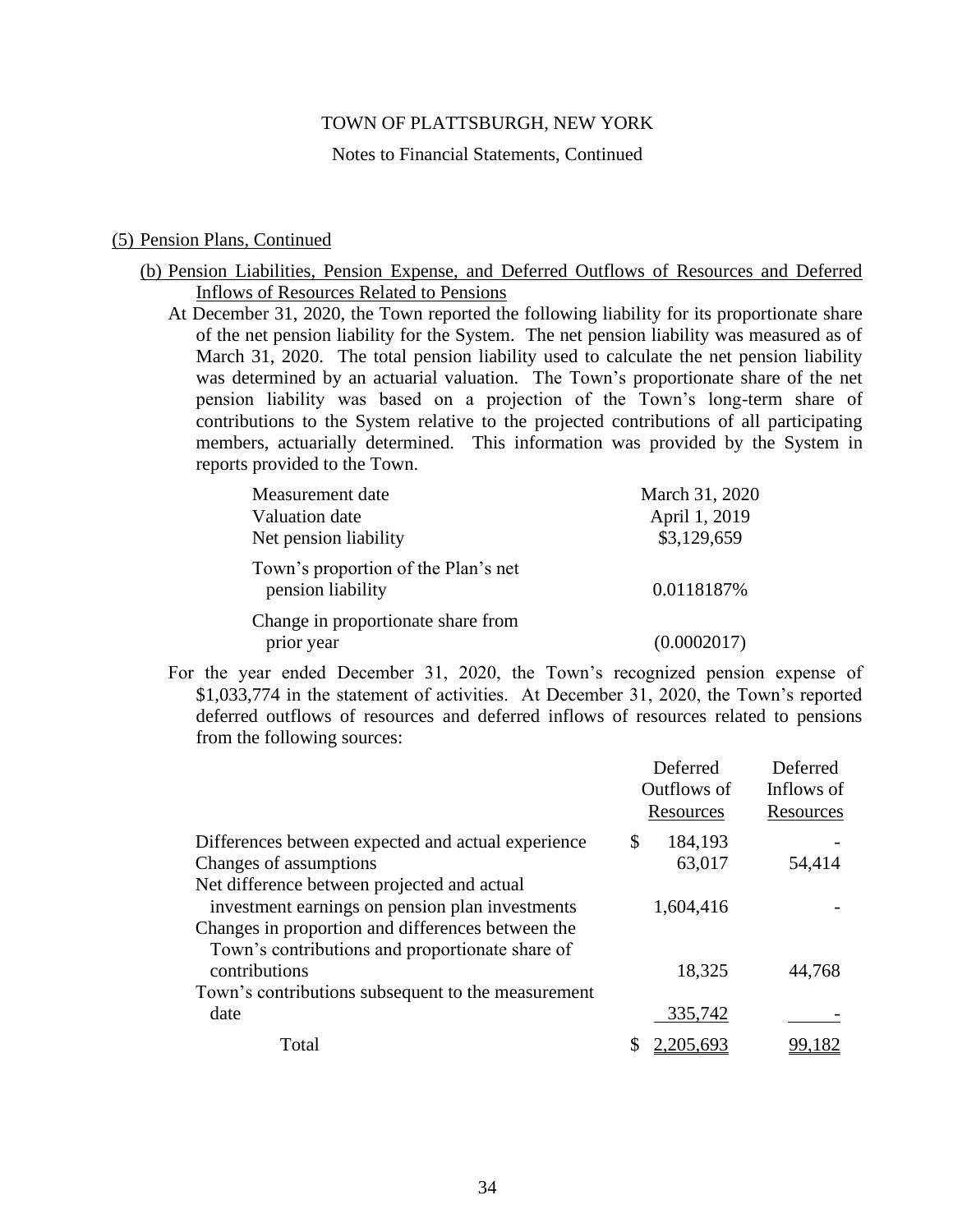### Notes to Financial Statements, Continued

#### (5) Pension Plans, Continued

- (b) Pension Liabilities, Pension Expense, and Deferred Outflows of Resources and Deferred Inflows of Resources Related to Pensions
	- Town contributions subsequent to the March 31, 2020 measurement date will be recognized as a reduction of the net pension liability in the year ending December 31, 2021. Other amounts reported as deferred outflows of resources related to pension will be recognized in pension expense as follows:

| Year ending |               |
|-------------|---------------|
| 2021        | 292,022<br>\$ |
| 2022        | 448,564       |
| 2023        | 570,000       |
| 2024        | 460,183       |
|             | 1,770,769     |

#### (c) Actuarial Assumptions

The total pension liability as of the measurement date was determined by using an actuarial valuation as noted in the table below, with update procedures used to roll forward the total pension liability to the measurement date. The actuarial valuation used the following actuarial assumptions:

| Measurement date                                                               | March 31, 2020 |
|--------------------------------------------------------------------------------|----------------|
| Actuarial valuation date                                                       | April 1, 2019  |
| Investment rate of return (net of investment)<br>expense, including inflation) | $6.8\%$        |
| Salary increases                                                               | 4.2%           |
| Inflation                                                                      | 2.5%           |
| Cost-of-living adjustments                                                     | 1.3%           |

- Annuitant mortality rates are based on April 1, 2010 March 31, 2015 System's experience with adjustments for mortality improvements based on Society of Actuaries' Scale MP-2018.
- The actuarial assumptions used in the April 1, 2019 valuation are based on the results of an actuarial experience study for the period April 1, 2010 - March 31, 2015.
- The long-term rate of return on pension plan investments was determined using a buildingblock method in which best-estimate ranges of expected future real rates of return (expected returns, net of investment expense and inflation) are developed for each major asset class. These ranges are combined to produce the long-term expected rate of return by weighting the expected future real rates of return by the target asset allocation percentage and by adding expected inflation. The previous actuarial valuation as of April 1, 2018 used a long-term expected rate of 7.0%.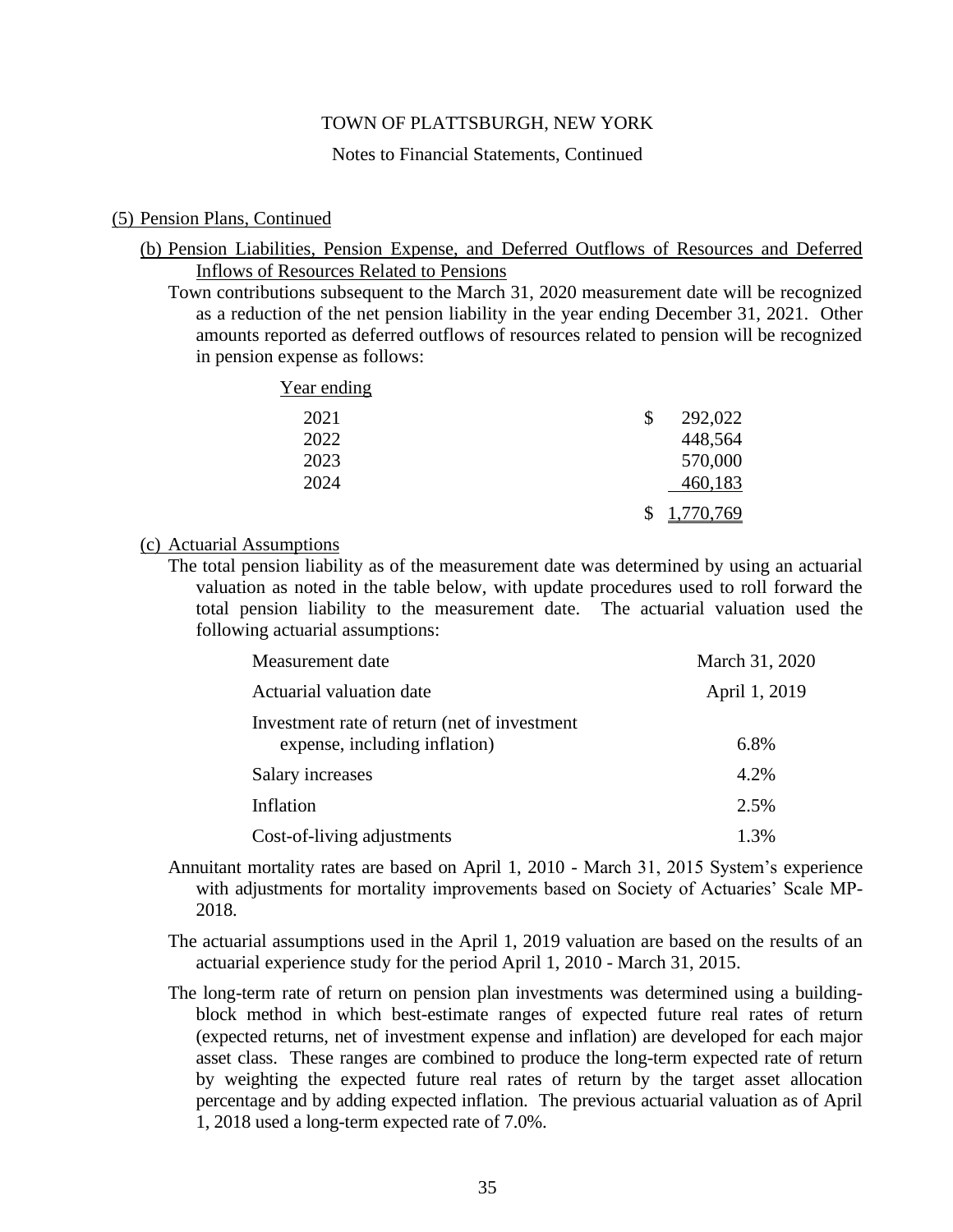### Notes to Financial Statements, Continued

#### (5) Pension Plans, Continued

#### (c) Actuarial Assumptions, Continued

The target allocation and best estimates of arithmetic real rates of return for each major asset class are summarized as follows.

|                                |                 | Long-Term            |
|--------------------------------|-----------------|----------------------|
|                                | Target          | <b>Expected Real</b> |
| <b>Asset Class</b>             | Allocation      | Rate of Return *     |
| Domestic equity                | 36.00%          | 4.05%                |
| International equity           | 14.00%          | 6.15%                |
| Private equity                 | 10.00%          | 6.75%                |
| Real estate                    | 10.00%          | 4.95%                |
| Absolute return strategies (1) | 2.00%           | 3.25%                |
| Opportunistic portfolio        | 3.00%           | 4.65%                |
| Real assets                    | 3.00%           | 5.95%                |
| Bonds and mortgages            | 17.00%          | 0.75%                |
| Cash                           | 1.00%           | 0.00%                |
| Inflation - indexed bonds      | 4.00%           | 0.50%                |
|                                | <u>\00.0</u> 0% |                      |

\*The real rate of return is net of the long-term inflation assumption of 2.5%.

(1) Excludes equity oriented and long-only funds. For investment management purposes, these funds are included in domestic equity and international equity.

## (d) Discount Rate

The discount rate used to calculate the total pension liability was 6.8%. The projection of cash flows used to determine the discount rate assumes that contributions from plan members will be made at the current contribution rates and that contributions from employers will be made at statutorily required rates, actuarially determined. Based upon the assumptions, the System's fiduciary net position was projected to be available to make all projected future benefit payments of current plan members. Therefore the long term expected rate of return on pension plan investments was applied to all periods of projected benefit payments to determine the total pension liability.

#### (e) Sensitivity of the Proportionate Share of the Net Pension Liability to the Discount Rate

The following presents the Town's proportionate share of the net pension liability calculated using the discount rate of 6.8%, as well as what the Town's proportionate share of the net pension liability would be if it were calculated using a discount rate that is 1 percentage point lower (5.8%) or 1-percentage point higher (7.8%) than the current rate:

|                                           | $1\%$          | Current     | $1\%$      |
|-------------------------------------------|----------------|-------------|------------|
|                                           | Decrease       | Assumption  | Increase   |
|                                           | $(5.8\%)$      | $(6.8\%)$   | $(7.8\%)$  |
| Employer's proportionate share of the net |                |             |            |
| pension liability                         | \$ (5,743,809) | (3,129,659) | (722, 017) |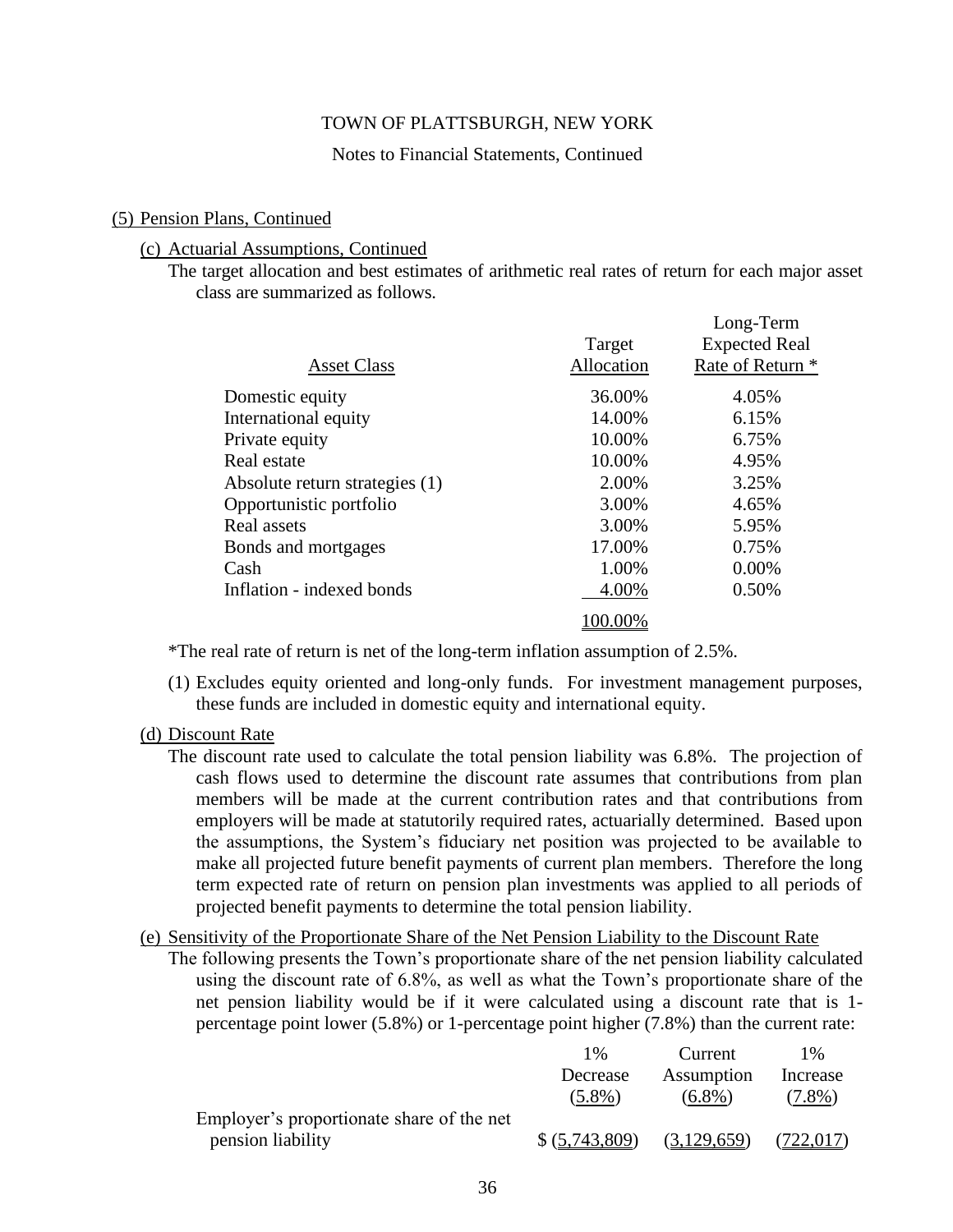### Notes to Financial Statements, Continued

# (5) Pension Plans, Continued

## (f) Pension Plan Fiduciary Net Position

The components of the current-year net pension liability of all participating employers as of the respective measurement dates, were as follows:

|                                                                                   | (Dollars in Millions) |
|-----------------------------------------------------------------------------------|-----------------------|
| Measurement date                                                                  | 3/31/2020             |
| Employers' total pension liability                                                | \$(194,596)           |
| Plan fiduciary net position                                                       | 168,115               |
| Employers' net pension liability                                                  | (26, 481)             |
| Ratio of plan fiduciary net position to the<br>Employers' total pension liability | 86.39%                |

# (g) Contributions to the Pension Plan

Employer contributions are paid annually based on the System's fiscal year which ends on March 31<sup>st</sup>. Retirement contributions as of December 31, 2020 represent the projected employer contribution for the period of April 1, 2020 through March 31, 2021 based on paid employee wages multiplied by the employer's contribution rate, by tier. The retirement contribution paid to the System for the year ended December 31, 2020 was \$446,659.

### (6) Other Postemployment Benefits

### (a) Plan Description and Benefits

- The Town administers the plan as a single-employer defined benefit other postemployment benefit plan. The plan provides for continuation of medical insurance benefits for certain retirees and their spouses and can be amended by action of the Town subject to the applicable collective bargaining and Town policy. The plan does not issue a standalone financial report since there are no assets legally segregated for the sole purpose of paying benefits under the Plan.
- In addition to providing retirement benefits the Town provides certain health insurance benefits to retired employees and their families. Substantially all employees may become eligible for these benefits if they reach normal retirement age while working. Policy has been to account for and fund these benefits on a pay-as-you-go basis.
- The Town pays for 50% of the cost of the current active employee rate for health care benefits paid to qualified retirees while the retiree pays the remaining 50%. The Town has chosen to fund the healthcare benefits as costs are incurred.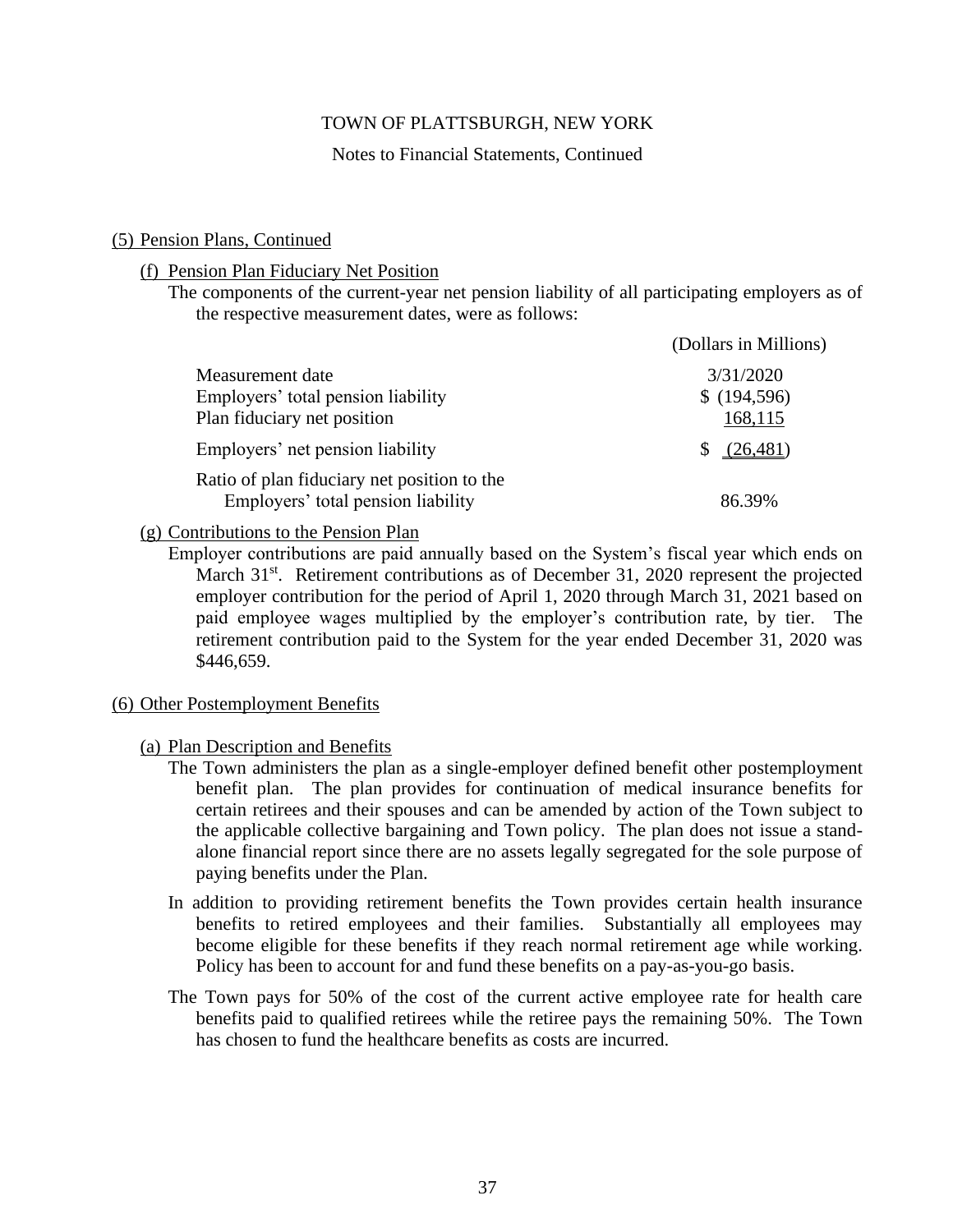# Notes to Financial Statements, Continued

# (6) Other Postemployment Benefits, Continued

#### (b) Employees covered by benefit terms

At December 31, 2020, the following employees were covered by the benefit terms:

| Current retirees |           |
|------------------|-----------|
| Active employees | <u>55</u> |
|                  |           |

## (c) Total OPEB Liability

The Town's total OPEB liability of \$4,829,973 was measured as of January 1, 2020 and was determined by an actuarial valuation as of January 1, 2020.

#### (d) Actuarial Assumptions and Other Inputs

The total OPEB liability in the January 1, 2020 actuarial valuation was determined using the following actuarial assumptions and other inputs, applied to all periods included in the measurement, unless otherwise specified:

| Salary scale                | 2.25%                                                               |
|-----------------------------|---------------------------------------------------------------------|
| Discount rate               | 2.74%                                                               |
| Inflation                   | 2.20%                                                               |
| Healthcare cost trend rates | 7.00% for 2020, decreasing to an ultimate rate<br>of 3.94% for 2090 |

Mortality rates were based on the SOA RPH-2014 adjusted back to 2006 using Scale MP-2014 and projected forward using scale MP-2017.

| (e) Changes in the Total OPEB Liability            |                 |
|----------------------------------------------------|-----------------|
| Total OPEB liability as of January 1, 2020         | \$<br>4,421,699 |
| Changes for the year:                              |                 |
| Service cost                                       | 128,056         |
| Interest                                           | 184,919         |
| Change in benefit terms                            | 57,689          |
| Differences between actual and expected experience | (553, 858)      |
| Changes in assumptions and other inputs            | 670,558         |
| Benefit payments (including implicit subsidy)      | (79,090)        |
| Total changes                                      | 408,274         |
| Total OPEB liability as of December 31, 2020       | \$<br>4,829,973 |

#### (f) Sensitivity of the total OPEB liability to changes in the discount rate

The following presents the total OPEB liability of the Town, as well as what the Town's total OPEB liability would be if it were calculated using a discount rate that is 1 percentage-point lower (1.74%) or 1-percentage-point higher (3.74%) than the current discount rate: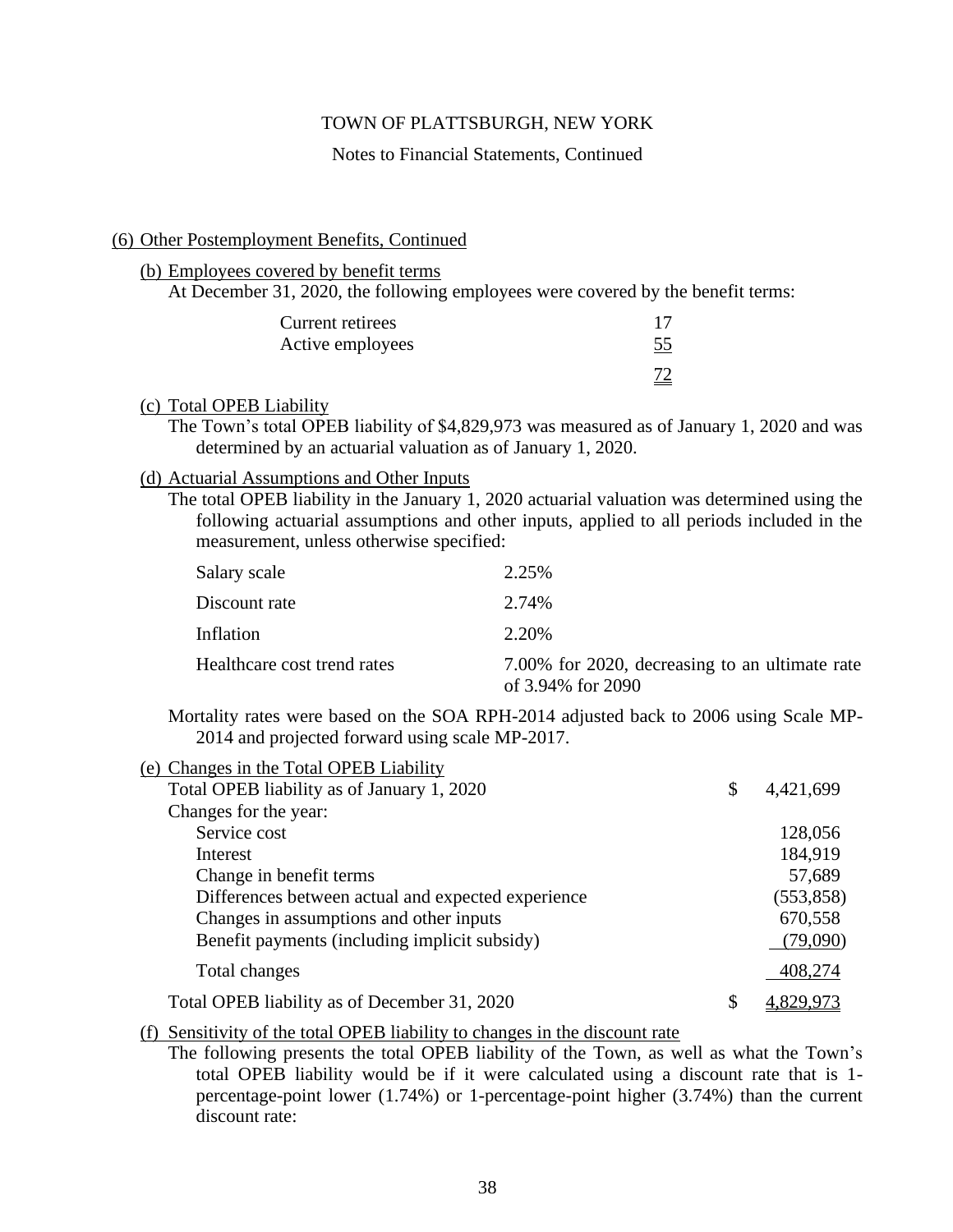### Notes to Financial Statements, Continued

# (6) Other Postemployment Benefits, Continued

| (f) Sensitivity of the total OPEB liability to changes in the discount rate, continued |             |                 |            |
|----------------------------------------------------------------------------------------|-------------|-----------------|------------|
|                                                                                        |             | Current         |            |
|                                                                                        | 1%          | <b>Discount</b> | 1%         |
|                                                                                        | Decrease    | Rate            | Increase   |
|                                                                                        | $(1.74\%)$  | $(2.74\%)$      | $(3.74\%)$ |
| <b>Total OPEB liability</b>                                                            | \$5,722,308 | 4.829.973       | 4,116,866  |

(g) Sensitivity of the total OPEB liability to changes in the healthcare costs trend rates

The following presents the total OPEB liability of the Town, as well as what the Town's total OPEB liability would be if it were calculated using a discount rate that is 1 percentage point lower or 1-percentage point higher than the current trend rate:

|                      |             | Current   |           |
|----------------------|-------------|-----------|-----------|
|                      | 1%          | Trend     | 1%        |
|                      | Decrease    | Rate      | Increase  |
| Total OPEB liability | \$4,025,872 | 4,829,973 | 5,865,249 |

(h) OPEB Expense and Deferred Outflows of Resources and Deferred Inflows of Resources Related to OPEB

For the year ended December 31, 2020, the Town recognized OPEB expense of \$216,318. At December 31, 2020, the Town reported deferred outflows of resources and deferred inflows of resources related to OPEB from the following sources:

|                                                                                                                                                         | Deferred<br>Outflows of<br>Resources          | Deferred<br>Inflows of<br>Resources |
|---------------------------------------------------------------------------------------------------------------------------------------------------------|-----------------------------------------------|-------------------------------------|
| Difference between expected and actual experience<br>Changes in assumptions and other inputs<br>Town's contributions subsequent to the measurement date | $\overline{\phantom{a}}$<br>868,672<br>89,124 | 1,361,517<br>384,816                |
| Total                                                                                                                                                   | \$957,796                                     | 746.333                             |

Town contributions subsequent to the measurement date will be recognized as a reduction of the other postemployment benefit liability in the year ending December 31, 2021. Other amounts reported as deferred outflows of resources related to other postemployment benefits will be recognized as follows:

| Year ending |                 |  |
|-------------|-----------------|--|
| 2021        | (154, 346)<br>S |  |
| 2022        | (154, 346)      |  |
| 2023        | (154, 346)      |  |
| 2024        | (154, 346)      |  |
| 2025        | (154, 346)      |  |
| Thereafter  | (105, 931)      |  |
|             |                 |  |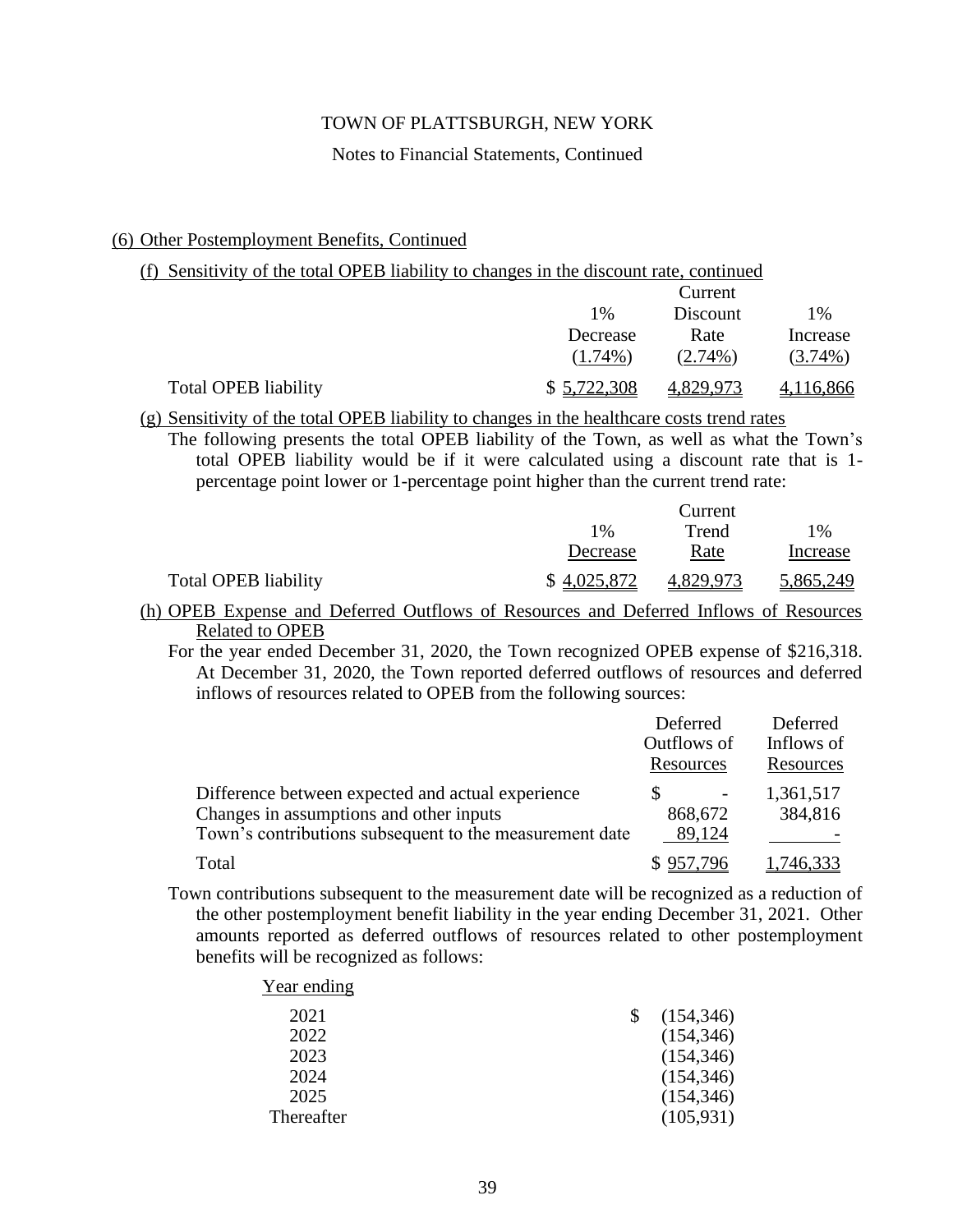### Notes to Financial Statements, Continued

#### (7) Interfund Transactions

The operations of the Town give rise to certain transactions between funds including expenditures and transfers of resources to provide services. These transactions are recorded as interfund revenues, interfund transfers and expenditures in the respective funds.

Individual fund interfund receivable and payable balances at December 31, 2020, arising from these transactions and interfund revenues and expenditures are as follows:

|                             | Interfund   | Interfund | Interfund | Interfund    |
|-----------------------------|-------------|-----------|-----------|--------------|
| Fund                        | Receivables | Payables  | Revenue   | Expenditures |
| General                     | \$<br>8,940 |           | 15,000    |              |
| Major special revenue:      |             |           |           |              |
| Highway                     | 177,798     |           |           |              |
| Water/sewer administration  |             |           |           |              |
| & ambulance                 |             |           | 1,306,048 | 15,000       |
| Sewer                       |             |           |           | 406,051      |
| Water                       |             |           |           | 899,997      |
| Total governmental activity | 186,738     |           | 1,321,048 | 1,321,048    |
| Custodial                   |             | 186,738   |           |              |
| Total                       | 186.738     | 186,738   | 1,321,048 | .321         |

#### (8) Commitments and Contingencies

#### (a) Risk Financing and Related Insurance

The Town is exposed to the risk of various types of loss which includes torts; theft of, damage to, and destruction of assets; and injuries to employees. These risks are covered by commercial insurance purchased from independent third parties. All claims are routinely turned over to the insurance carriers.

### (b) Litigation

The Town is exposed to various risks of loss arising principally in the normal course of operations. These claims are being handled by the Town's attorneys and insurance companies. In the opinion of the attorneys, the outcome of these claims are either indeterminable, or will not have a material adverse effect on the accompanying combined financial statements and accordingly, no provision for losses has been recorded.

The Town also has open tax certiorari proceedings with a potential liability. The outcome of these proceedings is undeterminable and no provision for loss has been recorded.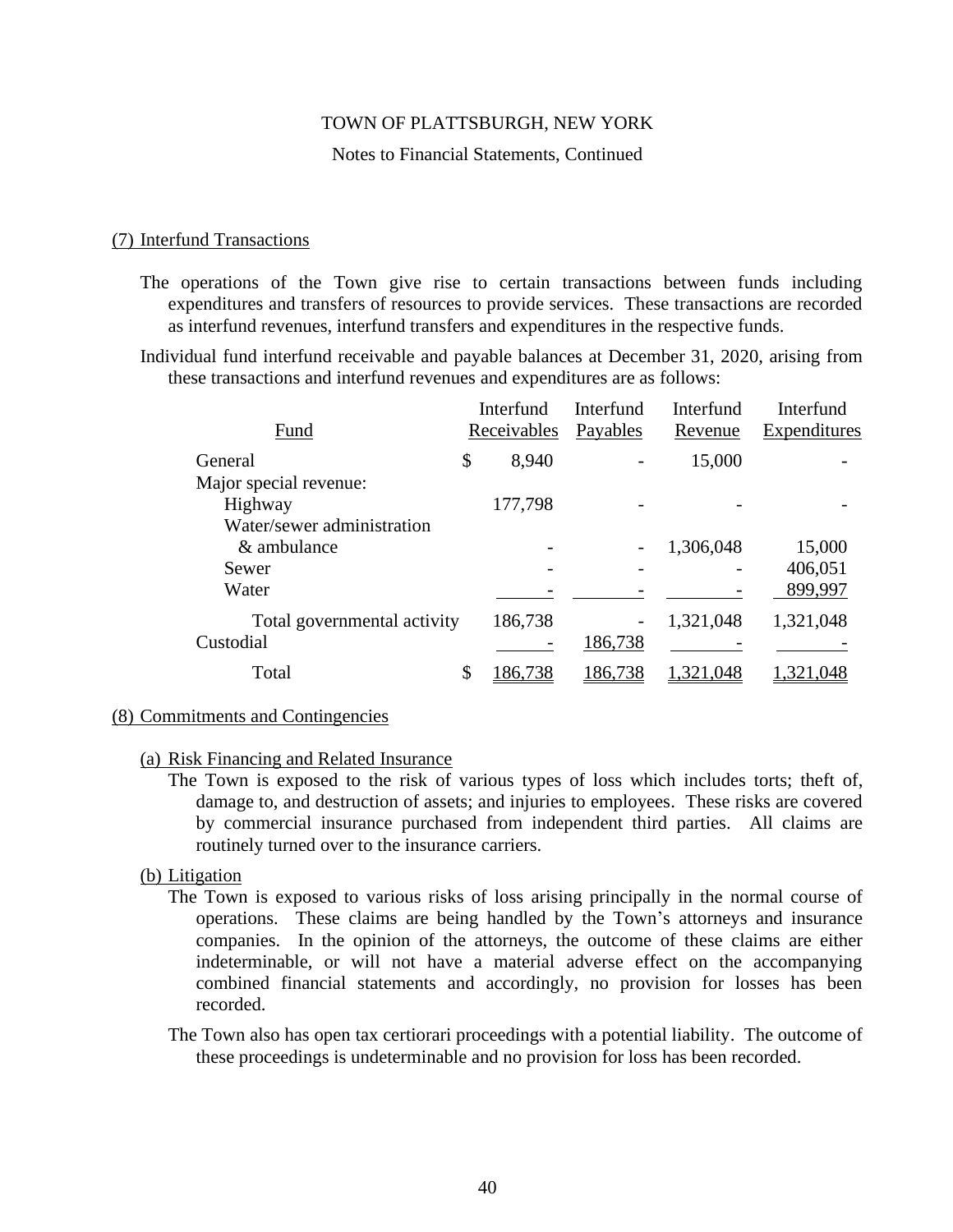### Notes to Financial Statements, Continued

### (8) Commitments and Contingencies, Continued

#### (c) Grant Programs

The Town participates in a number of grant programs. These programs are subject to financial and compliance audits by the grantors or their representative. The Town believes, based upon its review of current activity and prior experience, the amount of disallowances resulting from these audits, if any, will not be significant to the Town's financial position or results of operations.

## (d) Environmental Concerns

In the normal course of operations, the Town is engaged in activities (i.e. gasoline storage) that are potentially hazardous to the environment. As of December 31, 2020, the Town has not experienced any instances of significant environmental problems.

### (e) Encumbrances

The Town has outstanding commitments related to unperformed contracts for goods and services at December 31, 2020 as follows:

| General fund          | 67,347      |
|-----------------------|-------------|
| Capital projects fund | 583,459     |
| Highway fund          | 560,443     |
| Water fund            | 419         |
| Street lighting       | 2,829       |
|                       | \$1,214,497 |

#### (f) Tax Abatements

- As of December 31, 2020 the Town abatement programs include abatements on property taxes. All abatement agreements are made by Clinton County Industrial Development Agency (CCIDA), a component unit of the County.
- All property tax abatements are performed through Payment in Lieu of Tax (PILOT) agreements made by CCIDA. The PILOT agreements are made to support construction, utilities and housing/hotels. Total taxes abated by CCIDA in each of these categories for the year ended December 31, 2020 is as follows:

| Construction   | \$87,890  |
|----------------|-----------|
| Housing/hotels | 16,479    |
|                | \$104,369 |

#### (g) Remedies for Default

Upon default of the payment of principal or interest on the serial bonds or bond anticipation notes of the Town, the bondholders have the right to litigate.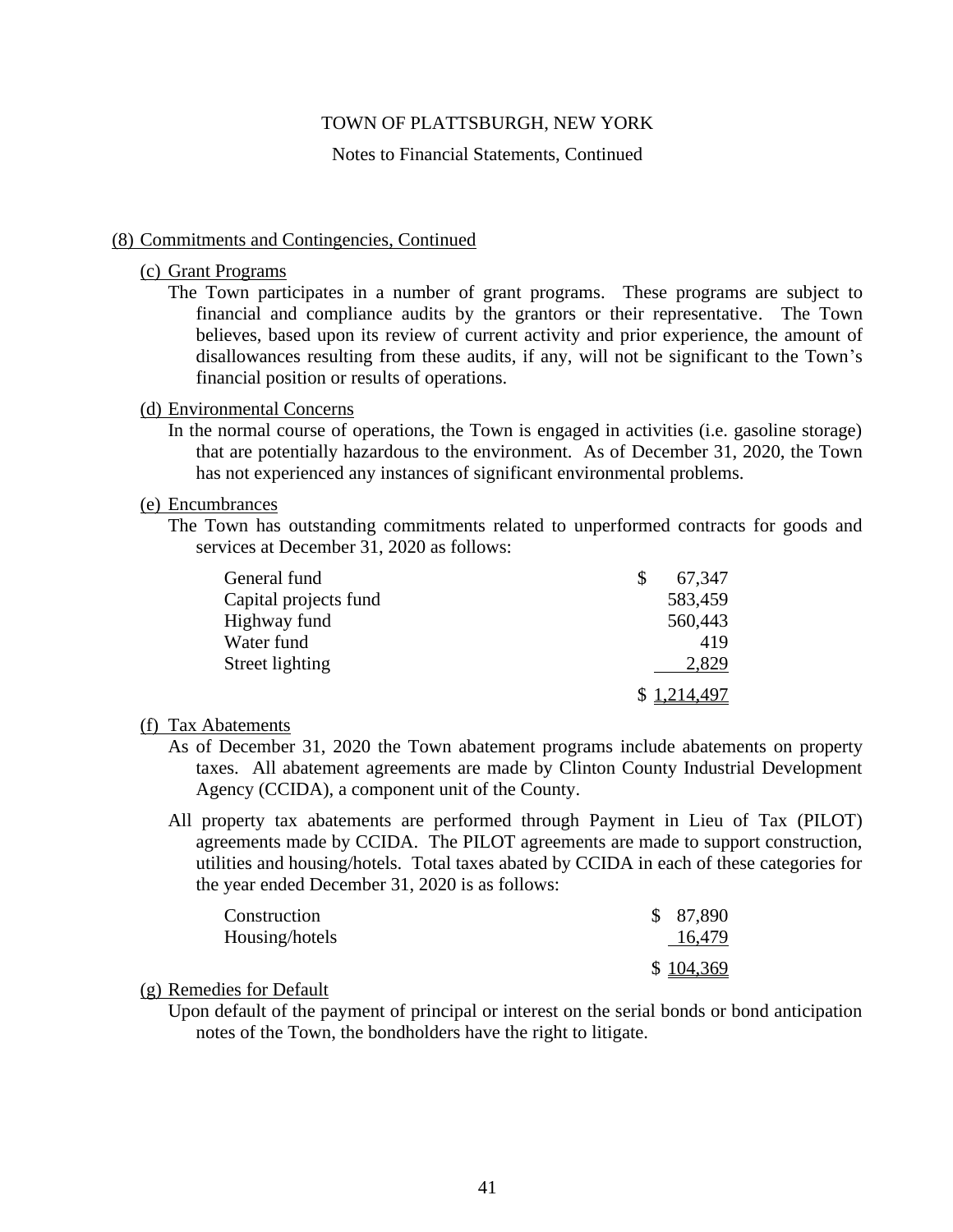# Notes to Financial Statements, Continued

# (9) Net Position and Fund Balances

The following is a summary of fund balances at December 31, 2020:

|                             |                 | Capital   | Major<br>Special | Nonmajor<br>Special          |              |
|-----------------------------|-----------------|-----------|------------------|------------------------------|--------------|
|                             | General         | Projects  | Revenue          | Revenue                      |              |
|                             | Fund            | Fund      | Funds            | Funds                        | <b>Total</b> |
| Nonspendable - prepaid      |                 |           |                  |                              |              |
| expenditures                | \$<br>99,219    |           | 196,781          | 3,432                        | 299,432      |
| Restricted                  | 347,850         |           |                  | $\qquad \qquad \blacksquare$ | 347,850      |
| Committed                   |                 |           | 250,000          |                              | 250,000      |
| Assigned - appropriated:    |                 |           |                  |                              |              |
| Outstanding purchase orders | 67,347          | 583,459   | 560,862          | 2,829                        | 1,214,497    |
| 2021 budget appropriations  | 654,311         |           | 36,797           |                              | 691,108      |
| Assigned - unappropriated   |                 | 1,482,446 | 11,236,796       | 1,150,890                    | 13,870,132   |
| Unassigned                  | 2,831,333       |           |                  |                              | 2,831,333    |
|                             | \$<br>4,000,060 | 2,065,905 | 12,281,236       | 1,157,151                    | 19,504,352   |

The following is a summary of net position at December 31, 2020:

| Net investment in capital assets                               | \$27,728,935 |
|----------------------------------------------------------------|--------------|
| Restricted (special revenue funds and restricted general fund) | 13,786,237   |
| Unrestricted                                                   | 3,433,116    |
|                                                                | \$44,948,288 |

## (10) Subsequent Events

The Town has evaluated subsequent events through the date of the report which is the date the financial statements were available to be issued.

The United States is presently in the midst of a national health emergency related to the COVID-19 virus. The overall consequences of the COVID-19 virus on a national, regional and local level are unknown, but has the potential to result in a significant economic impact. The impact of this situation on the Town and its future results and financial position is not presently determinable.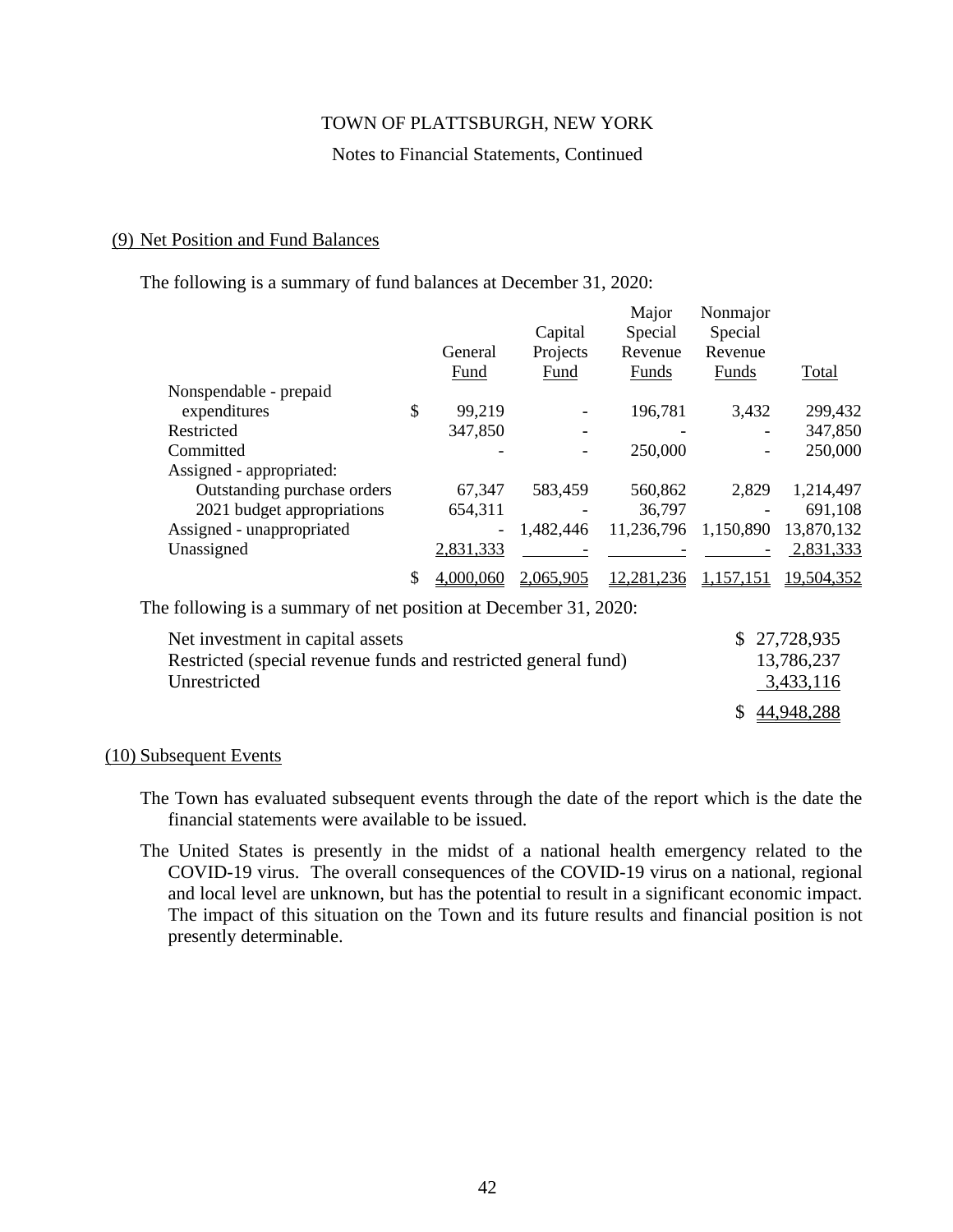# TOWN OF PLATTSBURG, NEW YORK Required Supplementary Information Schedule of Revenue, Expenditures and Changes in Fund Balance - Budget and Actual - General Fund Year ended December 31, 2020

|                                      | Original     | Final      |           | Variance with<br>final budget<br>positive |
|--------------------------------------|--------------|------------|-----------|-------------------------------------------|
| Revenue:                             | budget       | budget     | Actual    | (negative)                                |
| Real property taxes                  | \$<br>36,000 | 36,000     | 42,358    | 6,358                                     |
| Non-property tax items               | 2,817,968    | 2,817,968  | 2,941,326 | 123,358                                   |
| Departmental income                  | 68,750       | 68,750     | 48,394    | (20, 356)                                 |
| Charges for services                 | 5,500        | 5,500      |           | (5,500)                                   |
| Use of money and property            | 22,570       | 22,570     | 27,004    | 4,434                                     |
| Licenses and permits                 | 73,500       | 73,500     | 170,267   | 96,767                                    |
| Fines and forfeitures                | 275,000      | 275,000    | 218,715   | (56, 285)                                 |
| State aid                            | 470,803      | 378,000    | 297,015   | (80,985)                                  |
| Miscellaneous                        |              | 92,803     | 354,045   | 261,242                                   |
| Total revenue                        | 3,770,091    | 3,770,091  | 4,099,124 | 329,033                                   |
| Expenditures:                        |              |            |           |                                           |
| General government support           | 1,827,707    | 1,767,281  | 1,593,953 | 173,328                                   |
| Public safety                        | 27,500       | 26,610     | 23,084    | 3,526                                     |
| Health                               | 695          | 600        | 600       |                                           |
| Transportation                       | 99,665       | 99,665     | 97,308    | 2,357                                     |
| Economic opportunity and development | 45,523       | 45,523     | 32,998    | 12,525                                    |
| Culture and recreation               | 193,300      | 193,300    | 145,948   | 47,352                                    |
| Home and community services          | 784,000      | 910,130    | 680,143   | 229,987                                   |
| <b>Employee benefits</b>             | 947,383      | 939,936    | 850,028   | 89,908                                    |
| Debt service:                        |              |            |           |                                           |
| Principal                            | 50,000       |            |           |                                           |
| Interest                             | 36,000       |            |           |                                           |
| Capital outlay                       | 113,050      | 129,605    | 82,761    | 46,844                                    |
| Total expenditures                   | 4,124,823    | 4,112,650  | 3,506,823 | 605,827                                   |
| Excess (deficiency) of revenue       |              |            |           |                                           |
| over expenditures                    | (354, 732)   | (342, 559) | 592,301   | 934,860                                   |
| Other financing uses - transfers in  | 15,000       | 15,000     | 15,000    |                                           |
| Net change in fund balance           | (339, 732)   | (327, 559) | 607,301   | 934,860                                   |
| Fund balance at beginning of year    | 3,392,759    | 3,392,759  | 3,392,759 |                                           |
| Fund balance at end of year          | \$ 3,053,027 | 3,065,200  | 4,000,060 | 934,860                                   |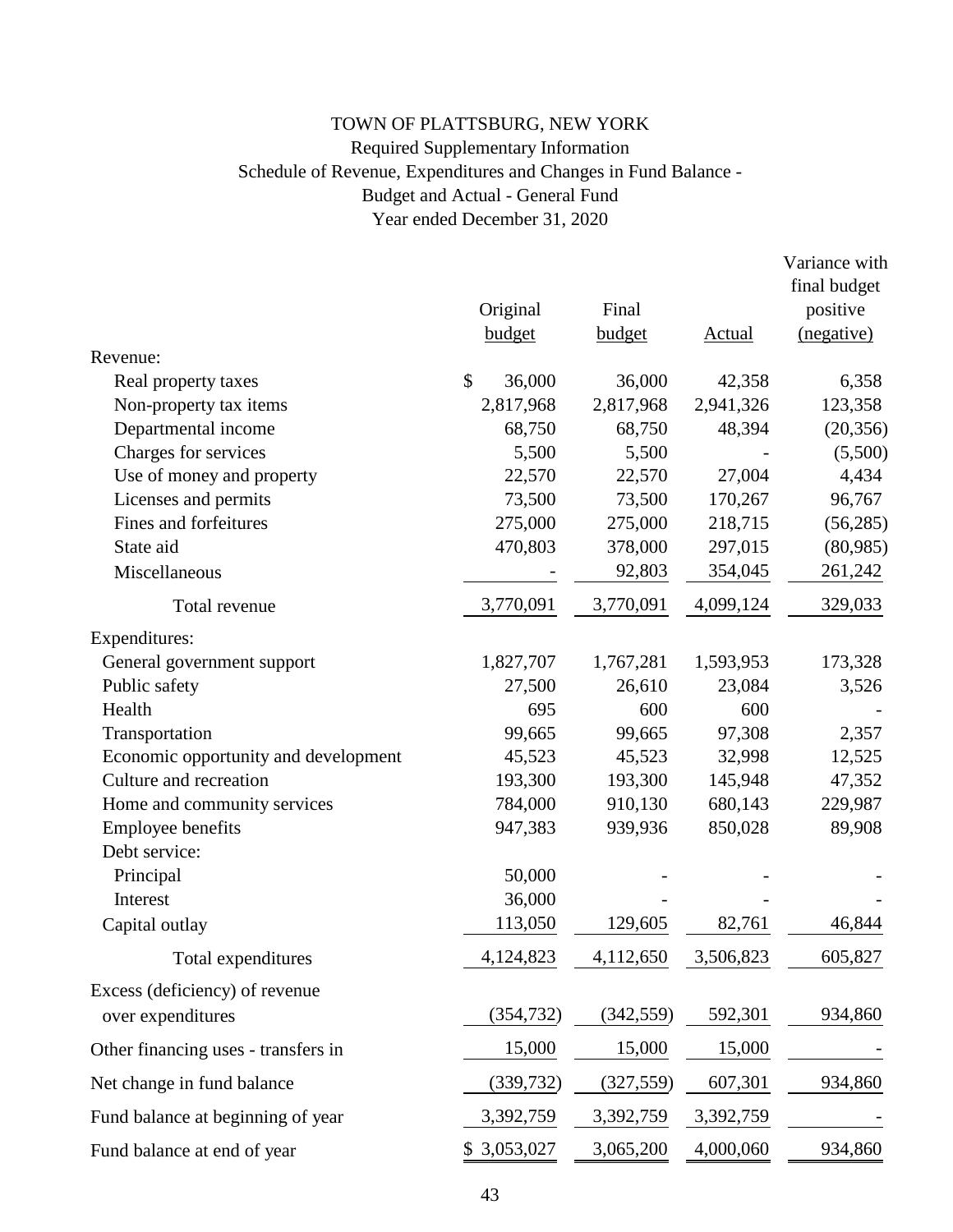# TOWN OF PLATTSBURG, NEW YORK Required Supplementary Information Schedule of Revenue, Expenditures and Changes in Fund Balance - Budget and Actual - Highway Special Revenue Fund Year ended December 31, 2020

|                                            |                             |            |               | Variance with<br>final budget |
|--------------------------------------------|-----------------------------|------------|---------------|-------------------------------|
|                                            | Original                    | Final      |               | positive                      |
|                                            | budget                      | budget     | <b>Actual</b> | (negative)                    |
| Revenue:                                   |                             |            |               |                               |
| Real property taxes                        | 1,063,320<br>$\mathbb{S}^-$ | 1,063,320  | 1,068,959     | 5,639                         |
| Non-property tax items                     | 1,101,335                   | 1,101,335  | 1,101,335     |                               |
| Charges for services                       | 78,000                      | 78,000     | 77,498        | (502)                         |
| Use of money and property                  | 2,500                       | 2,500      | 4,947         | 2,447                         |
| Sale of property and compensation for loss |                             |            | 17,120        | 17,120                        |
| State aid                                  | 150,000                     | 177,798    | 177,798       |                               |
| Total revenue                              | 2,395,155                   | 2,422,953  | 2,447,657     | 24,704                        |
| Expenditures:                              |                             |            |               |                               |
| Transportation                             | 1,601,200                   | 1,600,800  | 1,378,811     | 221,989                       |
| <b>Employee benefits</b>                   | 523,400                     | 523,400    | 484,738       | 38,662                        |
| Capital outlay                             | 540,000                     | 701,198    | 393,262       | 307,936                       |
| Total expenditures                         | 2,664,600                   | 2,825,398  | 2,256,811     | 568,587                       |
| Net change in fund balance                 | (269, 445)                  | (402, 445) | 190,846       | 593,291                       |
| Fund balance at beginning of year          | 1,566,951                   | 1,566,951  | 1,566,951     |                               |
| Fund balance at end of year                | 1,297,506                   | 1,164,506  | 1,757,797     | 593,291                       |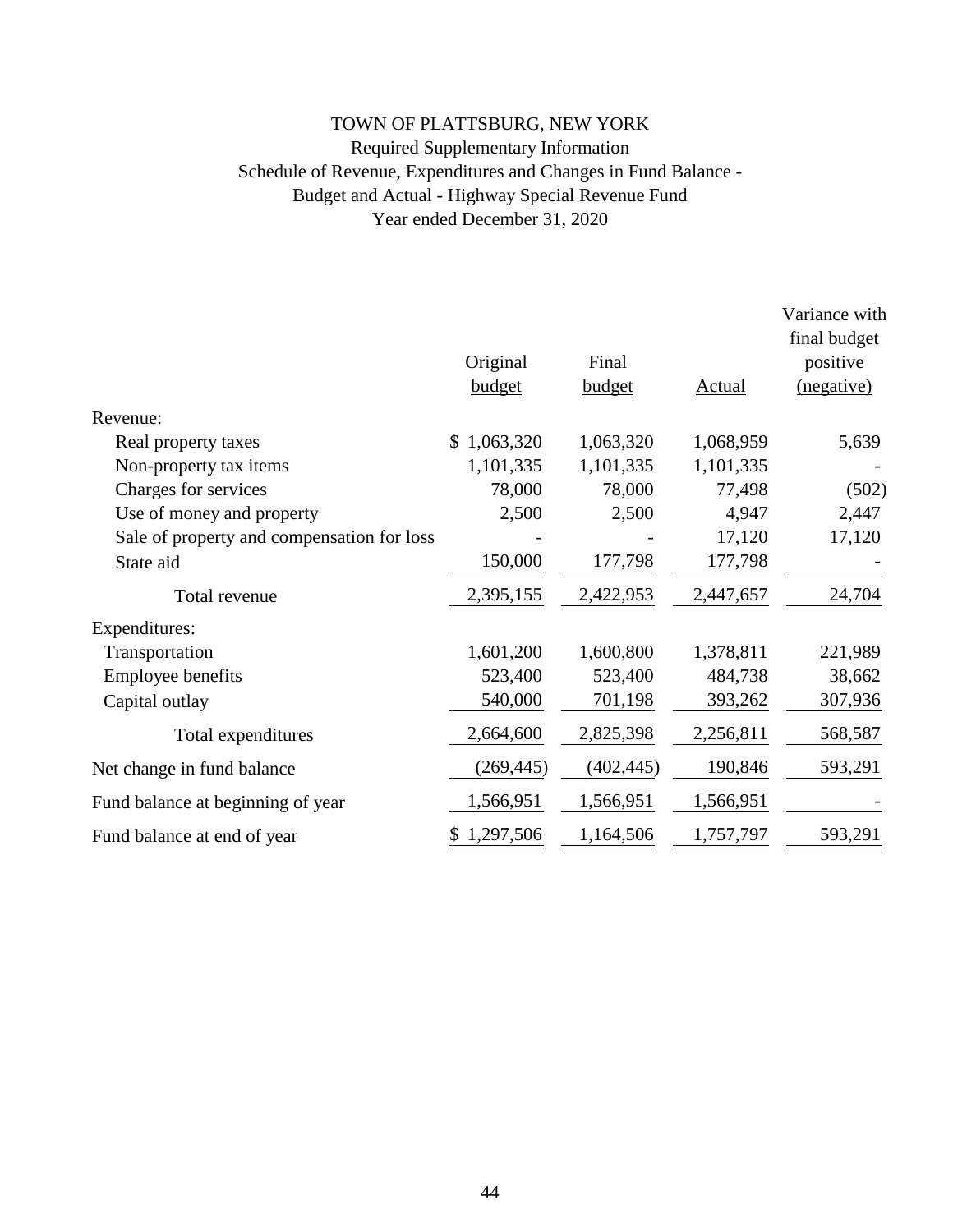# TOWN OF PLATTSBURG, NEW YORK Required Supplementary Information Schedule of Revenue, Expenditures and Changes in Fund Balance - Budget and Actual - Water/Sewer Administration & Ambulance Special Revenue Fund Year ended December 31, 2020

|                                            | Original      | Final       |               | Variance with<br>final budget<br>positive |
|--------------------------------------------|---------------|-------------|---------------|-------------------------------------------|
|                                            | budget        | budget      | <b>Actual</b> | (negative)                                |
| Revenue:                                   |               |             |               |                                           |
| Real property taxes                        | \$<br>451,930 | 451,930     | 451,930       |                                           |
| Departmental income                        | 51,500        | 51,500      | 91,332        | 39,832                                    |
| Charges for services                       | 228,443       | 228,443     | 228,443       |                                           |
| Use of money and property                  | 3,000         | 3,000       | 6,086         | 3,086                                     |
| Sale of property and compensation for loss |               |             | 50,147        | 50,147                                    |
| Miscellaneous                              |               |             | 1,362         | 1,362                                     |
| Total revenue                              | 734,873       | 734,873     | 829,300       | 94,427                                    |
| Expenditures:                              |               |             |               |                                           |
| General government support                 | 1,253,182     | 1,283,182   | 1,086,484     | 196,698                                   |
| Health                                     | 477,250       | 477,250     | 477,250       |                                           |
| <b>Employee benefits</b>                   | 504,226       | 504,226     | 474,314       | 29,912                                    |
| Capital outlay                             | 250,000       | 220,000     | 3,510         | 216,490                                   |
| Total expenditures                         | 2,484,658     | 2,484,658   | 2,041,558     | 443,100                                   |
| Excess of expenditures over revenue        | (1,749,785)   | (1,749,785) | (1,212,258)   | 537,527                                   |
| Other financing sources (uses):            |               |             |               |                                           |
| Transfers in                               | 1,741,465     | 1,741,465   | 1,306,048     | (435, 417)                                |
| <b>Transfers out</b>                       | (15,000)      | (15,000)    | (15,000)      |                                           |
| Total other financing sources (uses)       | 1,726,465     | 1,726,465   | 1,291,048     | (435, 417)                                |
| Net change in fund balance                 | (23, 320)     | (23, 320)   | 78,790        | 102,110                                   |
| Fund balance at beginning of year          | 960,894       | 960,894     | 960,894       |                                           |
| Fund balance at end of year                | \$<br>937,574 | 937,574     | 1,039,684     | 102,110                                   |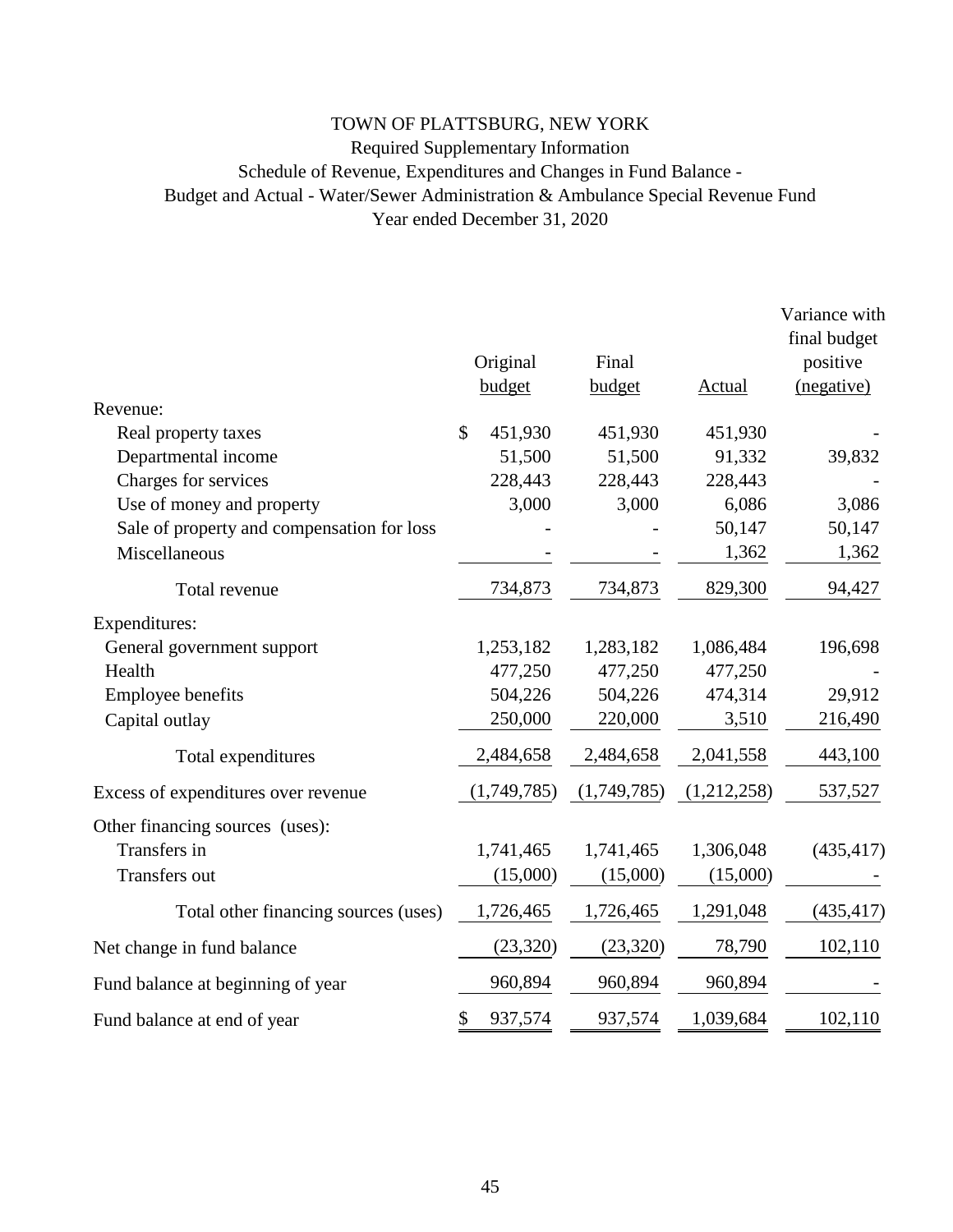# TOWN OF PLATTSBURG, NEW YORK Required Supplementary Information Schedule of Revenue, Expenditures and Changes in Fund Balance - Budget and Actual - Sewer Special Revenue Fund Year ended December 31, 2020

|                                      |                 |            |               | Variance with<br>final budget |
|--------------------------------------|-----------------|------------|---------------|-------------------------------|
|                                      | Original        | Final      |               | positive                      |
|                                      | budget          | budget     | <b>Actual</b> | (negative)                    |
| Revenue:                             |                 |            |               |                               |
| Real property taxes                  | \$<br>700,004   | 700,004    | 700,004       |                               |
| Departmental income                  | 1,157,100       | 1,157,100  | 1,569,153     | 412,053                       |
| Use of money and property            | 2,500           | 2,500      | 17,819        | 15,319                        |
| Miscellaneous                        | 49,647          | 49,647     | 61,771        | 12,124                        |
| Total revenue                        | 1,909,251       | 1,909,251  | 2,348,747     | 439,496                       |
| Expenditures:                        |                 |            |               |                               |
| Home and community services          | 1,001,481       | 1,103,846  | 916,956       | 186,890                       |
| Debt service:                        |                 |            |               |                               |
| Principal                            | 190,131         | 190,131    | 190,131       |                               |
| Interest                             | 91,107          | 108,237    | 108,237       |                               |
| Capital outlay                       | 68,000          | 34,995     | 3,557         | 31,438                        |
| Total expenditures                   | 1,350,719       | 1,437,209  | 1,218,881     | 218,328                       |
| Excess of revenue over expenditures  | 558,532         | 472,042    | 1,129,866     | 657,824                       |
| Other financing sources (uses):      |                 |            |               |                               |
| Premiums from long-term debt         |                 |            | 60,662        | 60,662                        |
| Transfers out                        | (558, 532)      | (472, 042) | (406, 051)    | 65,991                        |
| Total other financing sources (uses) | (558, 532)      | (472, 042) | (345, 389)    | 126,653                       |
| Net change in fund balance           |                 |            | 784,477       | 784,477                       |
| Fund balance at beginning of year    | 4,070,623       | 4,070,623  | 4,070,623     |                               |
| Fund balance at end of year          | 4,070,623<br>\$ | 4,070,623  | 4,855,100     | 784,477                       |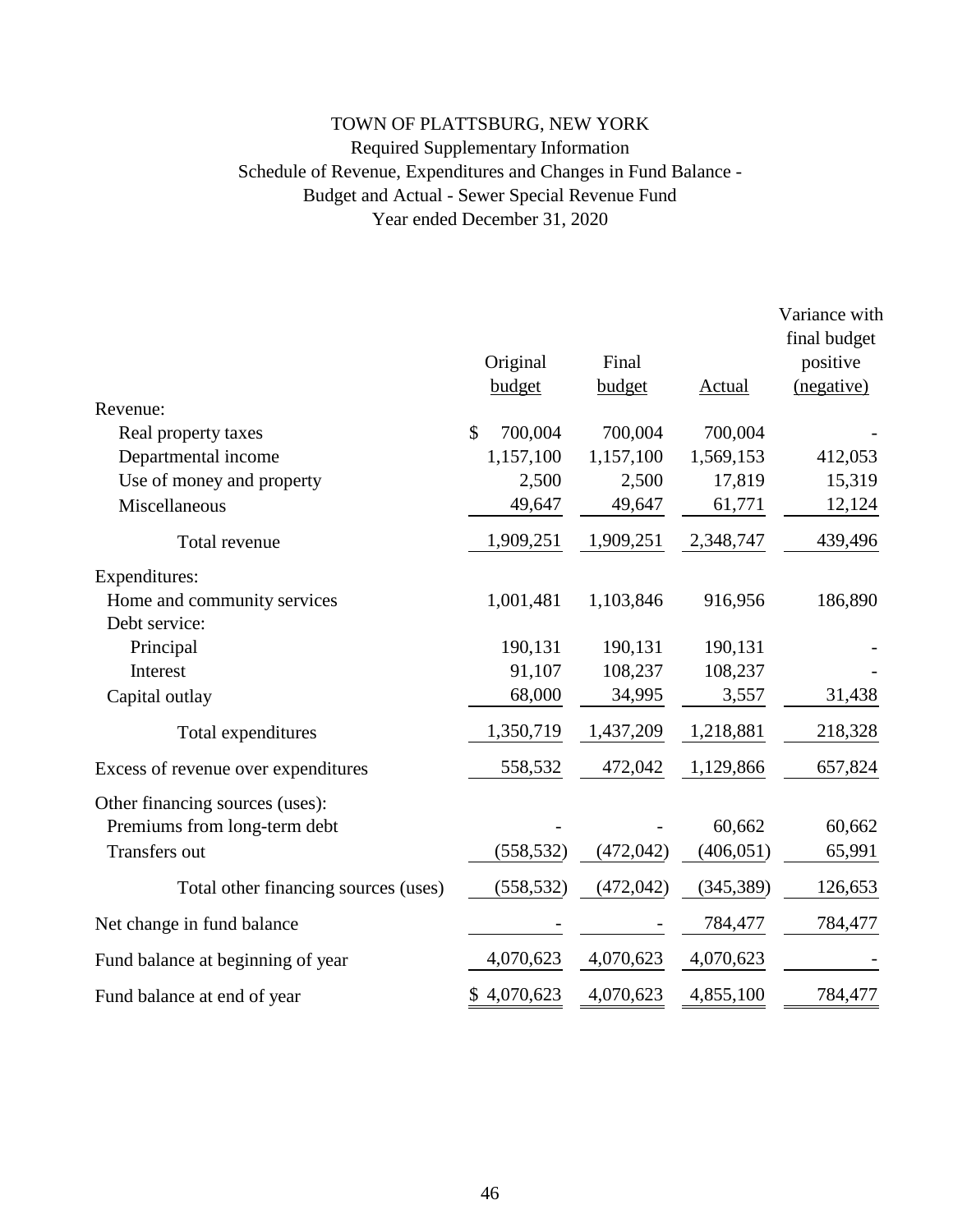# TOWN OF PLATTSBURG, NEW YORK Required Supplementary Information Schedule of Revenue, Expenditures and Changes in Fund Balance - Budget and Actual - Water Special Revenue Fund Year ended December 31, 2020

|                                      |             |             |            | Variance with<br>final budget |
|--------------------------------------|-------------|-------------|------------|-------------------------------|
|                                      | Original    | Final       |            | positive                      |
|                                      | budget      | budget      | Actual     | (negative)                    |
| Revenue:                             |             |             |            |                               |
| Real property taxes                  | \$1,914,677 | 1,914,677   | 1,914,677  |                               |
| Departmental income                  | 882,750     | 882,750     | 1,327,120  | 444,370                       |
| Use of money and property            | 84,780      | 84,780      | 98,328     | 13,548                        |
| Miscellaneous                        | 107,420     | 107,420     | 54,331     | (53,089)                      |
| Total revenue                        | 2,989,627   | 2,989,627   | 3,394,456  | 404,829                       |
| Expenditures:                        |             |             |            |                               |
| Home and community services          | 507,165     | 502,865     | 335,284    | 167,581                       |
| Debt service:                        |             |             |            |                               |
| Principal                            | 929,005     | 929,005     | 929,005    |                               |
| Interest                             | 171,892     | 279,312     | 279,223    | 89                            |
| Capital outlay                       | 74,083      | 78,383      | 13,337     | 65,046                        |
| Total expenditures                   | 1,682,145   | 1,789,565   | 1,556,849  | 232,716                       |
| Excess of revenue over expenditures  | 1,307,482   | 1,200,062   | 1,837,607  | 637,545                       |
| Other financing sources (uses):      |             |             |            |                               |
| Premiums from long-term debt         |             |             | 368,803    | 368,803                       |
| <b>Transfers out</b>                 | (1,307,482) | (1,200,062) | (899, 997) | 300,065                       |
| Total other financing sources (uses) | (1,307,482) | (1,200,062) | (531, 194) | 668,868                       |
| Net change in fund balance           |             |             | 1,306,413  | 1,306,413                     |
| Fund balance at beginning of year    | 3,322,242   | 3,322,242   | 3,322,242  |                               |
| Fund balance at end of year          | 3,322,242   | 3,322,242   | 4,628,655  | 1,306,413                     |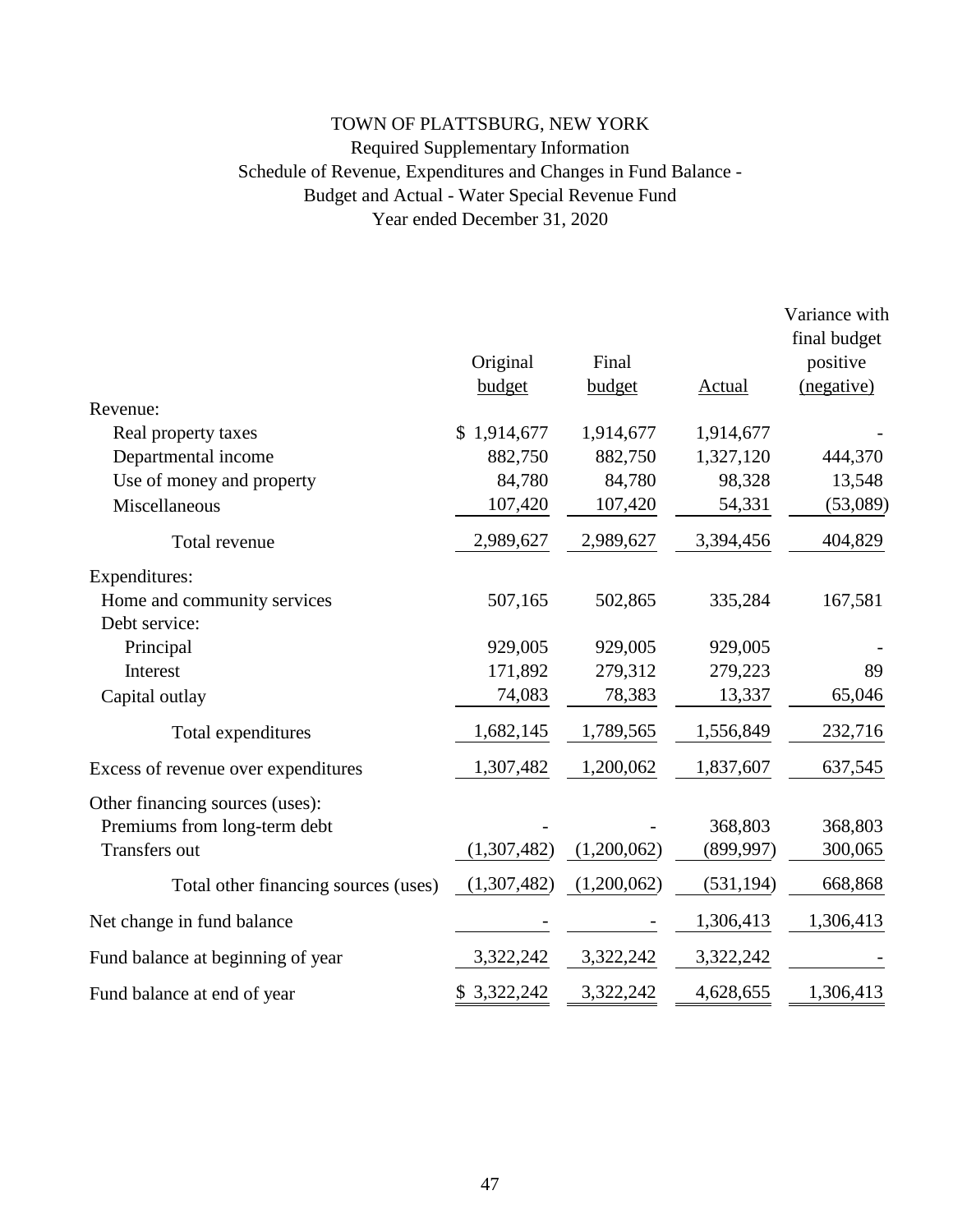# TOWN OF PLATTSBURG, NEW YORK Required Supplementary Information Schedule of Changes in the Town's Total OPEB Liability and Related Ratios December 31, 2020

| <b>Total OPEB liability</b>                             | 2020            | 2019       | 2018       |
|---------------------------------------------------------|-----------------|------------|------------|
| Service cost                                            | \$<br>128,056   | 164,765    | 175,833    |
| Interest                                                | 184,919         | 177,849    | 203,742    |
| Change in benefit terms                                 | 57,689          |            |            |
| Differences between expected and actual experience      | (553, 858)      | (366, 190) | (958, 663) |
| Changes in assumptions and other inputs                 | 670,558         | (510, 368) | 454,726    |
| Benefit payments (including implicit subsidy)           | (79,090)        | (99, 231)  | (69, 887)  |
| Net change in total OPEB liability                      | 408,274         | (633, 175) | (194, 249) |
| Total OPEB liability - beginning                        | 4,421,699       | 5,054,874  | 5,249,123  |
| Total OPEB liability-ending                             | 4,829,973<br>\$ | 4,421,699  | 5,054,874  |
| Covered payroll                                         | \$2,999,264     | 2,763,845  | 3,191,180  |
| Total OPEB liability as a percentage of covered payroll | 161.04%         | 159.98%    | 158.40%    |

Notes to schedule:

Changes of assumptions - Changes of assumptions and other inputs reflect the effects of changes in the discount rate each period. The following are the discount rates used in each period:

| 2020  | 2019  | 2018  |
|-------|-------|-------|
| 2.74% | 4.10% | 3.44% |

This schedule is presented to illustrate the requirement to show information for 10 years. However, information is presented for those years that are available.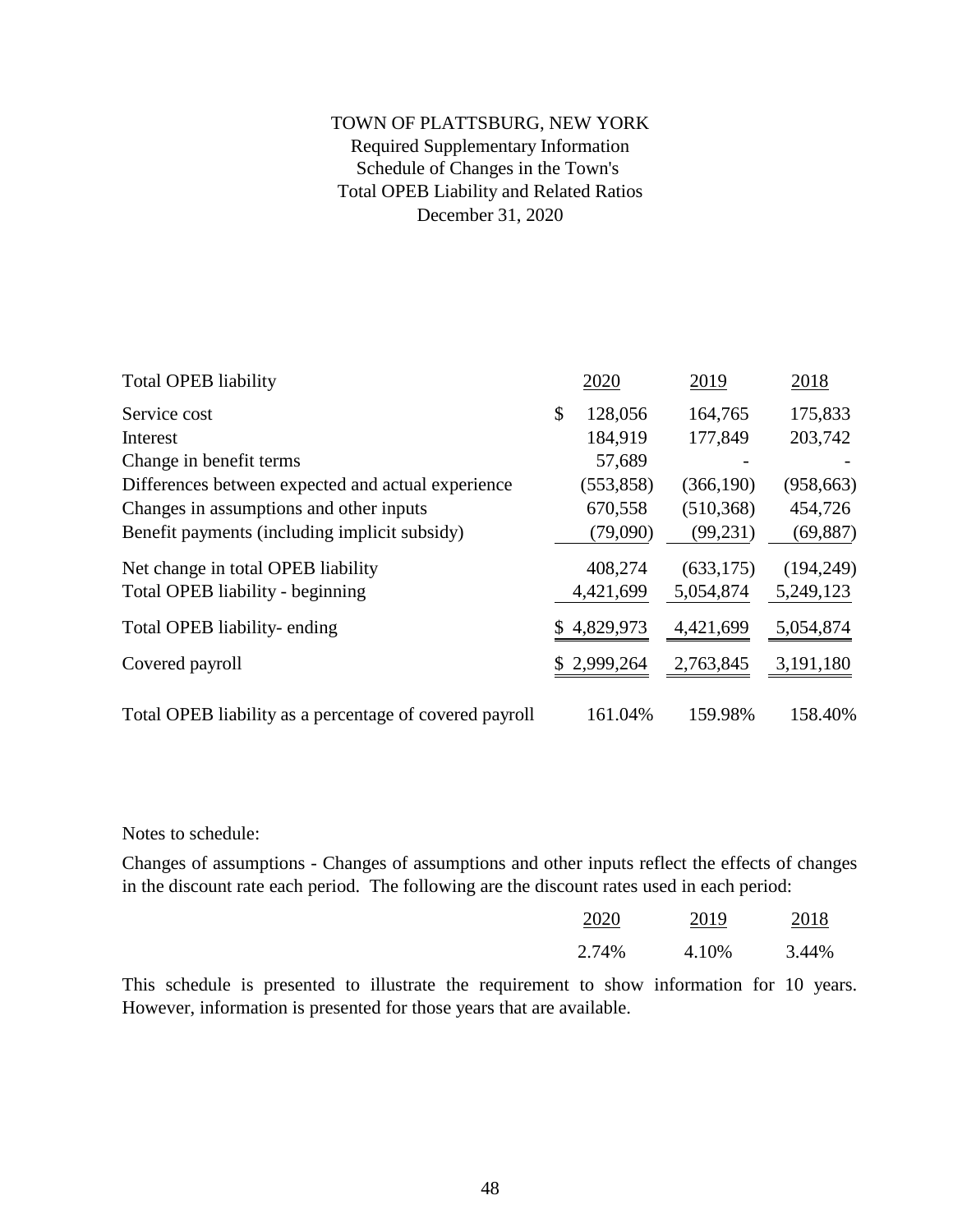# TOWN OF PLATTSBURG, NEW YORK Required Supplementary Information Schedule of Town's Proportionate Share of the Net Position Liability Year ended December 31, 2020

|                                                             | 2020        | 2019       | 2018       | 2017       | 2016       | 2015       |
|-------------------------------------------------------------|-------------|------------|------------|------------|------------|------------|
| The Town's proportion of the net pension liability          | 0.0118187%  | 0.0120204% | 0.0119818% | 0.0112063% | 0.0118562% | 0.1280020% |
| The Town's proportionate share of the net pension liability | \$3,129,659 | 851,681    | 386,706    | 1,052,971  | 1,902,958  | 432,422    |
| The Town's covered payroll                                  | \$3,151,499 | 3,135,169  | 3,167,658  | 3,139,774  | 2,859,793  | 3,121,832  |
| as a percentage of covered payroll                          | 99.31%      | 27.17%     | 12.21%     | 33.54%     | 66.54%     | 13.85%     |
| Plan fiduciary net position as a percentage of the          |             |            |            |            |            |            |
| total pension liability                                     | 86.39%      | 96.27%     | 98.24%     | 94.70%     | 90.7%      | 97.90%     |

The schedule is presented to illustrate the requirement to show information for 10 years. However, until a full 10 year trend is compiled, the Town is presenting information for those years for which information is available from the NYS Retirement System.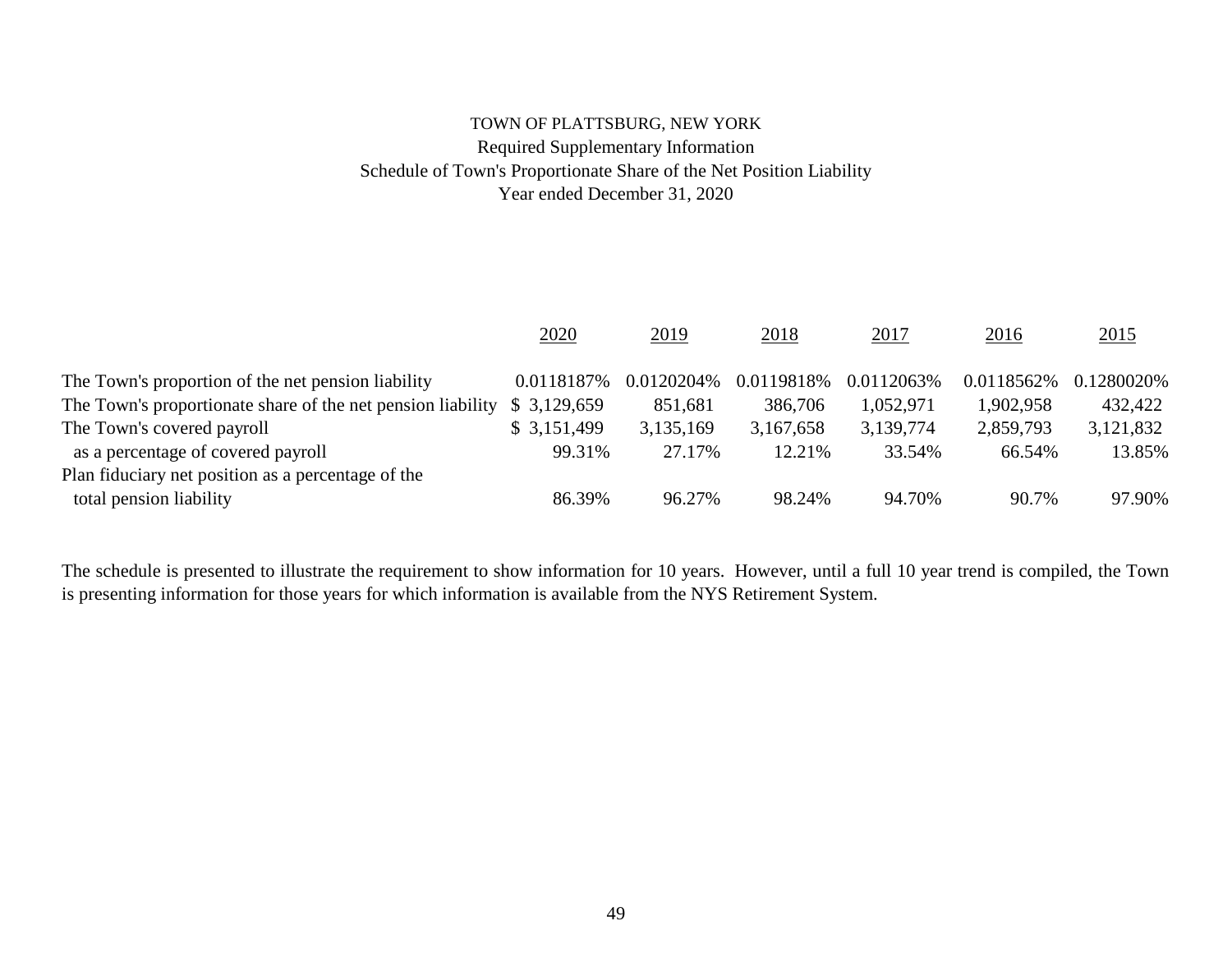# TOWN OF PLATTSBURG, NEW YORK Required Supplementary Information Schedule of the Town's Pension Contributions Year ended December 31, 2020

|                                                                        | 2020         | 2019      | 2018      | <u> 2017</u> | 2016      | 2015      | 2014      | 2013      | 2012    | <u>2011</u> |
|------------------------------------------------------------------------|--------------|-----------|-----------|--------------|-----------|-----------|-----------|-----------|---------|-------------|
| Contractually required contribution                                    | 446,659      | 446,116   | 456,378   | 456,846      | 437,184   | 481,977   | 603,063   | 605,904   | 516,950 | 393,036     |
| Contribution in relation to the<br>contractually required contribution | 446,659      | 446,116   | 456,378   | 456,846      | 437,184   | 481,977   | 603,063   | 605,904   | 516,950 | 393,036     |
| Contribution deficiency (excess)                                       |              |           |           |              |           |           |           |           |         |             |
| Town's covered payroll                                                 | \$ 3.151.499 | 3,135,169 | 3,167,658 | 3,139,774    | 2,859,793 | 3,121,832 | 3.006.999 | 2,888,651 | N/A     | N/A         |
| Contribution as a percentage of<br>covered payroll                     | 14.17%       | 14.23%    | 14.41%    | 14.55%       | 15.29%    | 15.44%    | 20.06%    | 20.98%    | N/A     | N/A         |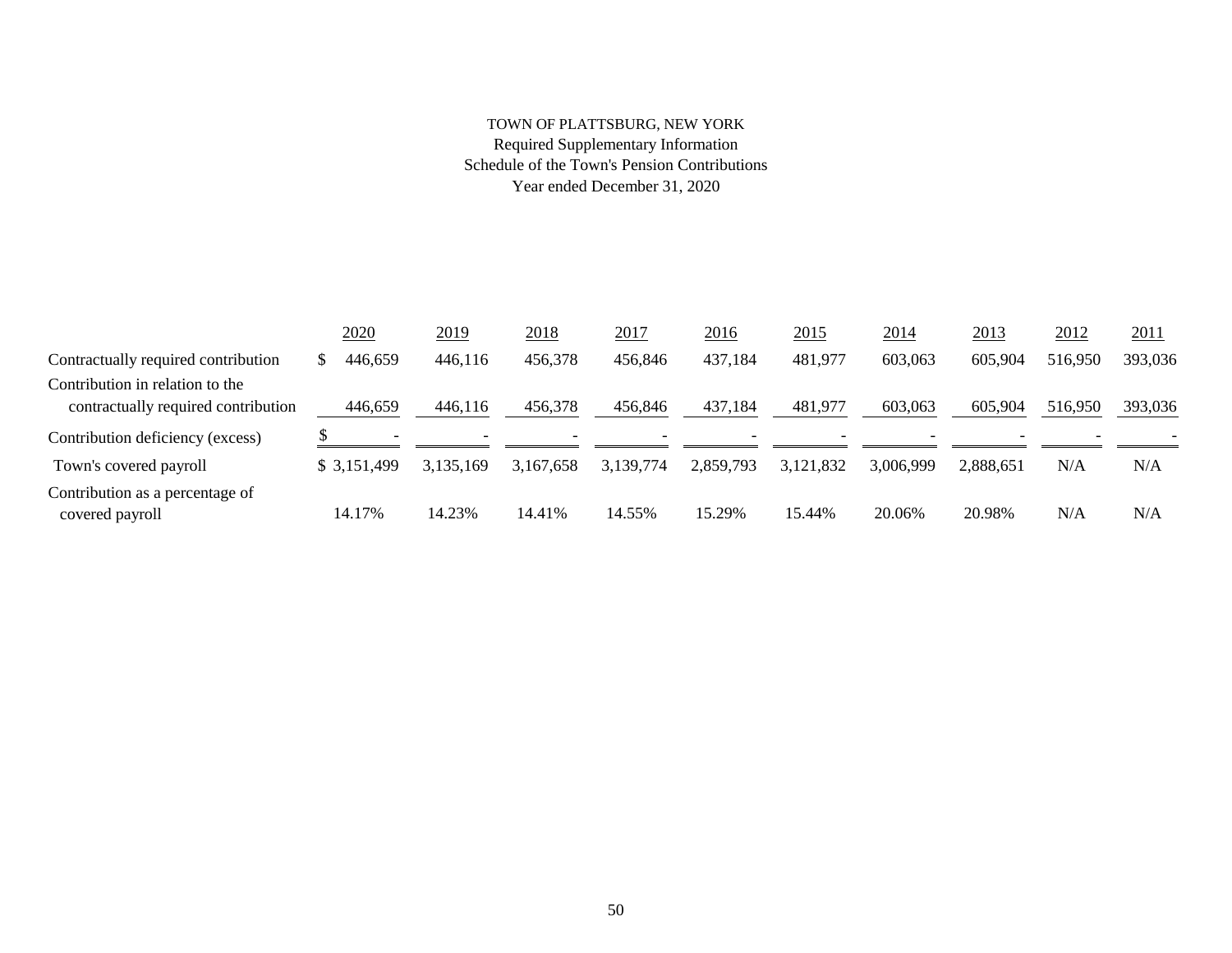# TOWN OF PLATTSBURG, NEW YORK Combining Balance Sheet - Nonmajor Governmental Funds December 31, 2020 Other Supplementary Information

|                                     | Storm         | <b>Street</b>   |              |  |
|-------------------------------------|---------------|-----------------|--------------|--|
|                                     | Drainage      | <b>Lighting</b> | <b>Total</b> |  |
| Assets:                             |               |                 |              |  |
| Cash - unrestricted                 | \$<br>711,972 | 445,115         | 1,157,087    |  |
| Accounts receivable                 |               | 7,619           | 7,619        |  |
| Prepaid expenses                    |               | 3,432           | 3,432        |  |
| <b>Total assets</b>                 | \$<br>711,972 | 456,166         | 1,168,138    |  |
| Liabilities and fund balances:      |               |                 |              |  |
| Liabilities:                        |               |                 |              |  |
| Accounts payable                    |               | 9,616           | 9,616        |  |
| <b>Accrued liabilities</b>          |               | 1,371           | 1,371        |  |
| <b>Total liabilities</b>            |               | 10,987          | 10,987       |  |
| Fund balances:                      |               |                 |              |  |
| Nonspendable                        |               | 3,432           | 3,432        |  |
| Assigned - appropriated             |               | 2,829           | 2,829        |  |
| Assigned - unappropriated           | 711,972       | 438,918         | 1,150,890    |  |
| Total fund balances                 | 711,972       | 445,179         | 1,157,151    |  |
| Total liabilities and fund balances | 711,972       | 456,166         | 1,168,138    |  |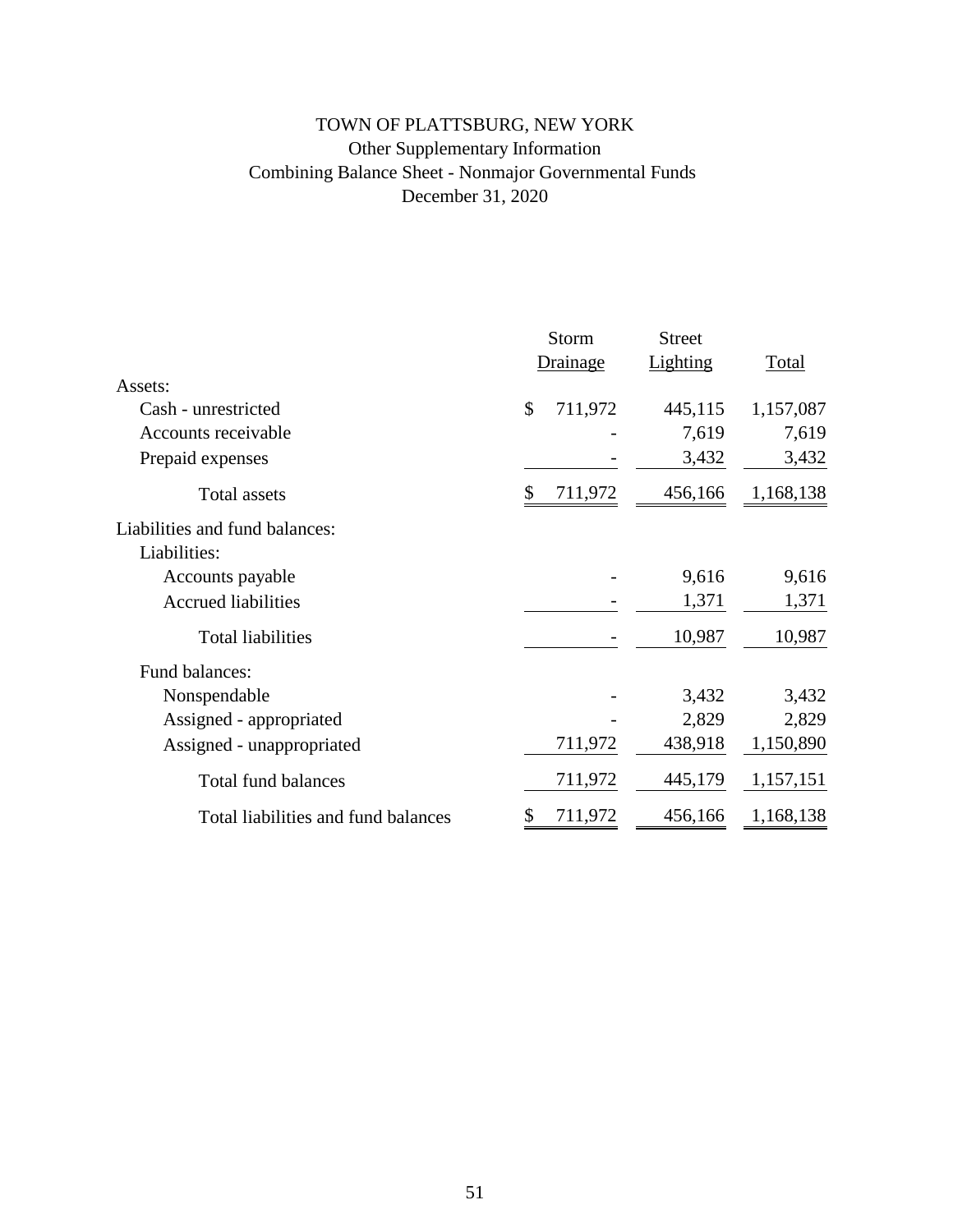# TOWN OF PLATTSBURG, NEW YORK Combining Statement of Revenue, Expenditures and Changes in Fund Balances Nonmajor Governmental Funds Year ended December 31, 2020 Other Supplementary Information

|                                    | Storm        | <b>Street</b>   |              |  |
|------------------------------------|--------------|-----------------|--------------|--|
|                                    | Drainage     | <b>Lighting</b> | <b>Total</b> |  |
| Revenue:                           |              |                 |              |  |
| Real property taxes                | \$<br>48,000 | 219,820         | 267,820      |  |
| Use of money and property          | 418          | 1,648           | 2,066        |  |
| Miscellaneous                      |              | 4,241           | 4,241        |  |
| Total revenue                      | 48,418       | 225,709         | 274,127      |  |
| Expenditures:                      |              |                 |              |  |
| Transportation                     |              | 142,002         | 142,002      |  |
| <b>Employee benefits</b>           |              | 28,445          | 28,445       |  |
| Capital outlay                     |              | 4,653           | 4,653        |  |
| Total expenditures                 |              | 175,100         | 175,100      |  |
| Excess revenue over expenditures   | 48,418       | 50,609          | 99,027       |  |
| Net change in fund balances        | 48,418       | 50,609          | 99,027       |  |
| Fund balances at beginning of year | 663,554      | 394,570         | 1,058,124    |  |
| Fund balances at end of year       | \$711,972    | 445,179         | 1,157,151    |  |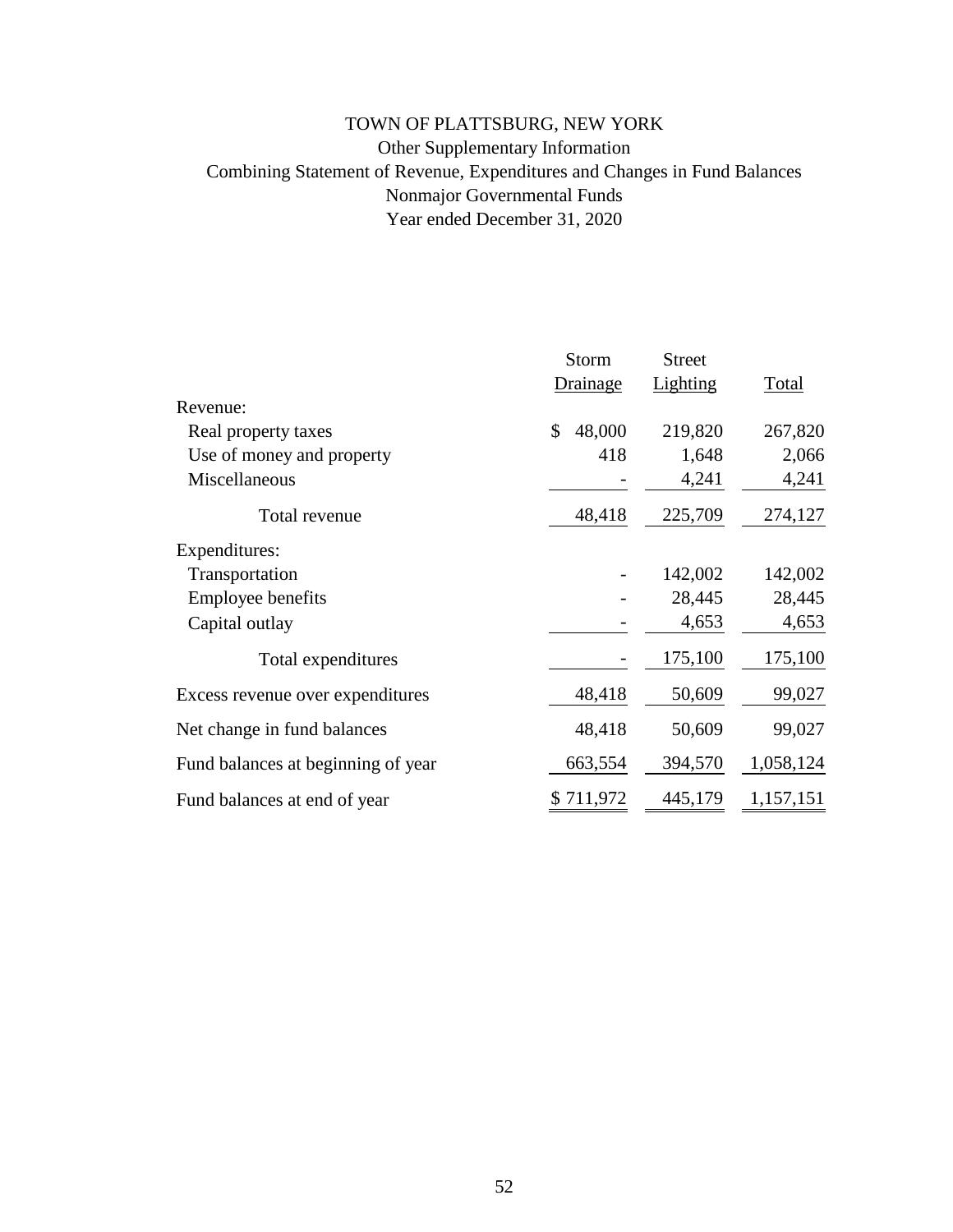

6390 Main Street, Suite 200 Williamsville, NY 14221

P 716.634.0700 TF 800.546.7556 F 716.634.0764 W EFPRgroup.com

# INDEPENDENT AUDITORS' REPORT ON INTERNAL CONTROL OVER FINANCIAL REPORTING AND ON COMPLIANCE AND OTHER MATTERS BASED ON AN AUDIT OF FINANCIAL STATEMENTS PERFORMED IN ACCORDANCE WITH GOVERNMENT AUDITING STANDARDS

Town Board and the Supervisor Town of Plattsburgh, New York:

We have audited, in accordance with auditing standards generally accepted in the United States of America and the standards applicable to financial audits contained in Government Auditing Standards, issued by the Comptroller General of the United States, the financial statements of the governmental activities, each major fund and the aggregate remaining fund information of the Town of Plattsburgh, New York (the Town), as of and for the year ended December 31, 2020, and the related notes to the financial statements, which collectively comprise the Town's basic financial statements and have issued our report thereon dated May 14, 2021.

### Internal Control Over Financial Reporting

In planning and performing our audit of the financial statements, we considered the Town's internal control over financial reporting (internal control) as a basis for designing audit procedures that are appropriate in the circumstances for the purpose of expressing our opinions on the financial statements, but not for the purpose of expressing an opinion on the effectiveness of the Town's internal control. Accordingly, we do not express an opinion on the effectiveness of the Town's internal control.

A deficiency in internal control exists when the design or operation of a control does not allow management or employees, in the normal course of performing their assigned functions, to prevent, or detect and correct, misstatements on a timely basis. A material weakness is a deficiency, or a combination of deficiencies, in internal control, such that there is a reasonable possibility that a material misstatement of the Town's financial statements will not be prevented, or detected and corrected on a timely basis. A significant deficiency is a deficiency, or a combination of deficiencies, in internal control that is less severe than a material weakness, yet important enough to merit attention by those charged with governance.